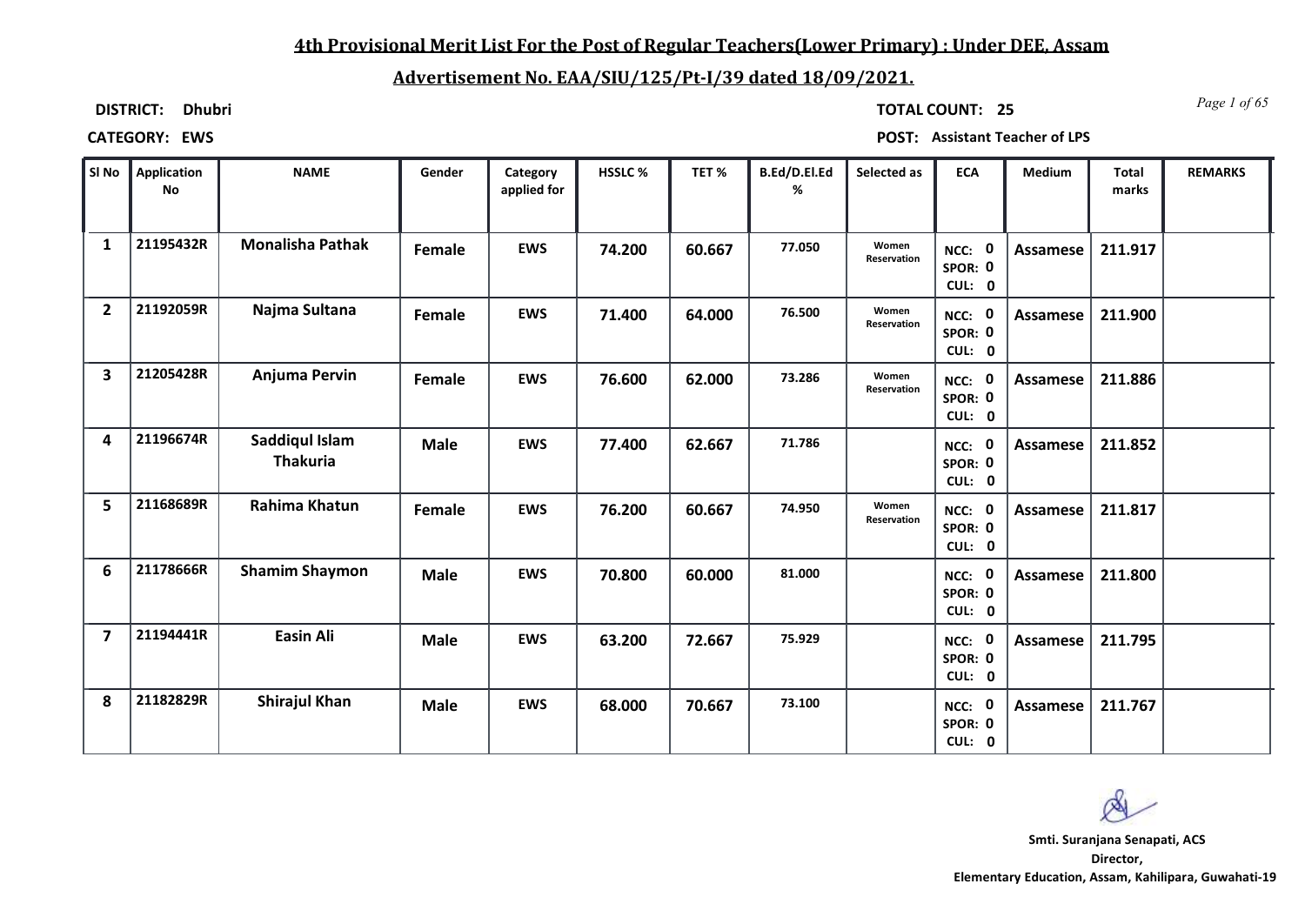| <b>DISTRICT:</b> | <b>Dhubri</b> |
|------------------|---------------|
|------------------|---------------|

*Page 2 of 65* **TOTAL COUNT: 25**

| SI No | <b>Application</b><br>No | <b>NAME</b>             | Gender      | Category<br>applied for | HSSLC % | TET %  | B.Ed/D.El.Ed<br>% | Selected as          | <b>ECA</b>                  | <b>Medium</b>   | <b>Total</b><br>marks | <b>REMARKS</b> |
|-------|--------------------------|-------------------------|-------------|-------------------------|---------|--------|-------------------|----------------------|-----------------------------|-----------------|-----------------------|----------------|
| 9     | 21198373R                | <b>Mokhlesur Rahman</b> | <b>Male</b> | <b>EWS</b>              | 71.000  | 64.000 | 76.714            |                      | NCC: 0<br>SPOR: 0<br>CUL: 0 | <b>Assamese</b> | 211.714               |                |
| 10    | 21164916R                | Saniara Khatun          | Female      | <b>EWS</b>              | 78.600  | 64.667 | 68.429            | Women<br>Reservation | NCC: 0<br>SPOR: 0<br>CUL: 0 | Assamese        | 211.695               |                |
| 11    | 21198561R                | <b>Trishna Das</b>      | Female      | <b>EWS</b>              | 67.600  | 66.667 | 77.429            | Women<br>Reservation | NCC: 0<br>SPOR: 0<br>CUL: 0 | Assamese        | 211.695               |                |
| 12    | 21193290R                | <b>Arunav Bayan</b>     | <b>Male</b> | <b>EWS</b>              | 73.800  | 60.000 | 77.750            |                      | NCC: 0<br>SPOR: 0<br>CUL: 0 | Assamese        | 211.550               |                |
| 13    | 21186703R                | Narzima Begum           | Female      | <b>EWS</b>              | 77.400  | 60.000 | 74.143            | Women<br>Reservation | NCC: 0<br>SPOR: 0<br>CUL: 0 | Assamese        | 211.543               |                |
| 14    | 21170508R                | Sabina Yasmin           | Female      | <b>EWS</b>              | 70.400  | 69.333 | 71.786            | Women<br>Reservation | NCC: 0<br>SPOR: 0<br>CUL: 0 | Assamese        | 211.519               |                |
| 15    | 21174034R                | <b>Runa Begum</b>       | Female      | <b>EWS</b>              | 72.400  | 66.000 | 73.100            |                      | NCC: 0<br>SPOR: 0<br>CUL: 0 | <b>Assamese</b> | 211.500               |                |
| 16    | 21199295R                | Saiful Islam            | <b>Male</b> | <b>EWS</b>              | 75.800  | 61.333 | 74.350            |                      | NCC: 0<br>SPOR: 0<br>CUL: 0 | <b>Assamese</b> | 211.483               |                |
| 17    | 21204916R                | <b>Nur Hussain</b>      | <b>Male</b> | <b>EWS</b>              | 74.000  | 65.333 | 72.143            |                      | NCC: 0<br>SPOR: 0<br>CUL: 0 | Assamese        | 211.476               |                |

 $\infty$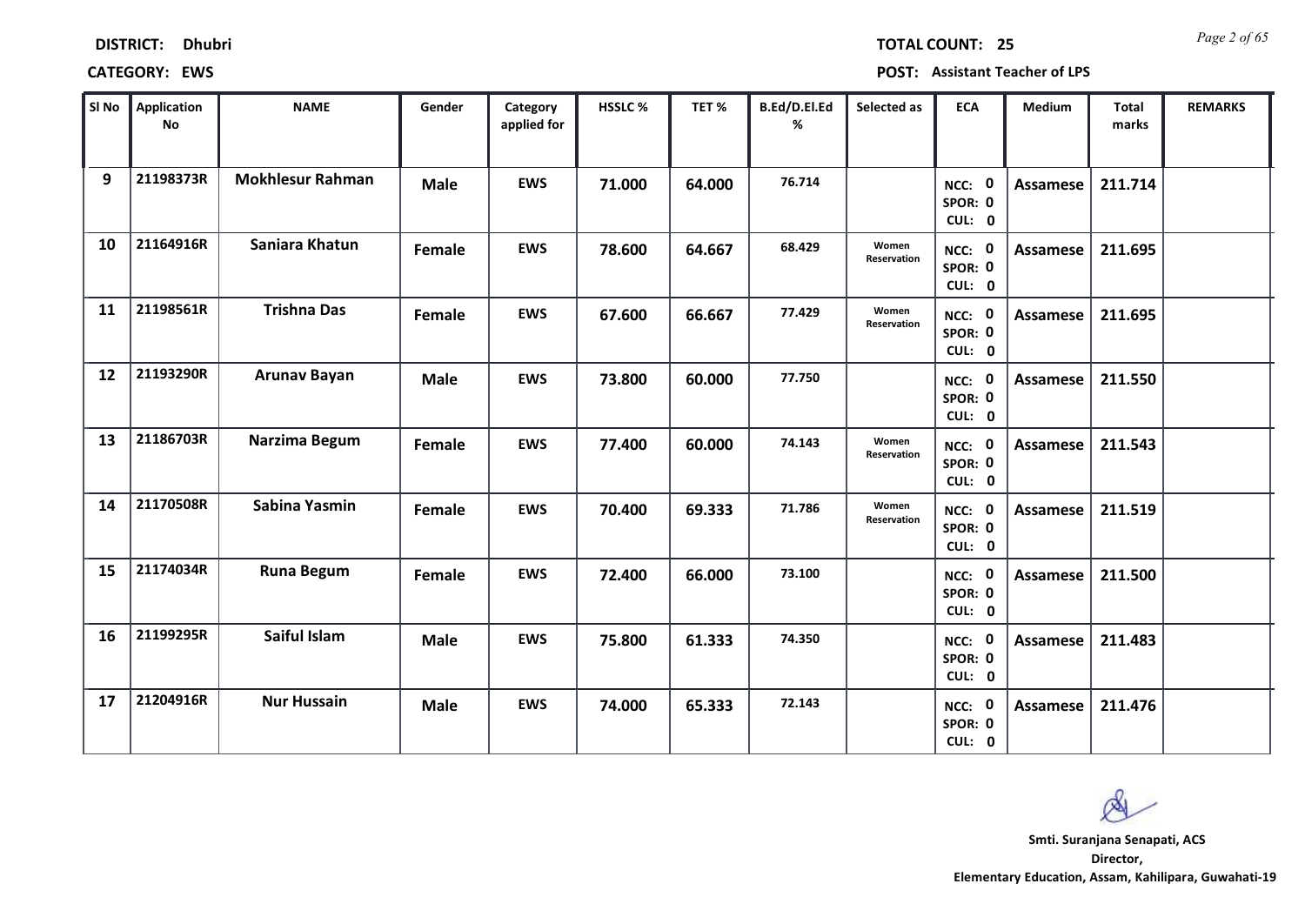| <b>DISTRICT:</b> | <b>Dhubri</b> |
|------------------|---------------|
|------------------|---------------|

*Page 3 of 65* **TOTAL COUNT: 25**

**CATEGORY: EWS POST: Assistant Teacher of LPS**

| SI No | Application<br>No | <b>NAME</b>             | Gender      | Category<br>applied for | HSSLC % | TET %  | B.Ed/D.El.Ed<br>% | Selected as | <b>ECA</b>                  | <b>Medium</b>   | <b>Total</b><br>marks | <b>REMARKS</b> |
|-------|-------------------|-------------------------|-------------|-------------------------|---------|--------|-------------------|-------------|-----------------------------|-----------------|-----------------------|----------------|
| 18    | 21203174R         | <b>Banashree Tamuli</b> | Female      | <b>EWS</b>              | 79.400  | 60.000 | 72.071            |             | NCC: 0<br>SPOR: 0<br>CUL: 0 | Assamese        | 211.471               |                |
| 19    | 21169204R         | Shahajur Rahaman        | <b>Male</b> | <b>EWS</b>              | 75.200  | 67.333 | 68.929            |             | NCC: 0<br>SPOR: 0<br>CUL: 0 | Assamese        | 211.462               |                |
| 20    | 21176729R         | <b>Meherul Hoque</b>    | <b>Male</b> | <b>EWS</b>              | 72.600  | 65.333 | 73.500            |             | NCC: 0<br>SPOR: 0<br>CUL: 0 | Assamese        | 211.433               |                |
| 21    | 21194594R         | <b>Mazedur Rahman</b>   | <b>Male</b> | <b>EWS</b>              | 71.800  | 60.000 | 79.550            |             | NCC: 0<br>SPOR: 0<br>CUL: 0 | Assamese        | 211.350               |                |
| 22    | 21197582R         | <b>Afzal Hussain</b>    | <b>Male</b> | <b>EWS</b>              | 67.600  | 65.333 | 78.400            |             | NCC: 0<br>SPOR: 0<br>CUL: 0 | <b>Assamese</b> | 211.333               |                |
| 23    | 21177775R         | <b>Hashinur Islam</b>   | <b>Male</b> | <b>EWS</b>              | 70.800  | 68.667 | 71.850            |             | NCC: 0<br>SPOR: 0<br>CUL: 0 | Assamese        | 211.317               |                |
| 24    | 21181818R         | Johirul Islam           | <b>Male</b> | <b>EWS</b>              | 67.800  | 60.000 | 83.500            |             | NCC: 0<br>SPOR: 0<br>CUL: 0 | <b>Assamese</b> | 211.300               |                |
| 25    | 21177577R         | <b>Ashadur Rahman</b>   | <b>Male</b> | <b>EWS</b>              | 72.200  | 68.000 | 71.100            |             | NCC: 0<br>SPOR: 0<br>CUL: 0 | Assamese        | 211.300               |                |

 $\infty$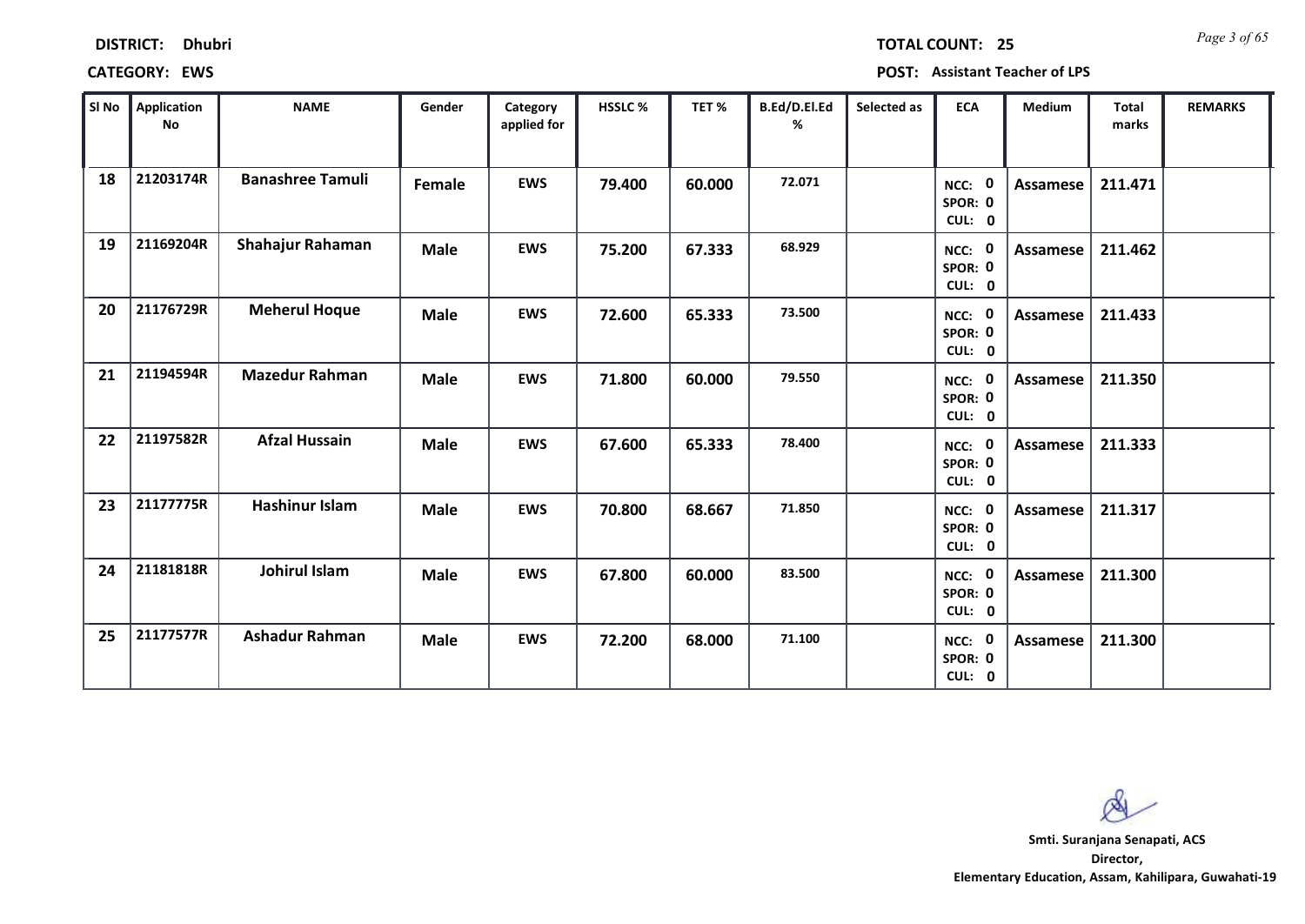**DISTRICT: Dhubri**

**CATEGORY: EWS POST: Assistant Teacher of LPS**

| l SI No | Application<br>No | <b>NAME</b> | Gender | Category<br>applied for | <b>HSSLC %</b> | TET %  | <b>B.Ed/D.El.Ed</b><br>% | Selected as | <b>ECA</b>                                | <b>Medium</b> | Total<br>marks | <b>REMARKS</b> |
|---------|-------------------|-------------|--------|-------------------------|----------------|--------|--------------------------|-------------|-------------------------------------------|---------------|----------------|----------------|
|         | 21188023R         | Juri Lahkar | Female | <b>EWS</b>              | 83.200         | 62.000 | 78.857                   |             | $\mathbf{0}$<br>NCC:<br>SPOR: 0<br>CUL: 0 | Hindi         | 224.057        |                |

 $\infty$ 

**Director, Elementary Education, Assam, Kahilipara, Guwahati-19 Smti. Suranjana Senapati, ACS**

*Page 4 of 65* **TOTAL COUNT: 1**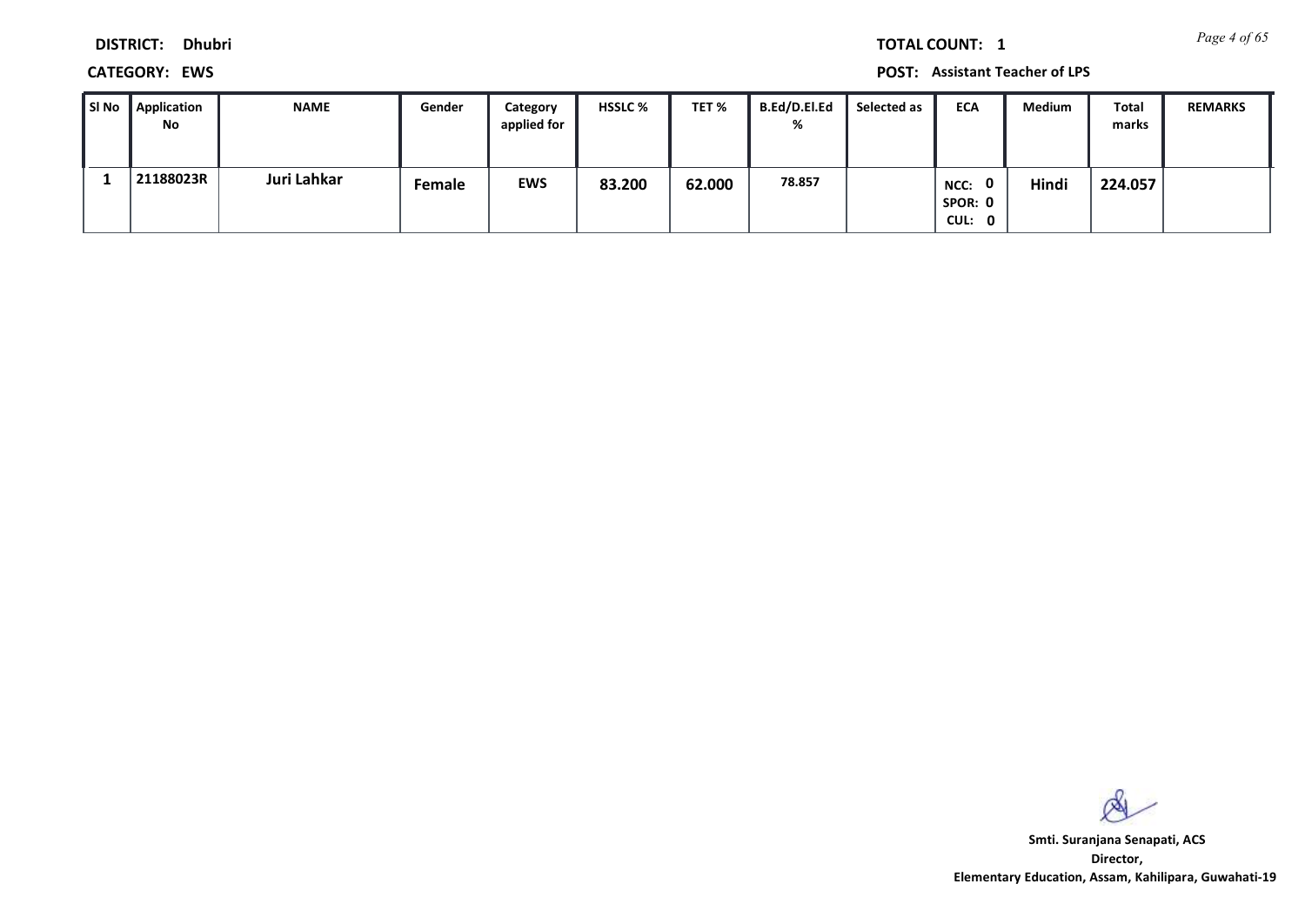| <b>DISTRICT:</b> | <b>Dhubri</b> |
|------------------|---------------|
|------------------|---------------|

*Page 5 of 65* **TOTAL COUNT: 85**

| SI No                   | <b>Application</b><br><b>No</b> | <b>NAME</b>            | Gender      | Category<br>applied for | HSSLC % | TET %  | B.Ed/D.El.Ed<br>% | Selected as          | <b>ECA</b>                  | <b>Medium</b>   | <b>Total</b><br>marks | <b>REMARKS</b> |
|-------------------------|---------------------------------|------------------------|-------------|-------------------------|---------|--------|-------------------|----------------------|-----------------------------|-----------------|-----------------------|----------------|
| 1                       | 21106460                        | <b>Tarun Kumar Das</b> | <b>Male</b> | OBC/MOBC                | 80.800  | 55.333 | 82.700            |                      | NCC:<br>SPOR: 0<br>CUL:     | Assamese        | 218.833               |                |
| $\overline{2}$          | 21180028R                       | Joydeep Roy            | <b>Male</b> | OBC/MOBC                | 82.800  | 55.333 | 77.400            |                      | NCC: 0<br>SPOR: 0<br>CUL: 0 | Assamese        | 215.533               |                |
| 3                       | 21177891R                       | Puja Roy               | Female      | OBC/MOBC                | 75.200  | 59.333 | 79.929            | Women<br>Reservation | NCC: 0<br>SPOR: 0<br>CUL: 0 | Assamese        | 214.462               |                |
| 4                       | 21173977R                       | <b>Beauti Roy</b>      | Female      | OBC/MOBC                | 77.800  | 56.667 | 77.450            | Women<br>Reservation | NCC: 0<br>SPOR: 0<br>CUL: 0 | Assamese        | 211.917               |                |
| 5                       | 21167861R                       | <b>Anup Kumar Roy</b>  | <b>Male</b> | OBC/MOBC                | 77.000  | 61.333 | 73.250            |                      | NCC: 0<br>SPOR: 0<br>CUL: 0 | <b>Assamese</b> | 211.583               |                |
| 6                       | 21174025R                       | Gautami Barman         | Female      | OBC/MOBC                | 81.600  | 55.333 | 74.200            | Women<br>Reservation | NCC: 0<br>SPOR: 0<br>CUL: 0 | Assamese        | 211.133               |                |
| $\overline{\mathbf{z}}$ | 21181856R                       | Pooja Sarma            | Female      | OBC/MOBC                | 76.000  | 59.333 | 75.786            | Women<br>Reservation | NCC: 0<br>SPOR: 0<br>CUL: 0 | Assamese        | 211.119               |                |
| 8                       | 21202433R                       | <b>Martina Das</b>     | Female      | OBC/MOBC                | 63.800  | 66.667 | 80.571            | Women<br>Reservation | NCC: 0<br>SPOR: 0<br>CUL: 0 | <b>Assamese</b> | 211.038               |                |
| 9                       | 21180924R                       | Deep Roy               | <b>Male</b> | OBC/MOBC                | 84.000  | 55.333 | 71.700            |                      | NCC: 0<br>SPOR: 0<br>CUL: 0 | Assamese        | 211.033               |                |

 $\infty$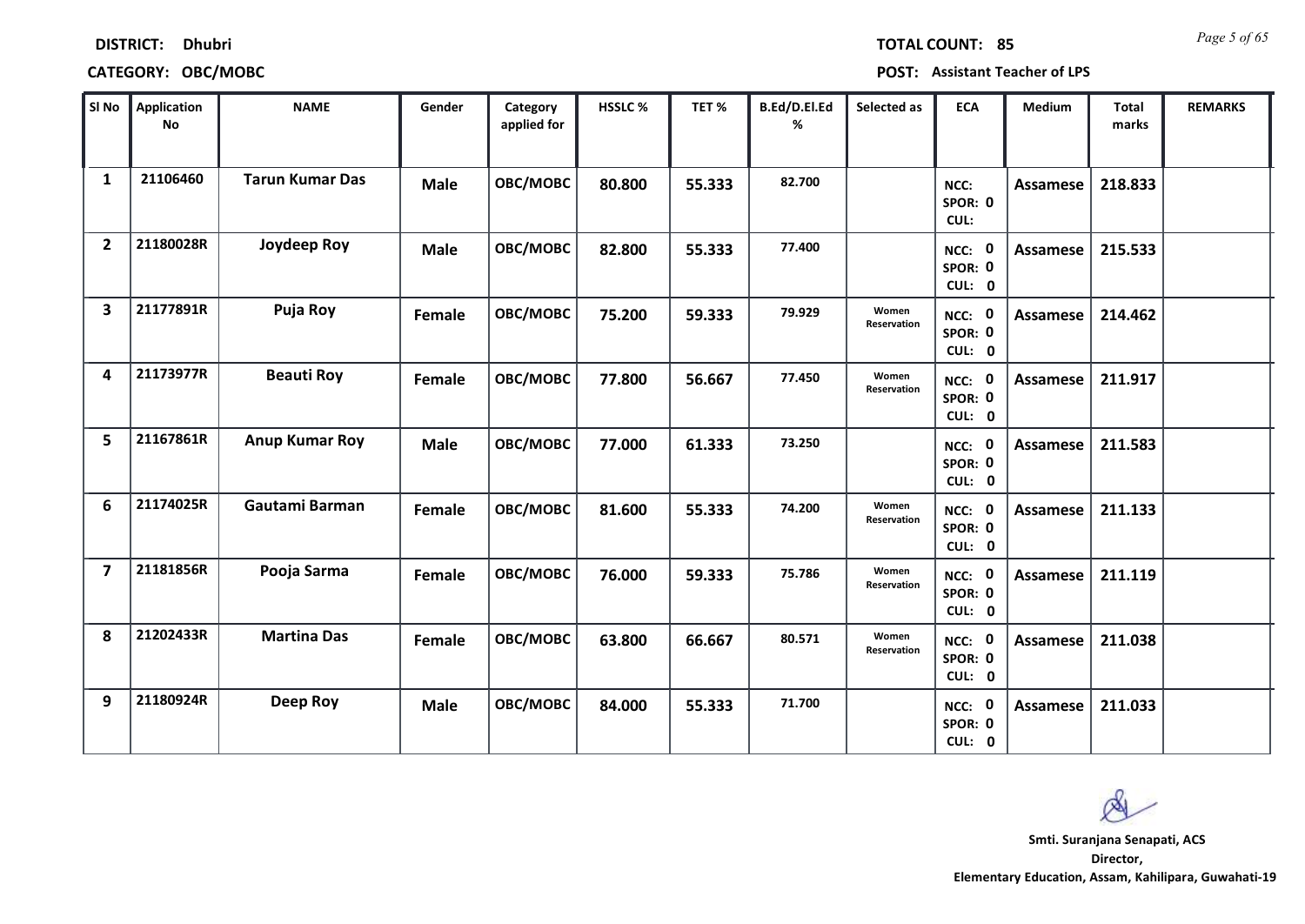| SI No | <b>Application</b><br><b>No</b> | <b>NAME</b>              | Gender      | Category<br>applied for | HSSLC% | TET %  | B.Ed/D.El.Ed<br>% | Selected as          | <b>ECA</b>                  | Medium          | Total<br>marks | <b>REMARKS</b> |
|-------|---------------------------------|--------------------------|-------------|-------------------------|--------|--------|-------------------|----------------------|-----------------------------|-----------------|----------------|----------------|
| 10    | 21187715R                       | <b>Manti Ghose</b>       | Female      | OBC/MOBC                | 56.400 | 66.000 | 88.250            | Women<br>Reservation | NCC: 0<br>SPOR: 0<br>CUL: 0 | Assamese        | 210.650        |                |
| 11    | 21173701R                       | <b>Sajal Dey</b>         | <b>Male</b> | OBC/MOBC                | 69.400 | 58.667 | 82.000            |                      | NCC: 0<br>SPOR: 0<br>CUL: 0 | <b>Assamese</b> | 210.067        |                |
| 12    | 21104896                        | Junumoni Roy             | Female      | OBC/MOBC                | 73.600 | 55.333 | 80.750            | Women<br>Reservation | NCC: 0<br>SPOR: 0<br>CUL: 0 | Assamese        | 209.683        |                |
| 13    | 21182307R                       | <b>Dharitri Sarkar</b>   | Female      | OBC/MOBC                | 71.000 | 62.000 | 76.500            | Women<br>Reservation | NCC: 0<br>SPOR: 0<br>CUL: 0 | <b>Assamese</b> | 209.500        |                |
| 14    | 21186820R                       | Sangita Paul             | Female      | OBC/MOBC                | 66.800 | 60.667 | 81.667            | Women<br>Reservation | NCC: 0<br>SPOR: 0<br>CUL: 0 | Assamese        | 209.133        |                |
| 15    | 21186720R                       | <b>Champak Kumar Ray</b> | <b>Male</b> | OBC/MOBC                | 82.400 | 57.333 | 69.357            |                      | NCC: 0<br>SPOR: 0<br>CUL: 0 | <b>Assamese</b> | 209.090        |                |
| 16    | 21177707R                       | <b>Moumita Seal</b>      | Female      | OBC/MOBC                | 72.600 | 58.000 | 78.214            | Women<br>Reservation | NCC: 0<br>SPOR: 0<br>CUL: 0 | Assamese        | 208.814        |                |
| 17    | 21185866R                       | Rupamjyoti Roy           | <b>Male</b> | OBC/MOBC                | 73.200 | 64.667 | 70.929            |                      | NCC: 0<br>SPOR: 0<br>CUL: 0 | Assamese        | 208.795        |                |
| 18    | 21189974R                       | Rasmita Borgohain        | Female      | OBC/MOBC                | 65.600 | 64.667 | 78.000            | Women<br>Reservation | NCC: 0<br>SPOR: 0<br>CUL: 0 | <b>Assamese</b> | 208.267        |                |

**DISTRICT: Dhubri**

*Page 6 of 65* **TOTAL COUNT: 85**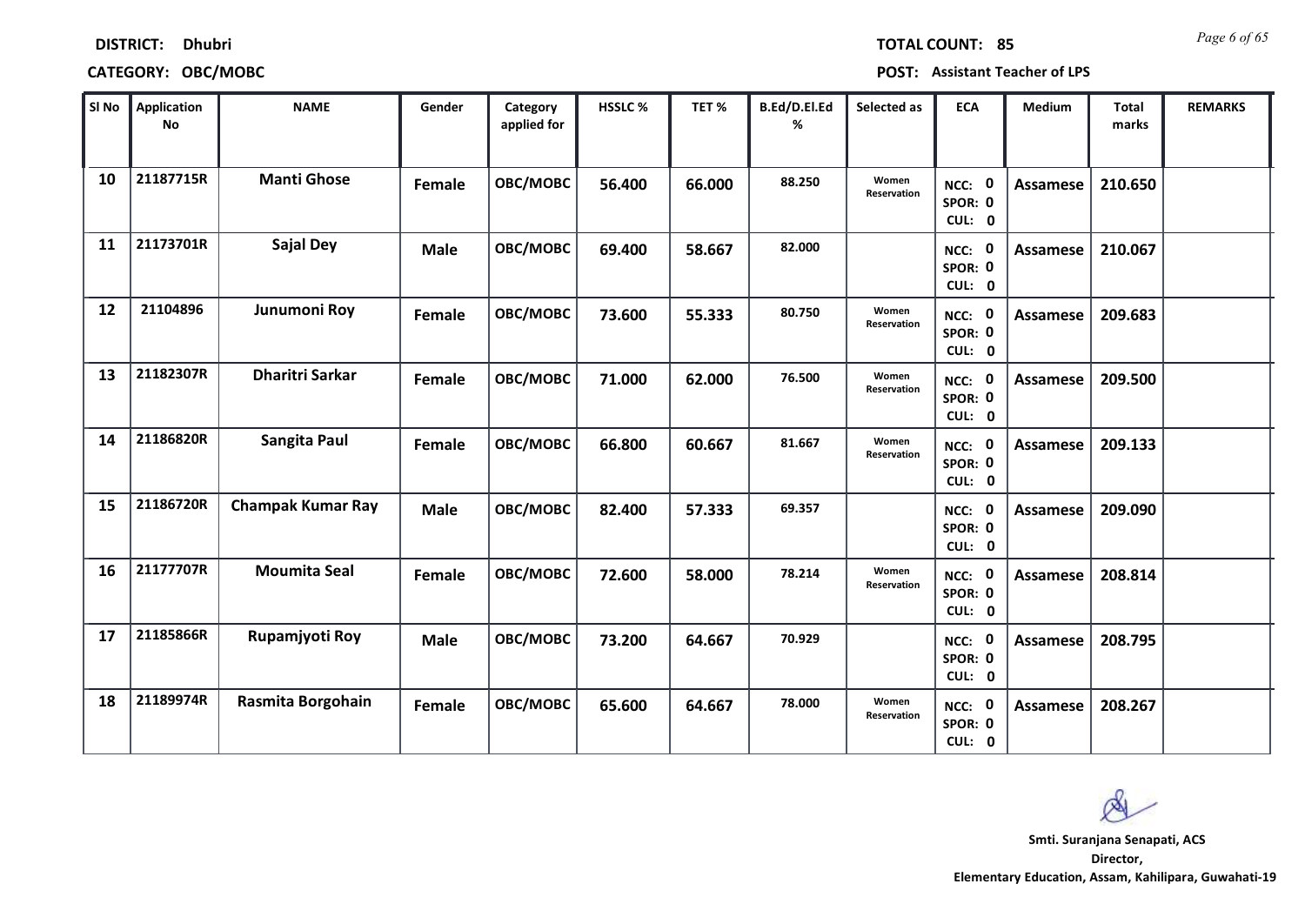| SI No | Application<br><b>No</b> | <b>NAME</b>             | Gender      | Category<br>applied for | HSSLC% | TET %  | B.Ed/D.El.Ed<br>% | Selected as          | ECA                         | Medium          | <b>Total</b><br>marks | <b>REMARKS</b> |
|-------|--------------------------|-------------------------|-------------|-------------------------|--------|--------|-------------------|----------------------|-----------------------------|-----------------|-----------------------|----------------|
| 19    | 21116915                 | <b>Saurav Paul</b>      | <b>Male</b> | OBC/MOBC                | 76.600 | 55.333 | 75.900            |                      | NCC: 0<br>SPOR: 0<br>CUL: 0 | Assamese        | 207.833               |                |
| 20    | 21166809R                | <b>Nabanita Das</b>     | Female      | OBC/MOBC                | 72.400 | 58.000 | 77.250            | Women<br>Reservation | NCC: 0<br>SPOR: 0<br>CUL: 0 | <b>Assamese</b> | 207.650               |                |
| 21    | 21175524R                | <b>Banoshree Roy</b>    | Female      | OBC/MOBC                | 76.400 | 55.333 | 75.786            | Women<br>Reservation | NCC: 0<br>SPOR: 0<br>CUL: 0 | Assamese        | 207.519               |                |
| 22    | 21167988R                | <b>Saurav Baruah</b>    | <b>Male</b> | OBC/MOBC                | 69.000 | 68.667 | 69.850            |                      | NCC: 0<br>SPOR: 0<br>CUL: 0 | <b>Assamese</b> | 207.517               |                |
| 23    | 21182277R                | Harshajit Deka          | <b>Male</b> | OBC/MOBC                | 74.200 | 64.667 | 68.650            |                      | NCC: 0<br>SPOR: 0<br>CUL: 0 | Assamese        | 207.517               |                |
| 24    | 21195612R                | <b>Monisha Roy</b>      | Female      | OBC/MOBC                | 73.200 | 56.000 | 78.143            | Women<br>Reservation | NCC: 0<br>SPOR: 0<br>CUL: 0 | <b>Assamese</b> | 207.343               |                |
| 25    | 21182813R                | <b>Siddhanth Roy</b>    | <b>Male</b> | OBC/MOBC                | 61.400 | 71.333 | 74.571            |                      | NCC: 0<br>SPOR: 0<br>CUL: 0 | Assamese        | 207.305               |                |
| 26    | 21192230R                | <b>Harihar Baishnab</b> | <b>Male</b> | OBC/MOBC                | 66.200 | 70.000 | 70.971            |                      | NCC: 0<br>SPOR: 0<br>CUL: 0 | Assamese        | 207.171               |                |
| 27    | 21106699                 | <b>Shitu Debnath</b>    | Female      | OBC/MOBC                | 74.000 | 59.333 | 73.500            | Women<br>Reservation | NCC: 0<br>SPOR: 0<br>CUL: 0 | Assamese        | 206.833               |                |

**DISTRICT: Dhubri**

*Page 7 of 65* **TOTAL COUNT: 85**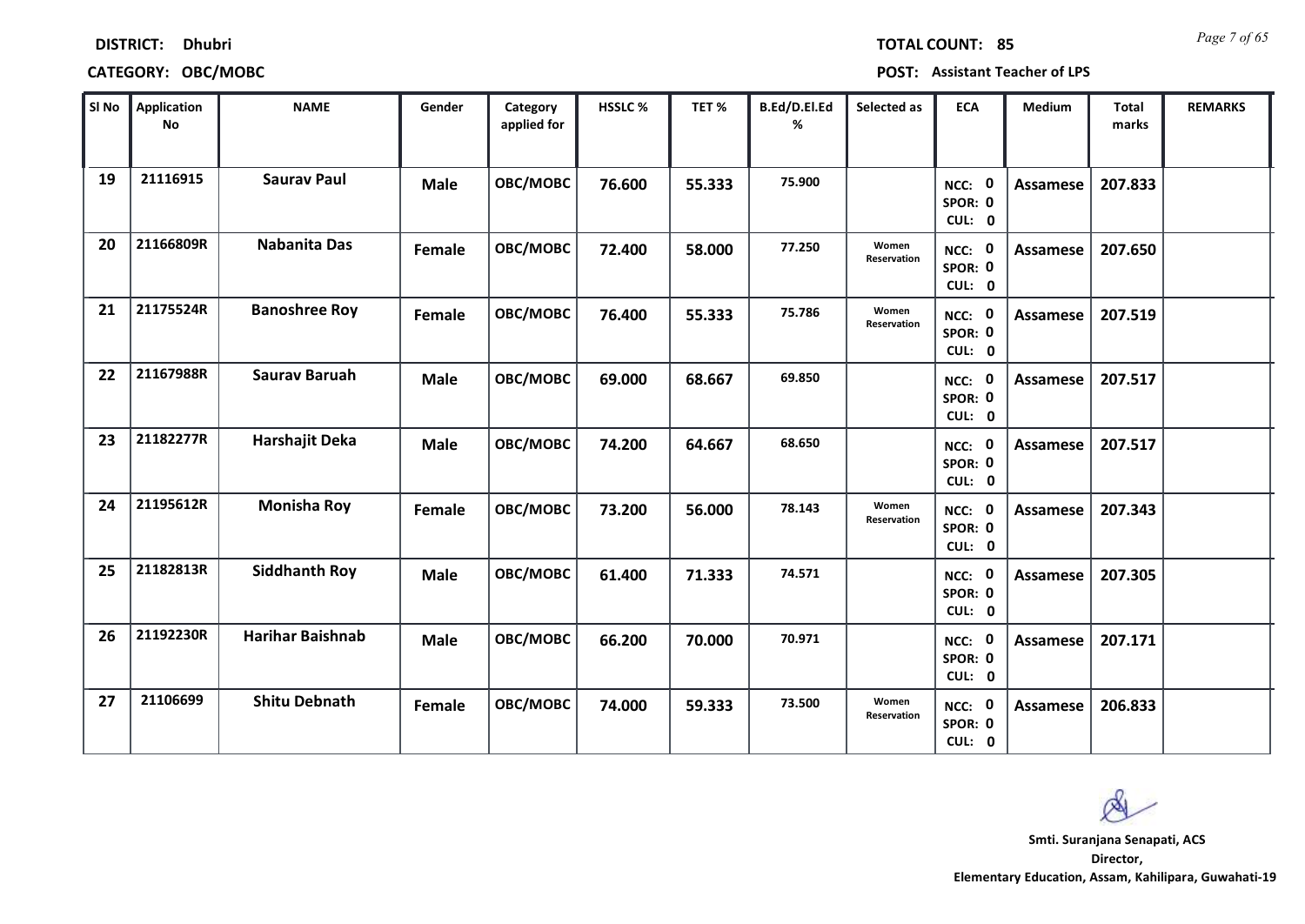| <b>DISTRICT:</b> | <b>Dhubri</b> |
|------------------|---------------|
|                  |               |

*Page 8 of 65* **TOTAL COUNT: 85**

| SI No | Application<br><b>No</b> | <b>NAME</b>         | Gender      | Category<br>applied for | HSSLC % | TET %  | B.Ed/D.El.Ed<br>% | Selected as          | <b>ECA</b>                  | Medium          | <b>Total</b><br>marks | <b>REMARKS</b> |
|-------|--------------------------|---------------------|-------------|-------------------------|---------|--------|-------------------|----------------------|-----------------------------|-----------------|-----------------------|----------------|
| 28    | 21192465R                | Lakhyajit Saikia    | <b>Male</b> | OBC/MOBC                | 73.800  | 60.667 | 72.350            |                      | NCC: 0<br>SPOR: 0<br>CUL: 0 | <b>Assamese</b> | 206.817               |                |
| 29    | 21184817R                | Simanta Ozah        | <b>Male</b> | OBC/MOBC                | 67.600  | 64.667 | 74.500            |                      | NCC: 0<br>SPOR: 0<br>CUL: 0 | Assamese        | 206.767               |                |
| 30    | 21165103R                | Jadumani Baruah     | <b>Male</b> | OBC/MOBC                | 66.800  | 63.333 | 76.600            |                      | NCC: 0<br>SPOR: 0<br>CUL: 0 | <b>Assamese</b> | 206.733               |                |
| 31    | 21208797R                | Jiten Hazarika      | <b>Male</b> | OBC/MOBC                | 67.200  | 63.333 | 76.200            |                      | NCC: 0<br>SPOR: 0<br>CUL: 0 | Assamese        | 206.733               |                |
| 32    | 21211041R                | <b>Akash Deka</b>   | <b>Male</b> | OBC/MOBC                | 66.200  | 61.333 | 78.889            |                      | NCC: 0<br>SPOR: 0<br>CUL: 0 | <b>Assamese</b> | 206.422               |                |
| 33    | 21177738R                | Debajani Neog       | Female      | OBC/MOBC                | 73.200  | 57.333 | 75.786            | Women<br>Reservation | NCC: 0<br>SPOR: 0<br>CUL: 0 | Assamese        | 206.319               |                |
| 34    | 21180119R                | <b>Biswajit Ray</b> | <b>Male</b> | OBC/MOBC                | 66.400  | 66.000 | 73.900            |                      | NCC: 0<br>SPOR: 0<br>CUL: 0 | <b>Assamese</b> | 206.300               |                |
| 35    | 21178874R                | <b>Abdul Ali</b>    | <b>Male</b> | OBC/MOBC                | 67.800  | 65.333 | 73.150            |                      | NCC: 0<br>SPOR: 0<br>CUL: 0 | <b>Assamese</b> | 206.283               |                |
| 36    | 21166020R                | Gitanjali Devi      | Female      | OBC/MOBC                | 72.800  | 55.333 | 78.000            | Women<br>Reservation | NCC: 0<br>SPOR: 0<br>CUL: 0 | Assamese        | 206.133               |                |

 $\infty$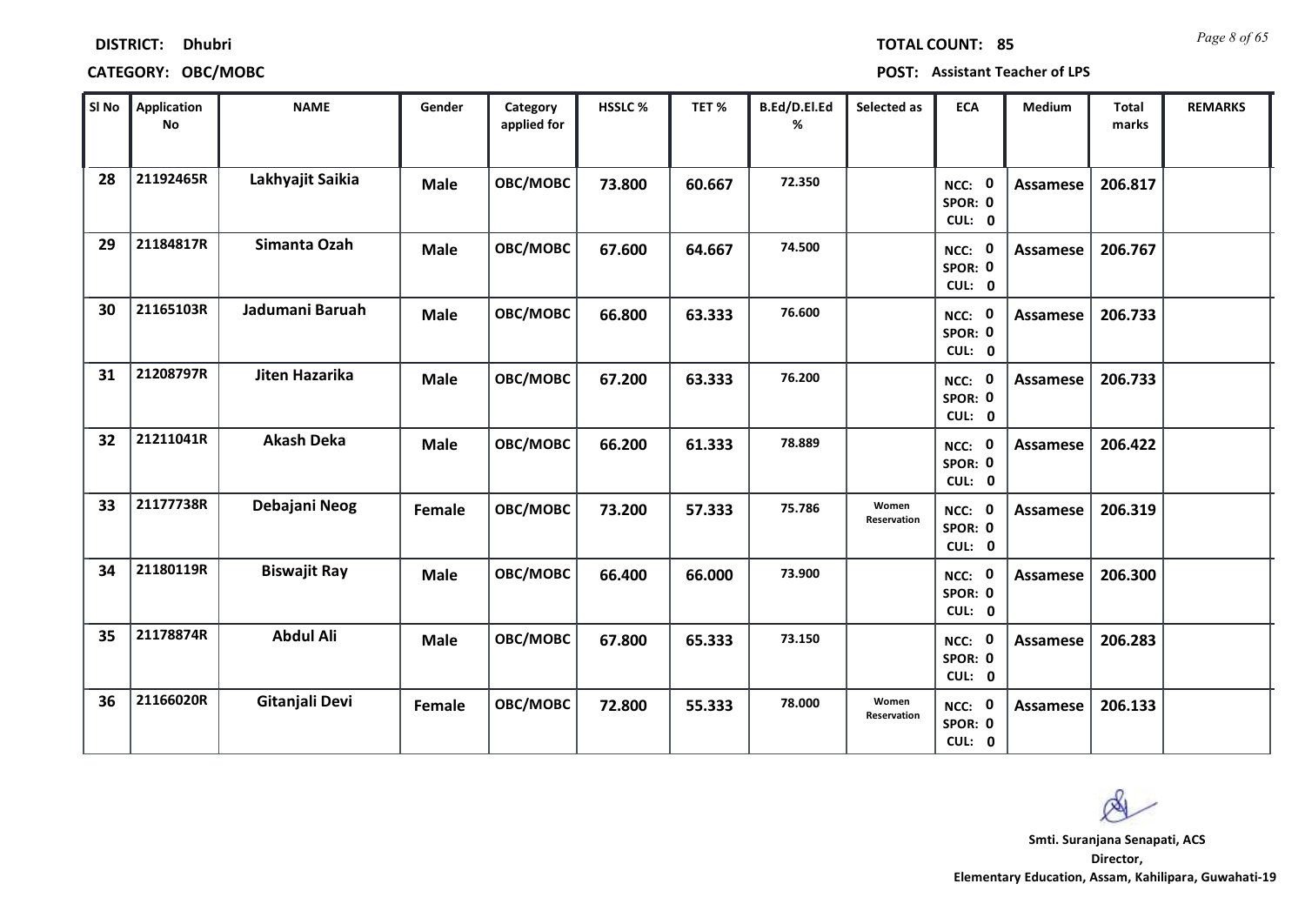| <b>DISTRICT:</b> | Dhubri |
|------------------|--------|
|------------------|--------|

*Page 9 of 65* **TOTAL COUNT: 85**

| SI No | <b>Application</b><br>No | <b>NAME</b>                  | Gender      | Category<br>applied for | HSSLC % | TET %  | B.Ed/D.El.Ed<br>% | Selected as          | <b>ECA</b>                  | <b>Medium</b>   | <b>Total</b><br>marks | <b>REMARKS</b> |
|-------|--------------------------|------------------------------|-------------|-------------------------|---------|--------|-------------------|----------------------|-----------------------------|-----------------|-----------------------|----------------|
| 37    | 21185998R                | Ghanashyam<br><b>Mahanta</b> | <b>Male</b> | OBC/MOBC                | 75.600  | 59.333 | 71.200            |                      | NCC: 0<br>SPOR: 0<br>CUL: 0 | Assamese        | 206.133               |                |
| 38    | 21181930R                | Samujjwal Ray                | <b>Male</b> | OBC/MOBC                | 65.000  | 65.333 | 75.800            |                      | NCC: 0<br>SPOR: 0<br>CUL: 0 | Assamese        | 206.133               |                |
| 39    | 21167402R                | Nirmali Brahmachari          | Female      | OBC/MOBC                | 75.600  | 55.333 | 75.100            | Women<br>Reservation | NCC: 0<br>SPOR: 0<br>CUL: 0 | <b>Assamese</b> | 206.033               |                |
| 40    | 21168611R                | Mouchumi Roy                 | Female      | OBC/MOBC                | 72.200  | 55.333 | 78.429            | Women<br>Reservation | NCC: 0<br>SPOR: 0<br>CUL: 0 | Assamese        | 205.962               |                |
| 41    | 21179684R                | Pratiksha Bora               | Female      | OBC/MOBC                | 70.200  | 62.000 | 73.700            | Women<br>Reservation | NCC: 0<br>SPOR: 0<br>CUL: 0 | <b>Assamese</b> | 205.900               |                |
| 42    | 21166766R                | <b>Hirak Jyoti Das</b>       | <b>Male</b> | OBC/MOBC                | 68.800  | 68.667 | 68.350            |                      | NCC: 0<br>SPOR: 0<br>CUL: 0 | <b>Assamese</b> | 205.817               |                |
| 43    | 21183953R                | Nipen Gogoi                  | <b>Male</b> | OBC/MOBC                | 66.000  | 60.000 | 79.800            |                      | NCC: 0<br>SPOR: 0<br>CUL: 0 | <b>Assamese</b> | 205.800               |                |
| 44    | 21189975R                | Puja Nandi                   | Female      | OBC/MOBC                | 67.600  | 62.000 | 76.143            | Women<br>Reservation | NCC: 0<br>SPOR: 0<br>CUL: 0 | Assamese        | 205.743               |                |
| 45    | 21208958R                | <b>Sopal Bhumiz</b>          | <b>Male</b> | OBC/MOBC                | 75.200  | 61.333 | 69.150            |                      | NCC: 0<br>SPOR: 0<br>CUL: 0 | Assamese        | 205.683               |                |

 $\infty$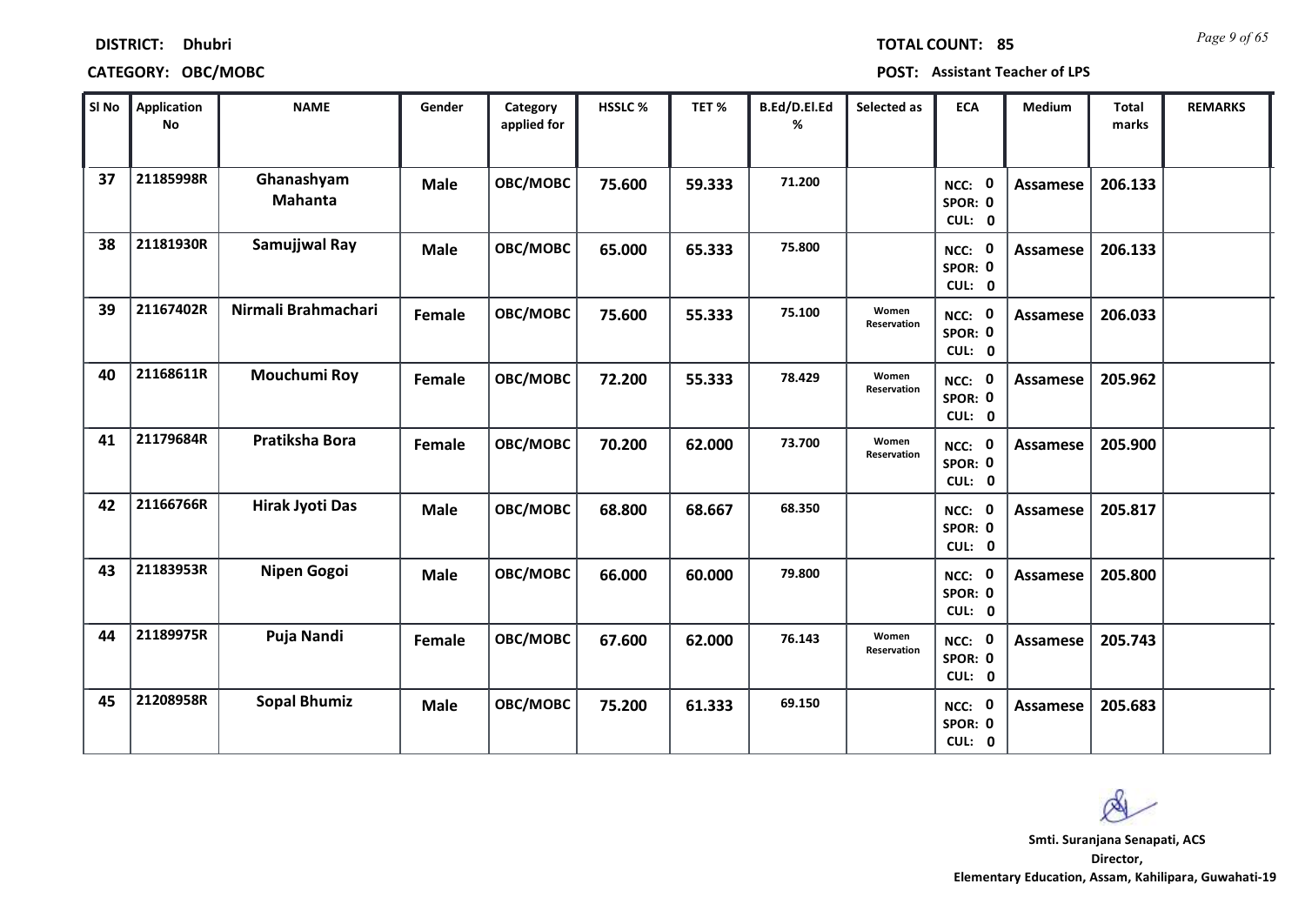| <b>DISTRICT:</b> | <b>Dhubri</b> |
|------------------|---------------|
|------------------|---------------|

*Page 10 of 65* **TOTAL COUNT: 85**

| SI <sub>No</sub> | <b>Application</b><br><b>No</b> | <b>NAME</b>         | Gender      | Category<br>applied for | <b>HSSLC %</b> | TET %  | B.Ed/D.El.Ed<br>% | Selected as                 | <b>ECA</b>                          | Medium          | <b>Total</b><br>marks | <b>REMARKS</b> |
|------------------|---------------------------------|---------------------|-------------|-------------------------|----------------|--------|-------------------|-----------------------------|-------------------------------------|-----------------|-----------------------|----------------|
| 46               | 21196866R                       | Noyana Bora         | Female      | OBC/MOBC                | 59.600         | 61.333 | 74.734            | Women<br><b>Reservation</b> | <b>NCC: 10</b><br>SPOR: 0<br>CUL: 0 | <b>Assamese</b> | 205.668               |                |
| 47               | 21190355R                       | Minakshi Deka       | Female      | OBC/MOBC                | 74.600         | 56.667 | 74.400            | Women<br>Reservation        | NCC: 0<br>SPOR: 0<br>CUL: 0         | Assamese        | 205.667               |                |
| 48               | 21169943R                       | <b>Sandeep Roy</b>  | <b>Male</b> | OBC/MOBC                | 74.400         | 66.667 | 64.571            |                             | NCC: 0<br>SPOR: 0<br>CUL: 0         | <b>Assamese</b> | 205.638               |                |
| 49               | 21192251R                       | Dikshita Roy        | Female      | <b>OBC/MOBC</b>         | 60.400         | 65.333 | 79.786            | Women<br>Reservation        | NCC: 0<br>SPOR: 0<br>CUL: 0         | Assamese        | 205.519               |                |
| 50               | 21188122R                       | <b>Rezaul Karim</b> | <b>Male</b> | OBC/MOBC                | 66.200         | 64.667 | 74.582            |                             | NCC: 0<br>SPOR: 0<br>CUL: 0         | <b>Assamese</b> | 205.449               |                |
| 51               | 21192212R                       | Somi Sarkar         | Female      | OBC/MOBC                | 73.800         | 62.667 | 68.950            | Women<br>Reservation        | NCC: 0<br>SPOR: 0<br>CUL: 0         | <b>Assamese</b> | 205.417               |                |
| 52               | 21179307R                       | <b>Mamata Roy</b>   | Female      | OBC/MOBC                | 76.800         | 59.333 | 69.278            | Women<br>Reservation        | NCC: 0<br>SPOR: 0<br>CUL: 0         | <b>Assamese</b> | 205.411               |                |
| 53               | 21169057R                       | Ripunjay Rajbongshi | <b>Male</b> | OBC/MOBC                | 64.800         | 64.667 | 75.850            |                             | NCC: 0<br>SPOR: 0<br>CUL: 0         | Assamese        | 205.317               |                |
| 54               | 21192053R                       | Dimba Chutia        | <b>Male</b> | OBC/MOBC                | 75.200         | 63.333 | 66.750            |                             | NCC: 0<br>SPOR: 0<br>CUL: 0         | Assamese        | 205.283               |                |

 $\infty$ **Smti. Suranjana Senapati, ACS**

**Director, Elementary Education, Assam, Kahilipara, Guwahati-19**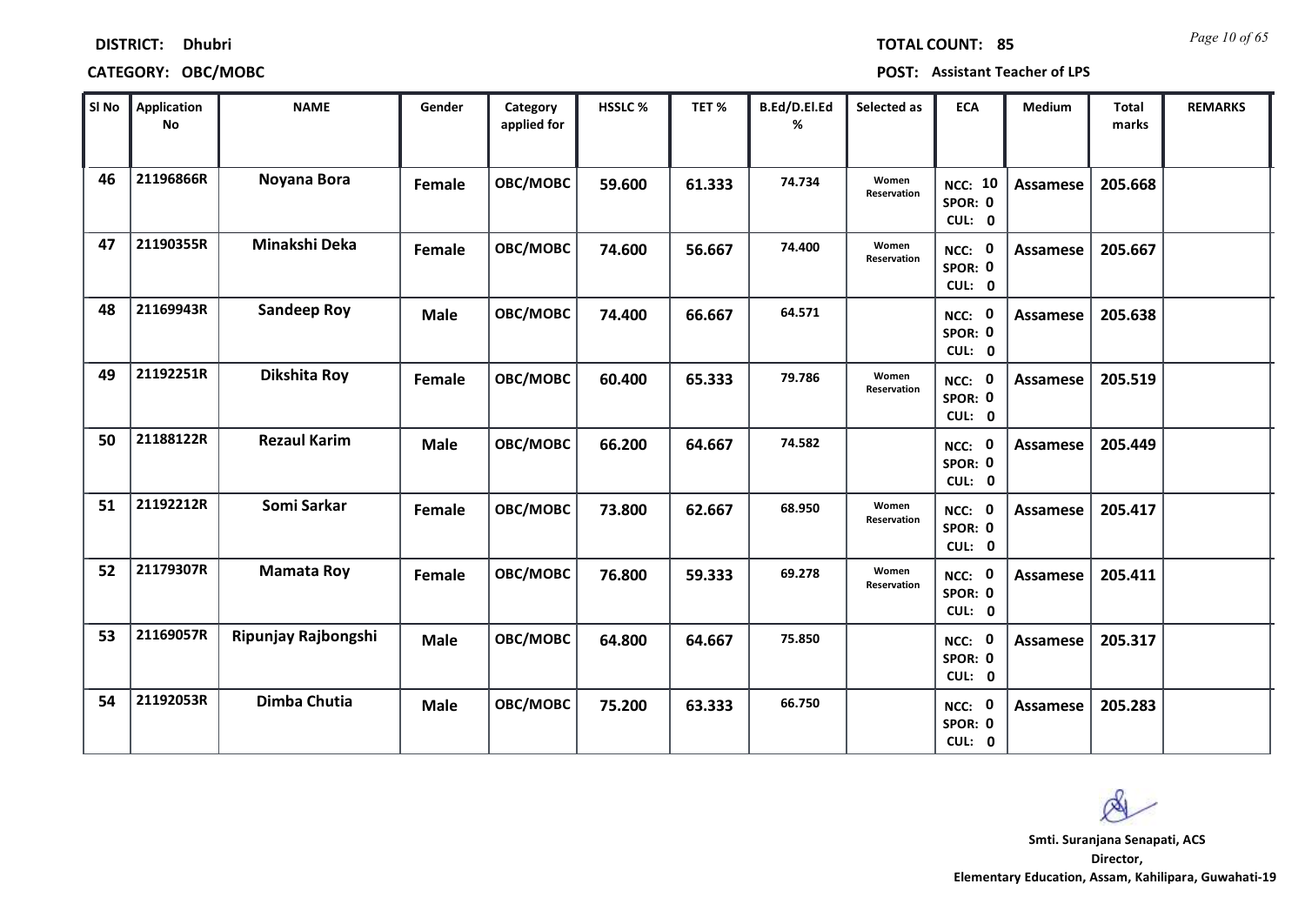| SI No | <b>Application</b><br><b>No</b> | <b>NAME</b>                   | Gender      | Category<br>applied for | HSSLC% | TET%   | B.Ed/D.El.Ed<br>% | Selected as | <b>ECA</b>                          | Medium          | <b>Total</b><br>marks | <b>REMARKS</b> |
|-------|---------------------------------|-------------------------------|-------------|-------------------------|--------|--------|-------------------|-------------|-------------------------------------|-----------------|-----------------------|----------------|
| 55    | 21172729R                       | Anjana Ray                    | Female      | <b>OBC/MOBC</b>         | 75.000 | 55.333 | 74.950            |             | NCC: 0<br>SPOR: 0<br>CUL: 0         | <b>Assamese</b> | 205.283               |                |
| 56    | 21199902R                       | Dipanjali Chutia              | Female      | OBC/MOBC                | 73.200 | 60.000 | 72.050            |             | NCC: 0<br>SPOR: 0<br>CUL: 0         | <b>Assamese</b> | 205.250               |                |
| 57    | 21188734R                       | <b>Sanjoy Dutta</b>           | <b>Male</b> | OBC/MOBC                | 62.000 | 63.333 | 79.900            |             | NCC: 0<br>SPOR: 0<br>CUL: 0         | <b>Assamese</b> | 205.233               |                |
| 58    | 21186902R                       | <b>Biswa Jyoti Nath</b>       | <b>Male</b> | OBC/MOBC                | 64.800 | 64.667 | 75.700            |             | NCC: 0<br>SPOR: 0<br>CUL: 0         | <b>Assamese</b> | 205.167               |                |
| 59    | 21166760R                       | Namita Singha                 | Female      | OBC/MOBC                | 69.200 | 60.667 | 75.286            |             | NCC: 0<br>SPOR: 0<br>CUL: 0         | Assamese        | 205.152               |                |
| 60    | 21186945R                       | <b>Prasenjit Roy</b>          | <b>Male</b> | OBC/MOBC                | 66.800 | 63.333 | 75.000            |             | NCC: 0<br>SPOR: 0<br>CUL: 0         | Assamese        | 205.133               |                |
| 61    | 21189132R                       | <b>Bhanumoti</b><br>Choudhury | Female      | OBC/MOBC                | 71.400 | 55.333 | 78.400            |             | NCC: 0<br>SPOR: 0<br>CUL: 0         | Assamese        | 205.133               |                |
| 62    | 21187591R                       | Jimpee Lahan                  | Female      | OBC/MOBC                | 62.200 | 62.000 | 70.929            |             | NCC: 0<br>SPOR: 0<br><b>CUL: 10</b> | Assamese        | 205.129               |                |
| 63    | 21192858R                       | <b>Dunumita Barman</b>        | Female      | OBC/MOBC                | 66.800 | 62.667 | 75.571            |             | NCC: 0<br>SPOR: 0<br>CUL: 0         | Assamese        | 205.038               |                |

**DISTRICT: Dhubri**

### **CATEGORY: OBC/MOBC POST: Assistant Teacher of LPS**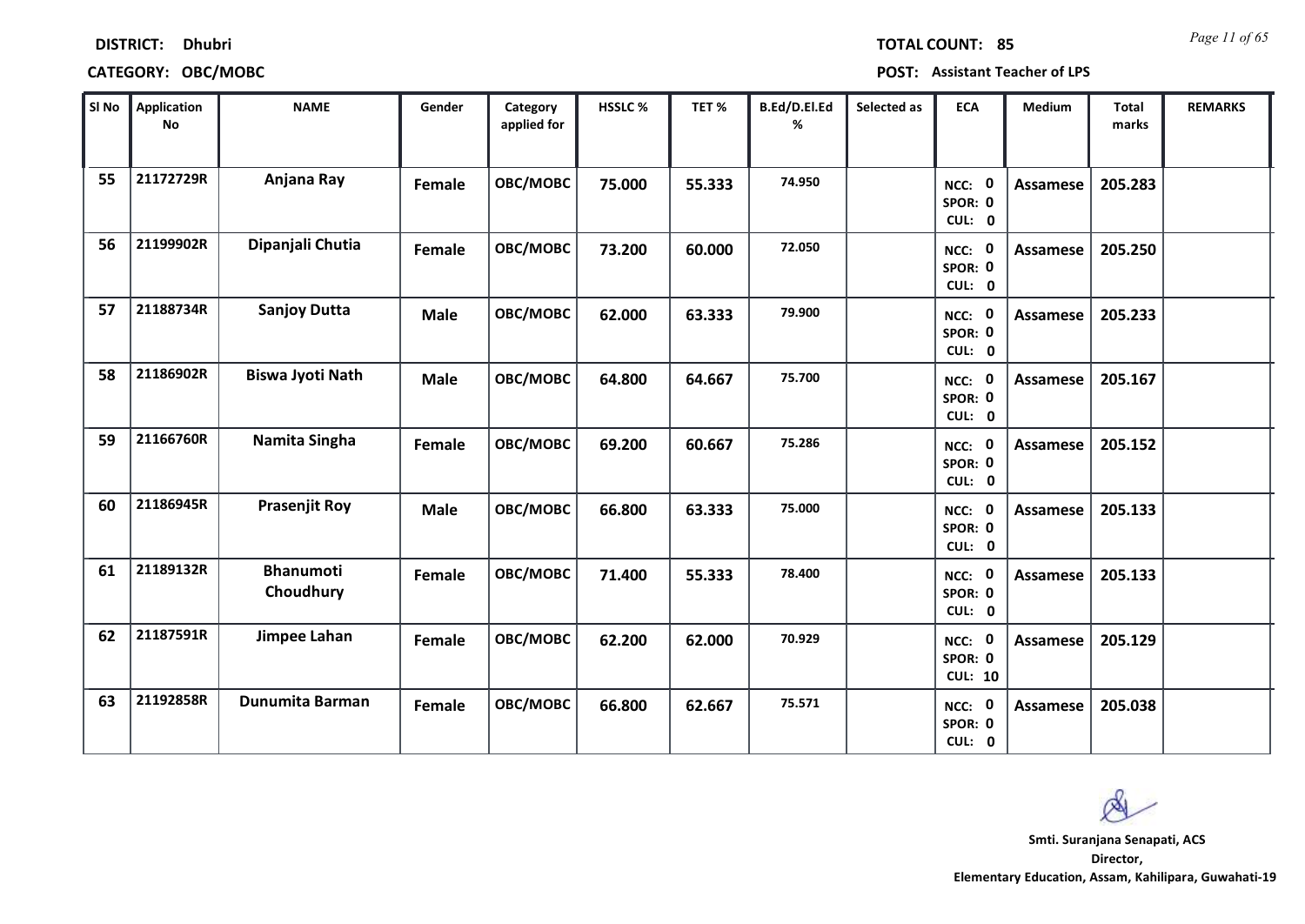| SI No | Application<br>No | <b>NAME</b>            | Gender      | Category<br>applied for | HSSLC% | TET %  | B.Ed/D.El.Ed<br>% | Selected as | <b>ECA</b>                  | Medium          | <b>Total</b><br>marks | <b>REMARKS</b> |  |
|-------|-------------------|------------------------|-------------|-------------------------|--------|--------|-------------------|-------------|-----------------------------|-----------------|-----------------------|----------------|--|
| 64    | 21183519R         | <b>Bishwajit Dutta</b> | <b>Male</b> | OBC/MOBC                | 67.400 | 68.667 | 68.950            |             | NCC: 0<br>SPOR: 0<br>CUL: 0 | Assamese        | 205.017               |                |  |
| 65    | 21108847          | Diganta Saikia         | <b>Male</b> | OBC/MOBC                | 72.400 | 56.000 | 76.550            |             | NCC: 0<br>SPOR: 0<br>CUL: 0 | Assamese        | 204.950               |                |  |
| 66    | 21209326R         | Rujina Aktar           | Female      | OBC/MOBC                | 69.800 | 66.000 | 69.143            |             | NCC: 0<br>SPOR: 0<br>CUL: 0 | Assamese        | 204.943               |                |  |
| 67    | 21182669R         | <b>Mamoon Barhoi</b>   | Female      | OBC/MOBC                | 63.800 | 63.333 | 77.800            |             | NCC: 0<br>SPOR: 0<br>CUL: 0 | <b>Assamese</b> | 204.933               |                |  |
| 68    | 21179978R         | Dipankar Nath          | <b>Male</b> | OBC/MOBC                | 74.600 | 61.333 | 68.950            |             | NCC: 0<br>SPOR: 0<br>CUL: 0 | Assamese        | 204.883               |                |  |
| 69    | 21177375R         | Rajkumari Namrata      | Female      | OBC/MOBC                | 67.000 | 60.000 | 77.850            |             | NCC: 0<br>SPOR: 0<br>CUL: 0 | Assamese        | 204.850               |                |  |
| 70    | 21206802R         | Sabita Gogoi           | Female      | OBC/MOBC                | 77.200 | 62.000 | 65.643            |             | NCC: 0<br>SPOR: 0<br>CUL: 0 | Assamese        | 204.843               |                |  |
| 71    | 21167287R         | <b>Rahul Deka</b>      | <b>Male</b> | OBC/MOBC                | 71.600 | 58.667 | 74.571            |             | NCC: 0<br>SPOR: 0<br>CUL: 0 | <b>Assamese</b> | 204.838               |                |  |
| 72    | 21189036R         | Wakifa Rahman          | Female      | OBC/MOBC                | 66.400 | 66.000 | 72.429            |             | NCC: 0<br>SPOR: 0<br>CUL: 0 | Assamese        | 204.829               |                |  |

# **DISTRICT: Dhubri**

**CATEGORY: OBC/MOBC POST: Assistant Teacher of LPS**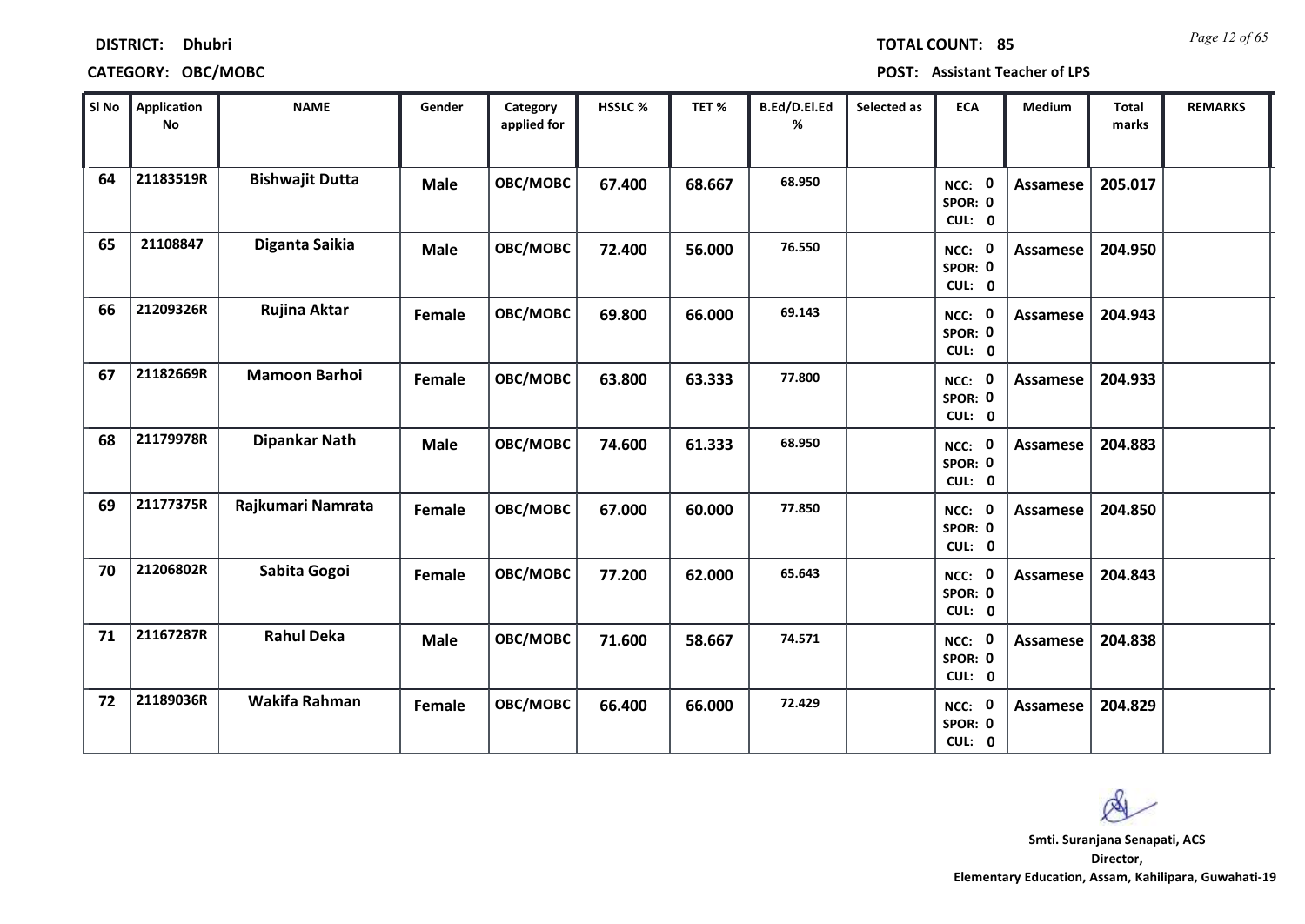| SI No | Application<br><b>No</b> | <b>NAME</b>          | Gender      | <b>Category</b><br>applied for | HSSLC% | TET%   | B.Ed/D.El.Ed<br>% | Selected as | <b>ECA</b>                         | Medium          | <b>Total</b><br>marks | <b>REMARKS</b> |  |
|-------|--------------------------|----------------------|-------------|--------------------------------|--------|--------|-------------------|-------------|------------------------------------|-----------------|-----------------------|----------------|--|
| 73    | 21183846R                | <b>Kaushik Das</b>   | <b>Male</b> | OBC/MOBC                       | 68.800 | 59.333 | 76.650            |             | NCC: 0<br>SPOR: 0<br>CUL: 0        | Assamese        | 204.783               |                |  |
| 74    | 21106361                 | Projita Gogoi        | Female      | OBC/MOBC                       | 67.000 | 62.667 | 75.111            |             | NCC: 0<br>SPOR: 0<br>CUL: 0        | Assamese        | 204.778               |                |  |
| 75    | 21195203R                | Rima Barman          | Female      | <b>OBC/MOBC</b>                | 67.800 | 59.333 | 77.643            |             | NCC: 0<br>SPOR: 0<br>CUL: 0        | Assamese        | 204.776               |                |  |
| 76    | 21116543                 | <b>Tirtha Barah</b>  | <b>Male</b> | OBC/MOBC                       | 66.400 | 55.333 | 83.000            |             | NCC: 0<br>SPOR: 0<br>CUL: 0        | Assamese        | 204.733               |                |  |
| 77    | 21194422R                | <b>Surajit Gogoi</b> | <b>Male</b> | OBC/MOBC                       | 70.600 | 65.333 | 68.786            |             | <b>NCC: 0</b><br>SPOR: 0<br>CUL: 0 | Assamese        | 204.719               |                |  |
| 78    | 21183919R                | <b>Dulumoni Devi</b> | Female      | OBC/MOBC                       | 66.600 | 62.000 | 76.100            |             | NCC: 0<br>SPOR: 0<br>CUL: 0        | Assamese        | 204.700               |                |  |
| 79    | 21206836R                | Jonmani Thakuria     | Female      | <b>OBC/MOBC</b>                | 64.000 | 62.000 | 78.643            |             | NCC: 0<br>SPOR: 0<br>CUL: 0        | Assamese        | 204.643               |                |  |
| 80    | 21187761R                | <b>Mantu Das</b>     | <b>Male</b> | OBC/MOBC                       | 73.200 | 59.333 | 72.100            |             | NCC: 0<br>SPOR: 0<br>CUL: 0        | <b>Assamese</b> | 204.633               |                |  |
| 81    | 21204663R                | <b>Trishna Devi</b>  | Female      | OBC/MOBC                       | 75.600 | 58.000 | 71.000            |             | NCC: 0<br>SPOR: 0<br>CUL: 0        | <b>Assamese</b> | 204.600               |                |  |

**DISTRICT: Dhubri**

**CATEGORY: OBC/MOBC POST: Assistant Teacher of LPS**

**Director, Elementary Education, Assam, Kahilipara, Guwahati-19 Smti. Suranjana Senapati, ACS**

*Page 13 of 65* **TOTAL COUNT: 85**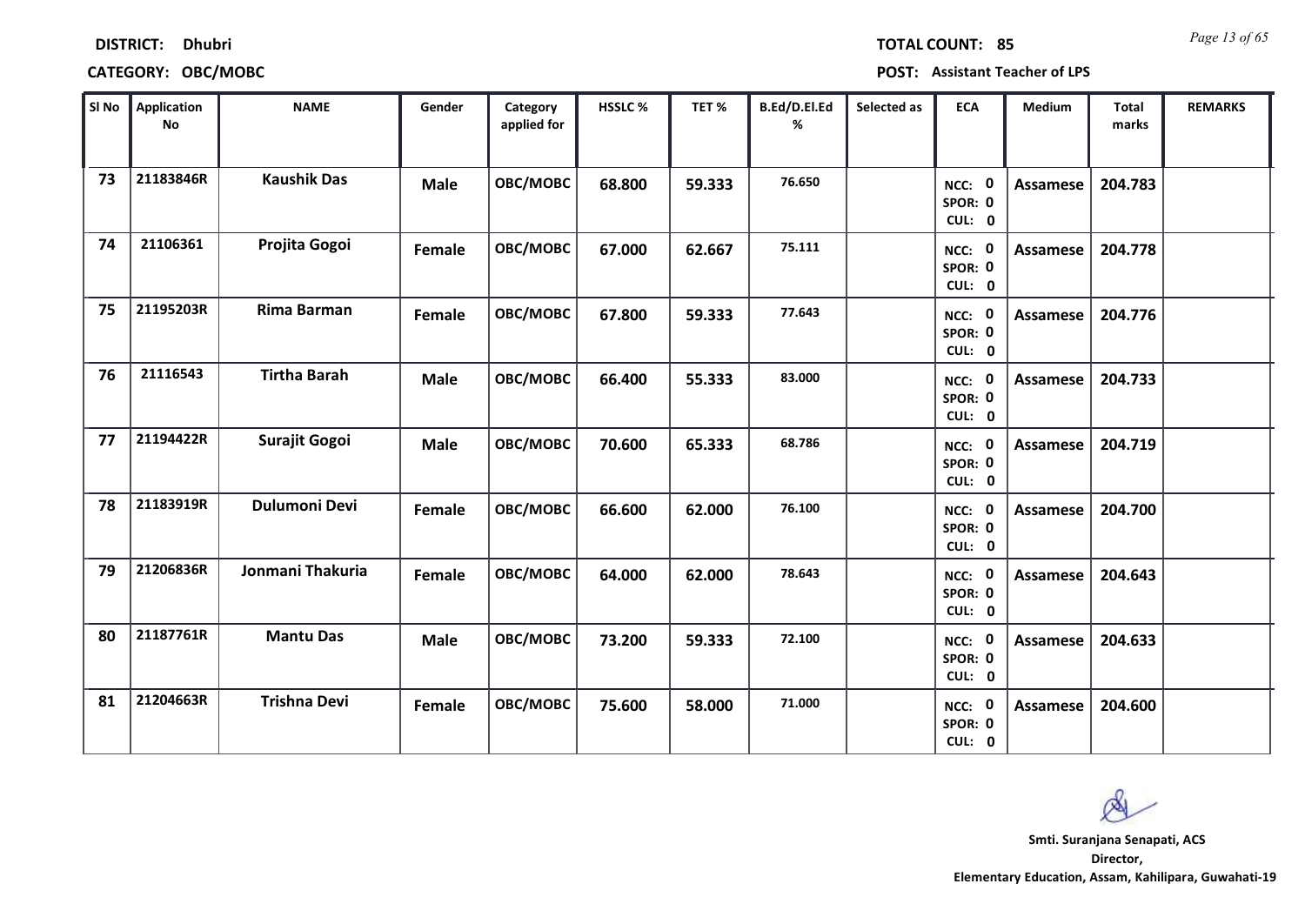| <b>DISTRICT:</b> | <b>Dhubri</b> |
|------------------|---------------|
|------------------|---------------|

| SI No | Application<br>No | <b>NAME</b>                | Gender      | Category<br>applied for | <b>HSSLC %</b> | TET %  | B.Ed/D.El.Ed<br>% | Selected as | <b>ECA</b>                                         | <b>Medium</b>   | <b>Total</b><br>marks | <b>REMARKS</b> |
|-------|-------------------|----------------------------|-------------|-------------------------|----------------|--------|-------------------|-------------|----------------------------------------------------|-----------------|-----------------------|----------------|
| 82    | 21201498R         | Himani Deka                | Female      | OBC/MOBC                | 73.600         | 60.000 | 71.000            |             | 0<br>NCC:<br>SPOR: 0<br>CUL:<br>$\mathbf 0$        | <b>Assamese</b> | 204.600               |                |
| 83    | 21206706R         | <b>Ranjan Biswas</b>       | <b>Male</b> | OBC/MOBC                | 66.200         | 62.667 | 75.714            |             | 0<br>NCC:<br>SPOR: 0<br><b>CUL:</b><br>$\mathbf 0$ | Assamese        | 204.581               |                |
| 84    | 21188797R         | <b>Akash Gogoi</b>         | <b>Male</b> | OBC/MOBC                | 68.600         | 62.667 | 73.286            |             | 0<br>NCC:<br>SPOR: 0<br><b>CUL:</b><br>$\mathbf 0$ | Assamese        | 204.552               |                |
| 85    | 21179107R         | <b>Tapash Kumar Mandal</b> | <b>Male</b> | OBC/MOBC                | 67.400         | 55.333 | 81.800            |             | 0<br>NCC:<br>SPOR: 0<br>CUL:<br>$\mathbf 0$        | Assamese        | 204.533               |                |

 $\infty$ 

**Director, Elementary Education, Assam, Kahilipara, Guwahati-19 Smti. Suranjana Senapati, ACS**

*Page 14 of 65* **TOTAL COUNT: 85**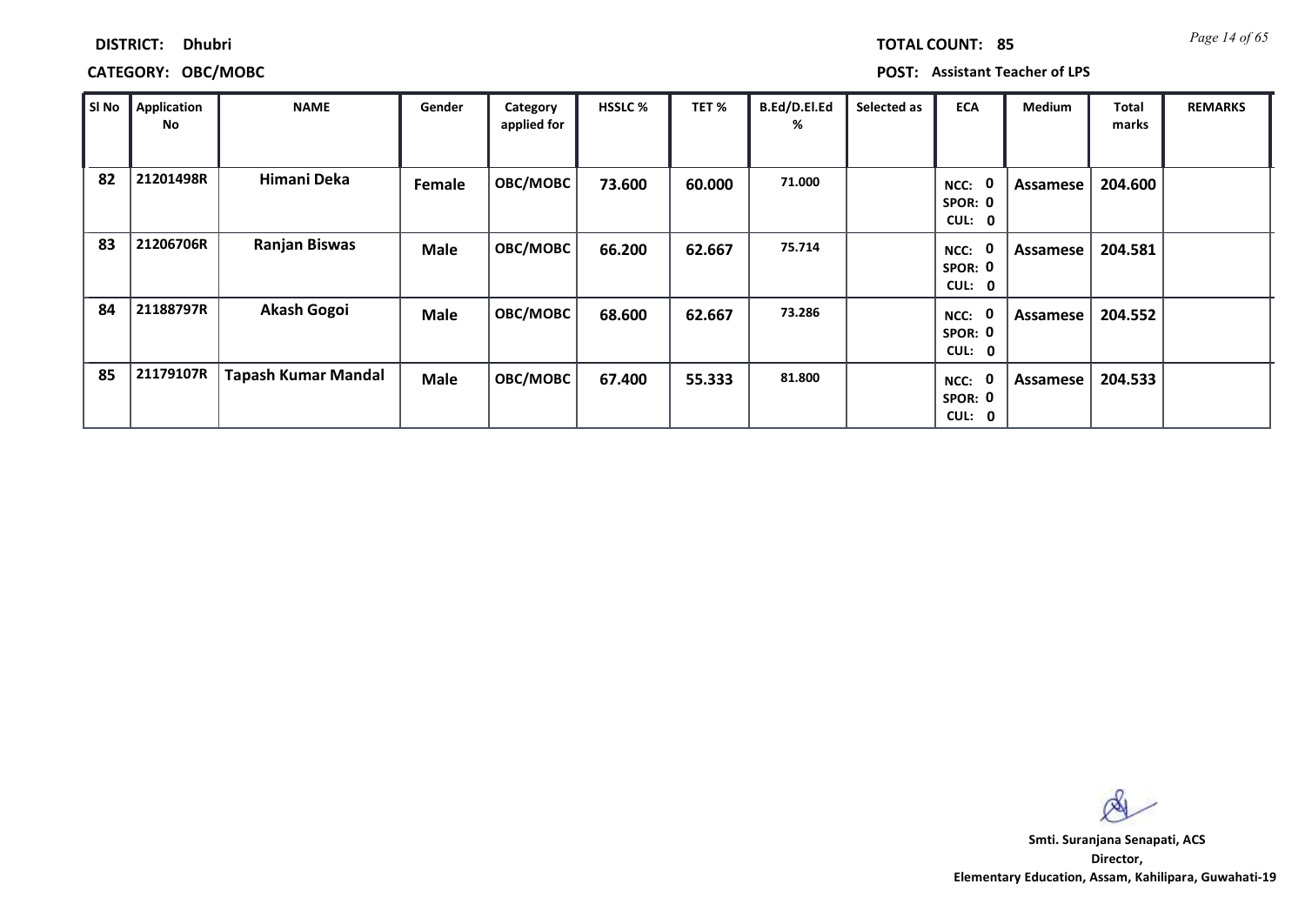**DISTRICT: Dhubri**

| l SI No | Application<br>No | <b>NAME</b>                              | Gender | Category<br>applied for | <b>HSSLC %</b> | TET %  | <b>B.Ed/D.El.Ed</b><br>% | Selected as          | <b>ECA</b>                                | <b>Medium</b> | Total<br>marks | <b>REMARKS</b> |
|---------|-------------------|------------------------------------------|--------|-------------------------|----------------|--------|--------------------------|----------------------|-------------------------------------------|---------------|----------------|----------------|
|         | 21199524R         | <b>Mayur Priya Sangma</b><br><b>Bora</b> | Female | <b>OBC/MOBC</b>         | 92.200         | 57.333 | 77.143                   | Women<br>Reservation | NCC: 0<br>SPOR: 0<br>CUL: 0               | Hindi         | 226.676        |                |
|         | 21173378R         | <b>Mridula Choudhury</b>                 | Female | <b>OBC/MOBC</b>         | 74.400         | 64.667 | 85.750                   |                      | $\mathbf{0}$<br>NCC:<br>SPOR: 0<br>CUL: 0 | Hindi         | 224.817        |                |

 $\infty$ 

**Director, Elementary Education, Assam, Kahilipara, Guwahati-19 Smti. Suranjana Senapati, ACS**

*Page 15 of 65* **TOTAL COUNT: 2**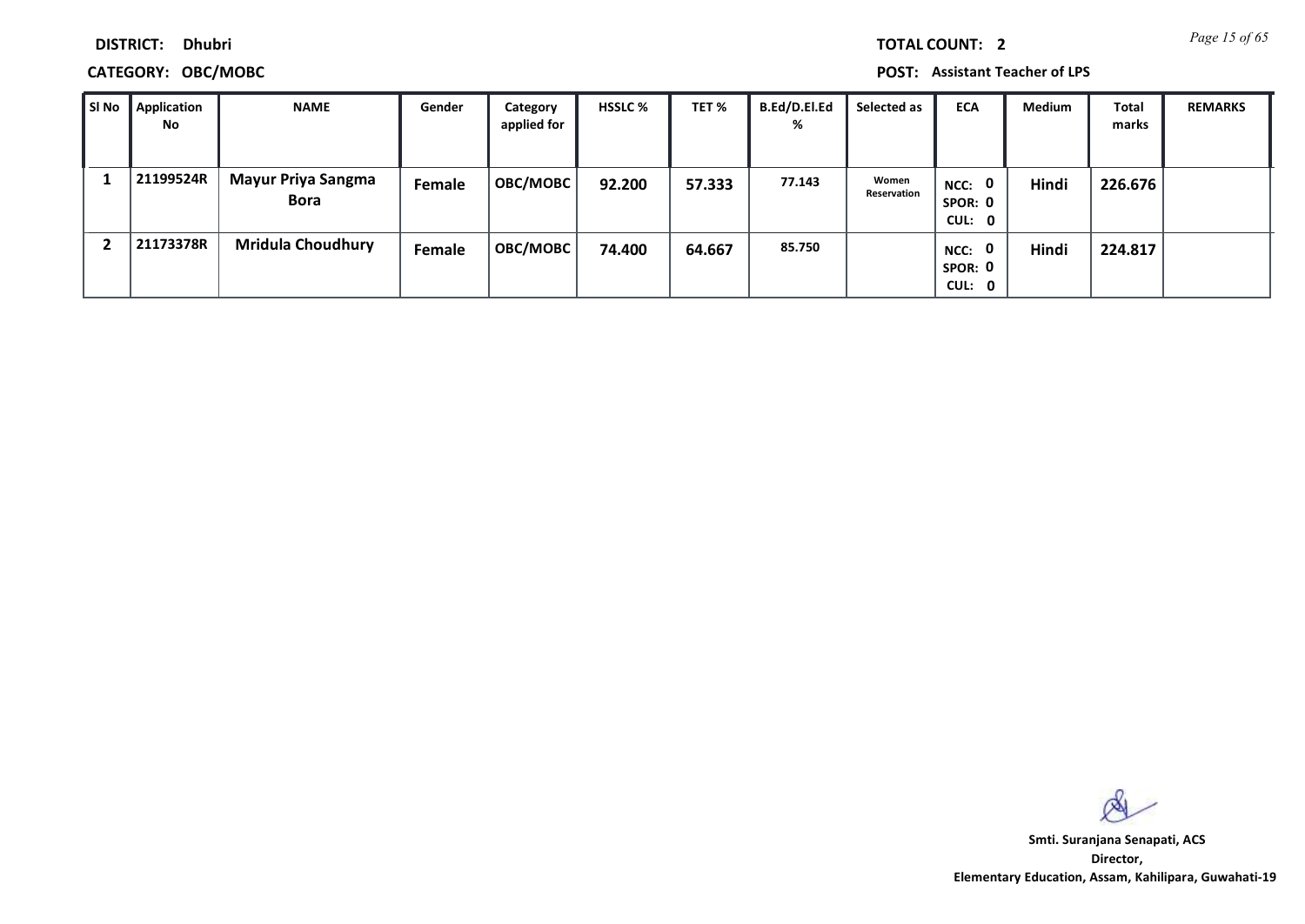| <b>DISTRICT:</b> | <b>Dhubri</b> |
|------------------|---------------|
|------------------|---------------|

*Page 16 of 65* **TOTAL COUNT: 31**

**CATEGORY: PwD POST: Assistant Teacher of LPS**

| SI No                   | <b>Application</b><br>No | <b>NAME</b>                             | Gender      | Category<br>applied for | <b>HSSLC%</b> | TET %  | B.Ed/D.El.Ed<br>% | Selected as                 | <b>ECA</b>                         | <b>Medium</b>   | <b>Total</b><br>marks | <b>REMARKS</b>  |
|-------------------------|--------------------------|-----------------------------------------|-------------|-------------------------|---------------|--------|-------------------|-----------------------------|------------------------------------|-----------------|-----------------------|-----------------|
| $\mathbf{1}$            | 21203393R                | <b>Hamidul Islam</b>                    | <b>Male</b> | <b>EWS</b><br>PwD       | 70.400        | 66.667 | 74.450            |                             | NCC: 0<br>SPOR: 0<br>CUL: 0        | Assamese        | 211.517               | PwD<br>Withheld |
| $\overline{2}$          | 21169913R                | <b>Sofior Rahman</b>                    | <b>Male</b> | <b>EWS</b><br>PwD       | 57.600        | 64.000 | 75.500            |                             | NCC: 0<br>SPOR: 0<br>CUL: 0        | Assamese        | 197.100               | PwD<br>Withheld |
| $\overline{\mathbf{3}}$ | 21177294R                | <b>Md Aminul Islam</b><br><b>Sarker</b> | <b>Male</b> | <b>EWS</b><br>PwD       | 61.600        | 60.000 | 74.200            |                             | <b>NCC: 0</b><br>SPOR: 0<br>CUL: 0 | Assamese        | 195.800               | PwD<br>Withheld |
| 4                       | 21184908R                | Tutumoni Bordoloi                       | Female      | <b>STH</b><br>PwD       | 64.000        | 57.333 | 74.350            | Women<br><b>Reservation</b> | NCC: 0<br>SPOR: 0<br>CUL: 0        | <b>Assamese</b> | 195.683               | PwD<br>Withheld |
| 5.                      | 21184940R                | Harez Ali                               | <b>Male</b> | <b>EWS</b><br>PwD       | 53.800        | 70.000 | 70.650            |                             | NCC: 0<br>SPOR: 0<br>CUL: 0        | Assamese        | 194.450               | PwD<br>Withheld |
| 6                       | 21210101R                | <b>Suruth Zamal</b>                     | <b>Male</b> | <b>UR</b><br>PwD        | 61.800        | 60.000 | 72.456            |                             | NCC: 0<br>SPOR: 0<br>CUL: 0        | <b>Assamese</b> | 194.256               | PwD<br>Withheld |
| $\overline{7}$          | 21171208R                | <b>Baharul Islam</b>                    | <b>Male</b> | <b>UR</b><br>PwD        | 62.600        | 67.333 | 63.833            |                             | NCC: 0<br>SPOR: 0<br>CUL: 0        | Assamese        | 193.767               | PwD<br>Withheld |
| 8                       | 21179223R                | <b>Sayed Ali</b>                        | <b>Male</b> | <b>UR</b><br>PwD        | 76.000        | 58.000 | 59.500            |                             | NCC: 0<br>SPOR: 0<br>CUL: 0        | Assamese        | 193.500               | PwD<br>Withheld |
| 9                       | 21172858R                | <b>Mofidul Islam Sk</b>                 | <b>Male</b> | <b>UR</b><br>PwD        | 68.600        | 55.333 | 69.350            |                             | NCC: 0<br>SPOR: 0<br>CUL: 0        | Assamese        | 193.283               | PwD<br>Withheld |

**Director, Smti. Suranjana Senapati, ACS**

**Elementary Education, Assam, Kahilipara, Guwahati-19**

Q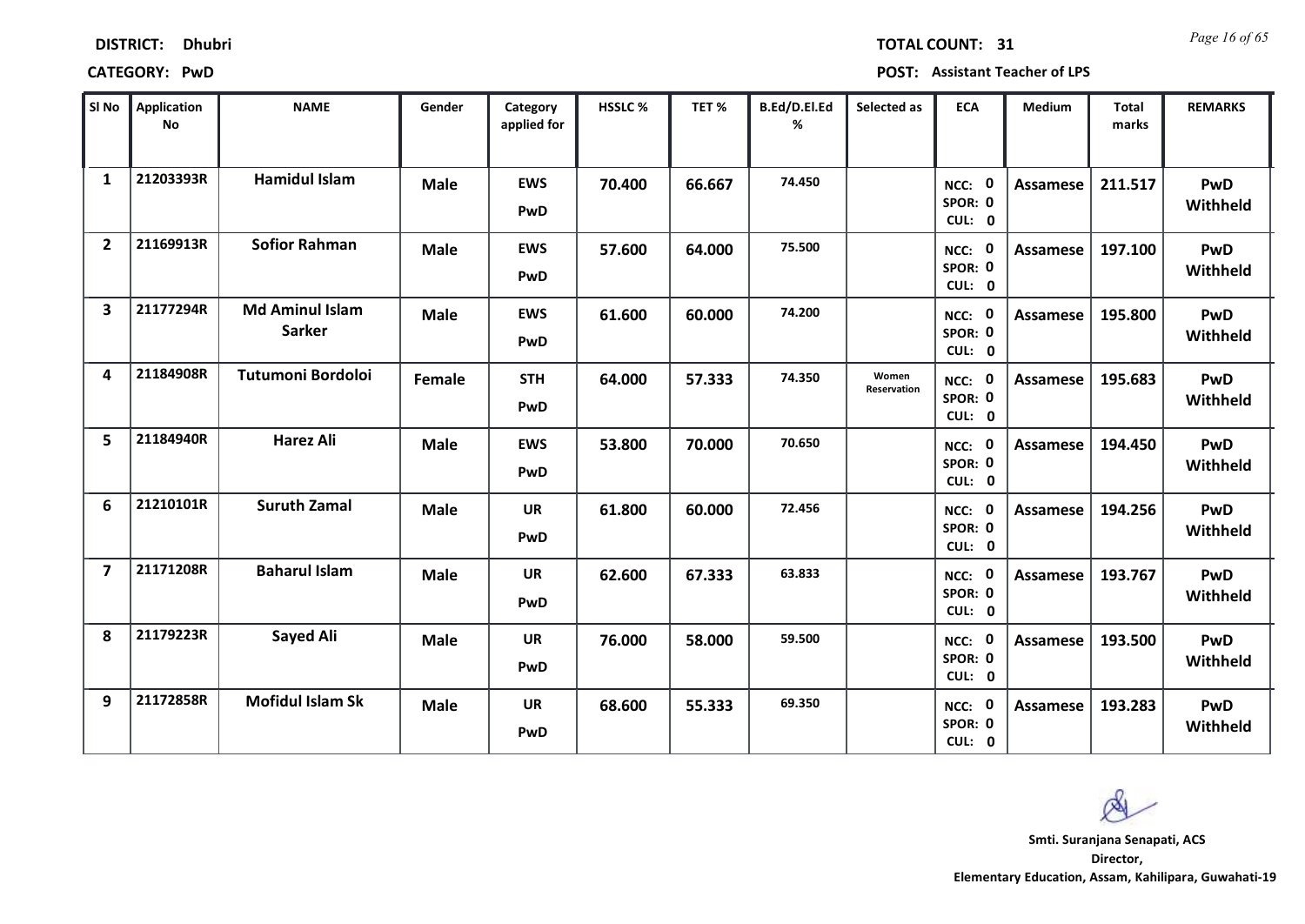| <b>DISTRICT:</b> | <b>Dhubri</b> |
|------------------|---------------|
|------------------|---------------|

*Page 17 of 65* **TOTAL COUNT: 31**

**CATEGORY: PwD POST: Assistant Teacher of LPS**

| SI No | <b>Application</b><br>No | <b>NAME</b>                       | Gender      | Category<br>applied for | <b>HSSLC%</b> | TET %  | B.Ed/D.El.Ed<br>% | Selected as | <b>ECA</b>                         | <b>Medium</b>   | <b>Total</b><br>marks | <b>REMARKS</b>  |
|-------|--------------------------|-----------------------------------|-------------|-------------------------|---------------|--------|-------------------|-------------|------------------------------------|-----------------|-----------------------|-----------------|
| 10    | 21197040R                | <b>Abdur Rahim Mondal</b>         | <b>Male</b> | <b>UR</b><br>PwD        | 56.000        | 62.667 | 72.450            |             | NCC: 0<br>SPOR: 0<br>CUL: 0        | <b>Assamese</b> | 191.117               | PwD<br>Withheld |
| 11    | 21202861R                | <b>Hatem Ali Sheikh</b>           | <b>Male</b> | <b>EWS</b><br>PwD       | 56.200        | 60.667 | 72.286            |             | NCC: 0<br>SPOR: 0<br>CUL: 0        | Assamese        | 189.152               | PwD<br>Withheld |
| 12    | 21194444R                | <b>Maheshwar Prasad</b><br>Sah    | <b>Male</b> | <b>SC</b><br>PwD        | 47.600        | 64.000 | 77.350            |             | <b>NCC: 0</b><br>SPOR: 0<br>CUL: 0 | Assamese        | 188.950               | PwD<br>Withheld |
| 13    | 21204430R                | <b>Abdul Gofur Sheikh</b>         | <b>Male</b> | <b>EWS</b><br>PwD       | 54.200        | 64.667 | 70.071            |             | NCC:<br>0<br>SPOR: 0<br>CUL: 0     | <b>Assamese</b> | 188.938               | PwD<br>Withheld |
| 14    | 21165003R                | <b>Ajoy Talukdar</b>              | <b>Male</b> | <b>EWS</b><br>PwD       | 66.000        | 60.000 | 62.100            |             | NCC: 0<br>SPOR: 0<br>CUL: 0        | Assamese        | 188.100               | PwD<br>Withheld |
| 15    | 21185443R                | <b>Nur Amin Islam</b>             | <b>Male</b> | <b>EWS</b><br>PwD       | 53.600        | 60.667 | 72.350            |             | NCC: 0<br>SPOR: 0<br>CUL: 0        | <b>Assamese</b> | 186.617               | PwD<br>Withheld |
| 16    | 21197256R                | <b>Mofidul Islam</b>              | <b>Male</b> | <b>UR</b><br>PwD        | 55.800        | 57.333 | 73.000            |             | NCC: 0<br>SPOR: 0<br>CUL: 0        | Assamese        | 186.133               | PwD<br>Withheld |
| 17    | 21208505R                | <b>Krishna Singh</b>              | <b>Male</b> | OBC/MOBC<br>PwD         | 63.400        | 55.333 | 67.286            |             | NCC: 0<br>SPOR: 0<br>CUL: 0        | Assamese        | 186.019               | PwD<br>Withheld |
| 18    | 21198513R                | <b>Nazirul Islam</b><br>Paramanik | <b>Male</b> | <b>EWS</b><br>PwD       | 58.400        | 55.333 | 71.850            |             | NCC: 0<br>SPOR: 0<br>CUL: 0        | Assamese        | 185.583               | PwD<br>Withheld |

**Director, Smti. Suranjana Senapati, ACS**

 $\alpha$ 

**Elementary Education, Assam, Kahilipara, Guwahati-19**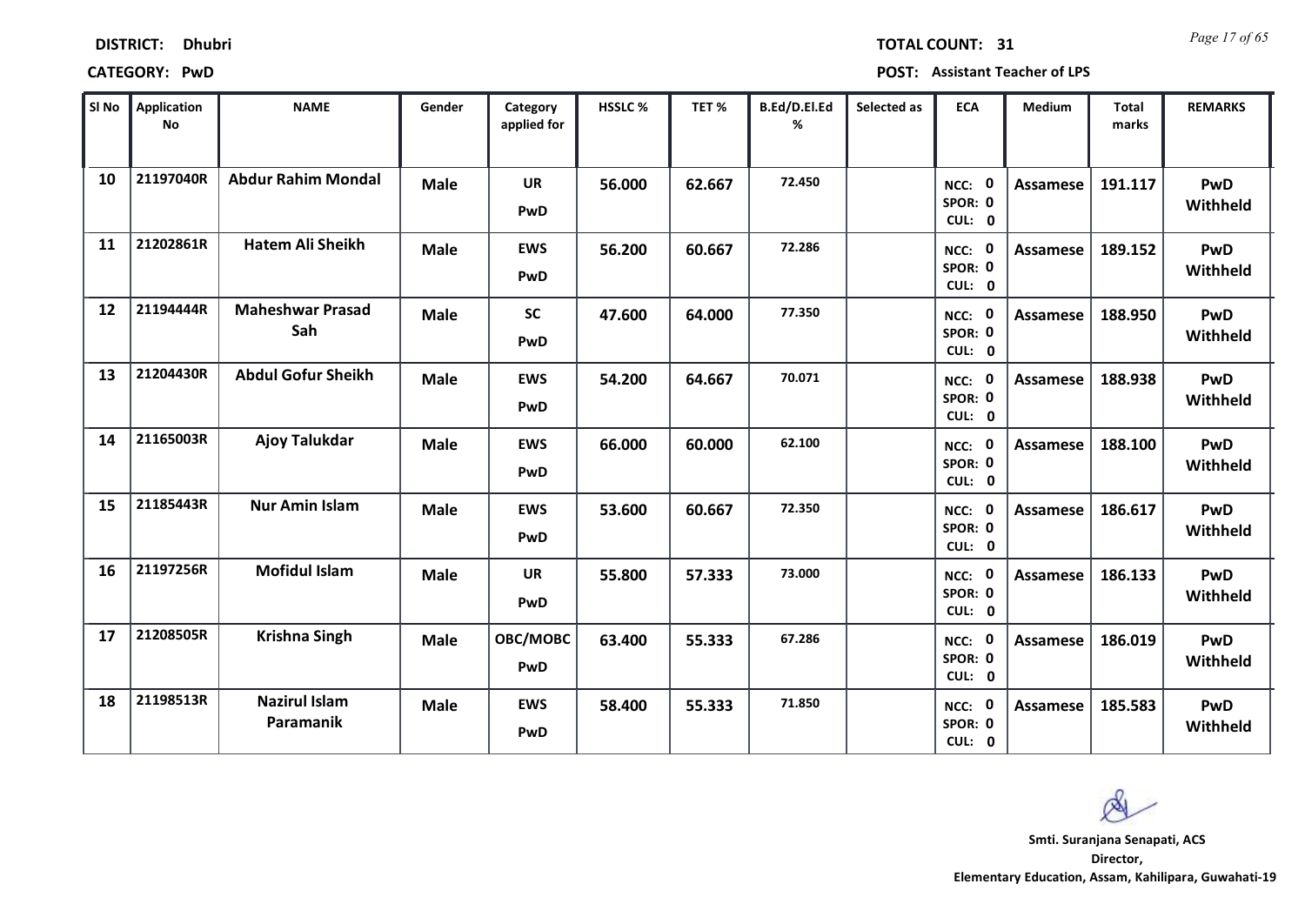| <b>DISTRICT:</b> | <b>Dhubri</b> |
|------------------|---------------|
|------------------|---------------|

*Page 18 of 65* **TOTAL COUNT: 31**

**CATEGORY: PwD POST: Assistant Teacher of LPS**

| SI No | <b>Application</b><br><b>No</b> | <b>NAME</b>              | Gender      | Category<br>applied for | HSSLC % | TET %  | B.Ed/D.El.Ed<br>% | Selected as          | <b>ECA</b>                  | <b>Medium</b>   | <b>Total</b><br>marks | <b>REMARKS</b>         |
|-------|---------------------------------|--------------------------|-------------|-------------------------|---------|--------|-------------------|----------------------|-----------------------------|-----------------|-----------------------|------------------------|
| 19    | 21183311R                       | <b>Sofiur Rohman</b>     | <b>Male</b> | <b>UR</b><br>PwD        | 53.000  | 60.667 | 70.700            |                      | NCC: 0<br>SPOR: 0<br>CUL: 0 | <b>Assamese</b> | 184.367               | PwD<br>Withheld        |
| 20    | 21208953R                       | <b>Altap Hussain</b>     | <b>Male</b> | <b>EWS</b><br>PwD       | 51.400  | 60.000 | 72.350            |                      | NCC: 0<br>SPOR: 0<br>CUL: 0 | Assamese        | 183.750               | PwD<br>Withheld        |
| 21    | 21124351                        | <b>Abdul Alim Sarkar</b> | <b>Male</b> | <b>EWS</b><br>PwD       | 47.200  | 66.667 | 68.850            |                      | NCC: 0<br>SPOR: 0<br>CUL: 0 | <b>Assamese</b> | 182.717               | <b>PwD</b><br>Withheld |
| 22    | 21181586R                       | <b>Zahid Hasan Ullah</b> | <b>Male</b> | <b>UR</b><br>PwD        | 54.800  | 56.667 | 71.214            |                      | NCC: 0<br>SPOR: 0<br>CUL: 0 | <b>Assamese</b> | 182.681               | PwD<br>Withheld        |
| 23    | 21188877R                       | Dipanjali Das            | Female      | <b>SC</b><br>PwD        | 49.400  | 55.333 | 77.900            | Women<br>Reservation | NCC: 0<br>SPOR: 0<br>CUL: 0 | Assamese        | 182.633               | PwD<br>Withheld        |
| 24    | 21190651R                       | <b>Sanowar Islam</b>     | <b>Male</b> | <b>EWS</b><br>PwD       | 55.400  | 56.667 | 70.500            |                      | NCC: 0<br>SPOR: 0<br>CUL: 0 | <b>Assamese</b> | 182.567               | PwD<br>Withheld        |
| 25    | 21183916R                       | <b>Faizul Hoque</b>      | <b>Male</b> | <b>UR</b><br>PwD        | 48.000  | 61.333 | 71.643            |                      | NCC: 0<br>SPOR: 0<br>CUL: 0 | <b>Assamese</b> | 180.976               | PwD<br>Withheld        |
| 26    | 21170768R                       | <b>Md Fazirul Hoque</b>  | <b>Male</b> | <b>UR</b><br>PwD        | 50.200  | 59.333 | 71.429            |                      | NCC: 0<br>SPOR: 0<br>CUL: 0 | Assamese        | 180.962               | <b>PwD</b><br>Withheld |
| 27    | 21197912R                       | <b>Amirul Islam</b>      | <b>Male</b> | <b>EWS</b><br>PwD       | 55.400  | 61.333 | 64.150            |                      | NCC: 0<br>SPOR: 0<br>CUL: 0 | Assamese        | 180.883               | PwD<br>Withheld        |

**Director, Smti. Suranjana Senapati, ACS**

Q

**Elementary Education, Assam, Kahilipara, Guwahati-19**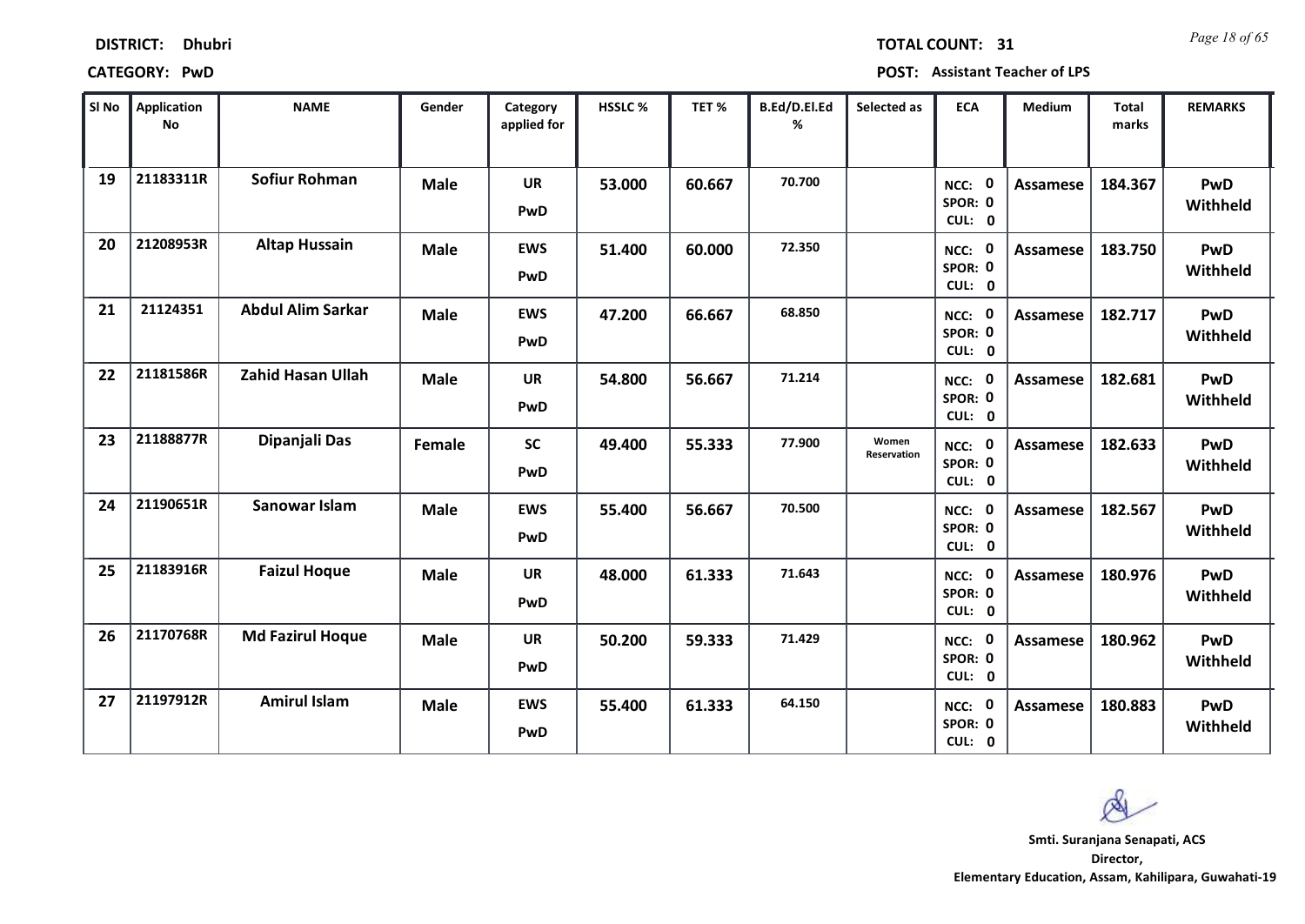| <b>TOTAL COUNT:</b> |
|---------------------|
|---------------------|

### **DISTRICT: Dhubri**

**CATEGORY: PwD POST: Assistant Teacher of LPS**

| SI No | Application<br>No | <b>NAME</b>              | Gender      | Category<br>applied for  | <b>HSSLC %</b> | TET %  | B.Ed/D.El.Ed<br>% | Selected as          | <b>ECA</b>                                  | <b>Medium</b> | <b>Total</b><br>marks | <b>REMARKS</b>         |
|-------|-------------------|--------------------------|-------------|--------------------------|----------------|--------|-------------------|----------------------|---------------------------------------------|---------------|-----------------------|------------------------|
| 28    | 21168015R         | <b>Imran Hussain</b>     | <b>Male</b> | <b>UR</b><br><b>PwD</b>  | 53.800         | 58.000 | 68.450            |                      | 0<br>NCC:<br>SPOR: 0<br>CUL:<br>$\mathbf 0$ | Assamese      | 180.250               | PwD<br>Withheld        |
| 29    | 21195055R         | <b>Md Anowarul Islam</b> | <b>Male</b> | <b>EWS</b><br><b>PwD</b> | 55.000         | 55.333 | 69.500            |                      | 0<br>NCC:<br>SPOR: 0<br><b>CUL:</b><br>0    | Assamese      | 179.833               | <b>PwD</b><br>Withheld |
| 30    | 21203058R         | Zakaria Hussain          | <b>Male</b> | OBC/MOBC<br><b>PwD</b>   | 50.400         | 60.000 | 69.429            |                      | 0<br>NCC:<br>SPOR: 0<br><b>CUL:</b><br>0    | Assamese      | 179.829               | <b>PwD</b><br>Withheld |
| 31    | 21179996R         | Chitralekha Devi         | Female      | OBC/MOBC<br><b>PwD</b>   | 47.400         | 55.333 | 64.550            | Women<br>Reservation | $\mathbf 0$<br>NCC:<br>SPOR: 0<br>CUL:<br>0 | Assamese      | 167.283               | <b>PwD</b><br>Withheld |

 $\infty$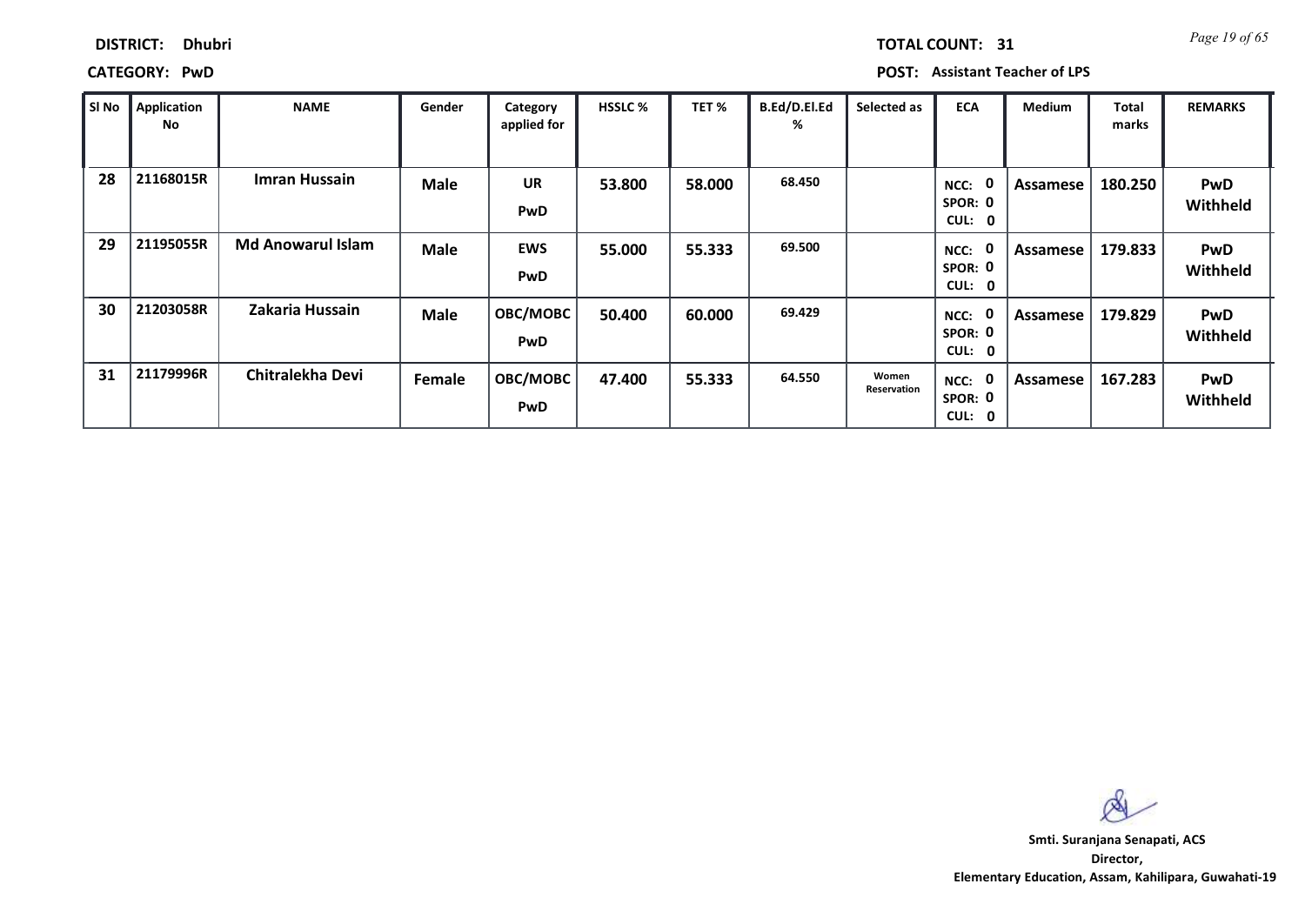*Page 20 of 65* **TOTAL COUNT: 1**

**DISTRICT: Dhubri**

**CATEGORY: PwD POST: Assistant Teacher of LPS**

| i Si No | Application<br>No | <b>NAME</b>             | Gender      | Category<br>applied for | <b>HSSLC %</b> | TET %  | <b>B.Ed/D.El.Ed</b><br>% | Selected as | <b>ECA</b>                | <b>Medium</b> | Total<br>marks | <b>REMARKS</b>         |
|---------|-------------------|-------------------------|-------------|-------------------------|----------------|--------|--------------------------|-------------|---------------------------|---------------|----------------|------------------------|
|         | 21191570R         | <b>Ranjan Kumar Dey</b> | <b>Male</b> | <b>OBC/MOBC</b><br>PwD  | 72.000         | 66.667 | 69.071                   |             | NCC:<br>SPOR: 0<br>CUL: 0 | Hindi         | 207.738        | <b>PwD</b><br>Withheld |

 $\infty$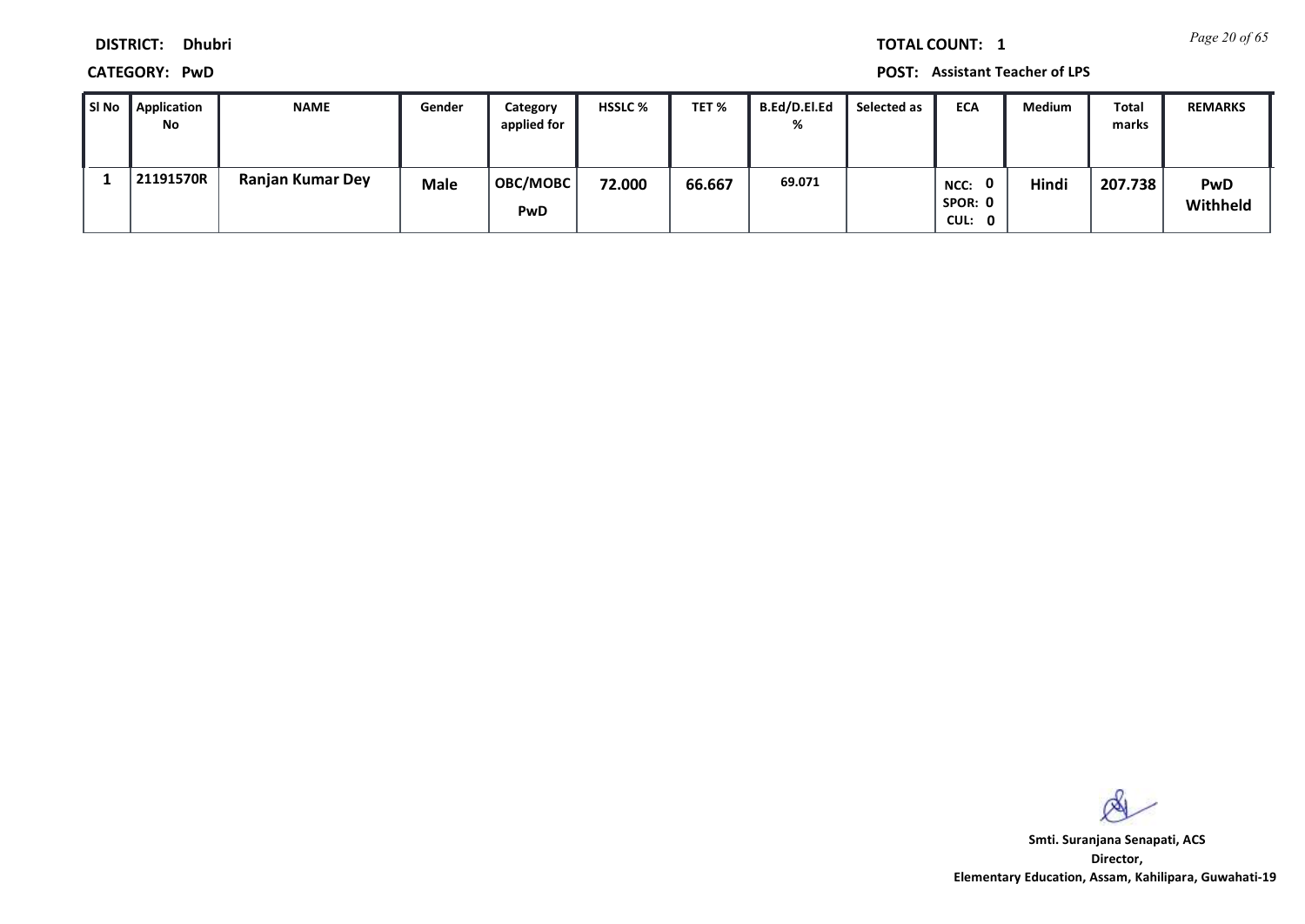*Page 21 of 65* **TOTAL COUNT: 37**

| SI No                   | <b>Application</b><br>No | <b>NAME</b>              | Gender      | Category<br>applied for | <b>HSSLC%</b> | TET %  | B.Ed/D.El.Ed<br>% | Selected as          | <b>ECA</b>                  | <b>Medium</b>   | <b>Total</b><br>marks | <b>REMARKS</b> |
|-------------------------|--------------------------|--------------------------|-------------|-------------------------|---------------|--------|-------------------|----------------------|-----------------------------|-----------------|-----------------------|----------------|
| 1                       | 21179556R                | <b>Riya Sutradhar</b>    | Female      | <b>SC</b>               | 78.000        | 58.667 | 77.833            | Women<br>Reservation | NCC: 0<br>SPOR: 0<br>CUL: 0 | Assamese        | 214.500               |                |
| $\overline{2}$          | 21189950R                | Rupanjali Malakar        | Female      | <b>SC</b>               | 73.200        | 57.333 | 81.250            | Women<br>Reservation | NCC: 0<br>SPOR: 0<br>CUL: 0 | Assamese        | 211.783               |                |
| $\overline{\mathbf{3}}$ | 21181348R                | <b>Sumana Das</b>        | Female      | <b>SC</b>               | 71.400        | 62.667 | 76.550            | Women<br>Reservation | NCC: 0<br>SPOR: 0<br>CUL: 0 | Assamese        | 210.617               |                |
| 4                       | 21188756R                | <b>Sandeep Kumar Das</b> | <b>Male</b> | <b>SC</b>               | 54.400        | 68.667 | 87.550            |                      | NCC: 0<br>SPOR: 0<br>CUL: 0 | Assamese        | 210.617               |                |
| 5                       | 21175258R                | <b>Bhaskar Tamuli</b>    | <b>Male</b> | <b>SC</b>               | 70.400        | 68.000 | 72.150            |                      | NCC: 0<br>SPOR: 0<br>CUL: 0 | Assamese        | 210.550               |                |
| 6                       | 21201969R                | <b>Ashis Kumar Das</b>   | <b>Male</b> | <b>SC</b>               | 63.400        | 58.000 | 88.400            |                      | NCC: 0<br>SPOR: 0<br>CUL: 0 | <b>Assamese</b> | 209.800               |                |
| $\overline{\mathbf{z}}$ | 21165041R                | <b>Anima Mandal</b>      | Female      | <b>SC</b>               | 71.800        | 59.333 | 78,400            | Women<br>Reservation | NCC: 0<br>SPOR: 0<br>CUL: 0 | <b>Assamese</b> | 209.533               |                |
| 8                       | 21203306R                | <b>Amit Biswas</b>       | <b>Male</b> | <b>SC</b>               | 69.600        | 66.667 | 72.250            |                      | NCC: 0<br>SPOR: 0<br>CUL: 0 | <b>Assamese</b> | 208.517               |                |
| 9                       | 21170840R                | <b>Kanika Das</b>        | Female      | <b>SC</b>               | 71.600        | 55.333 | 81.200            | Women<br>Reservation | NCC: 0<br>SPOR: 0<br>CUL: 0 | Assamese        | 208.133               |                |

 $\infty$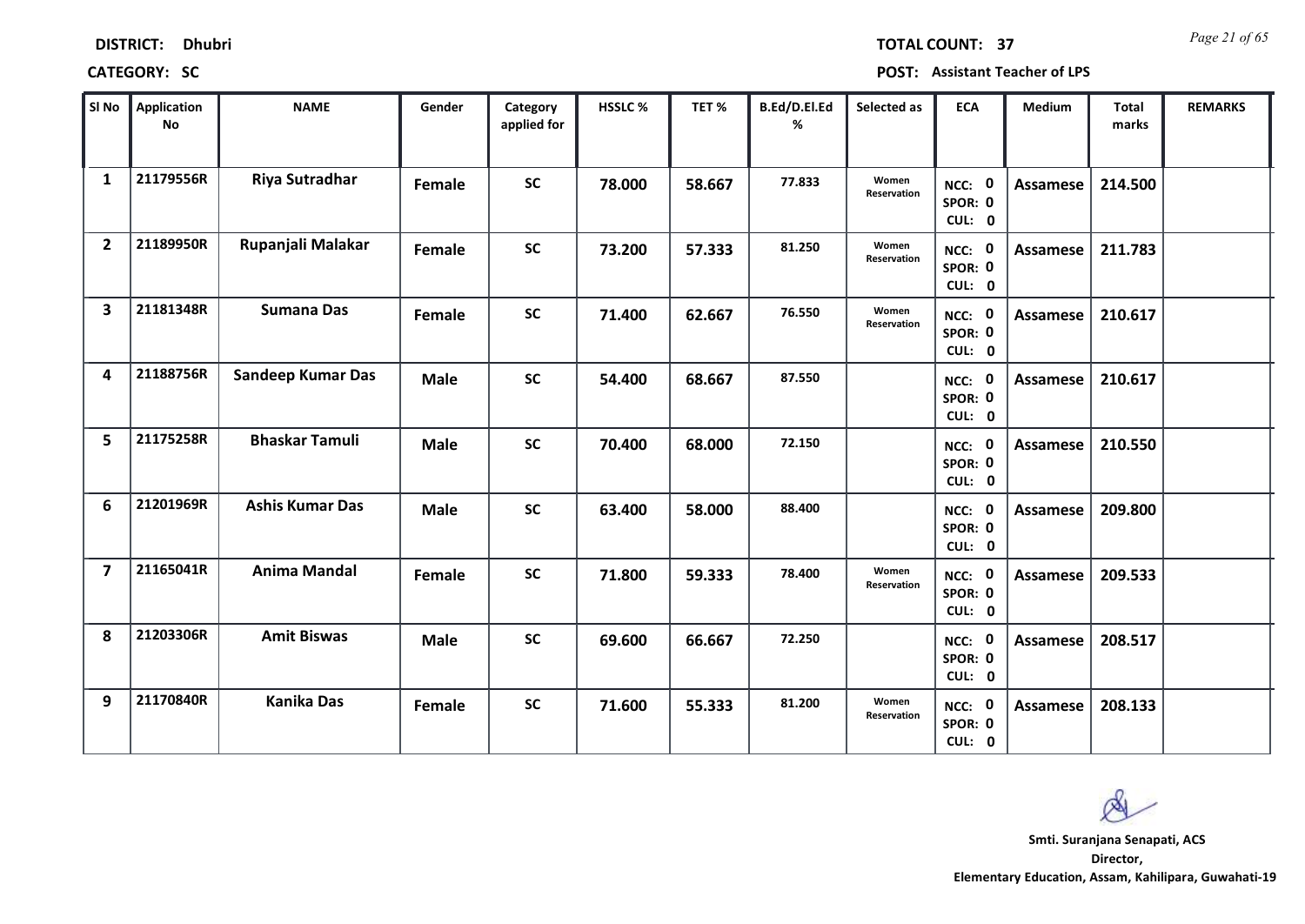*Page 22 of 65* **TOTAL COUNT: 37**

| SI No | <b>Application</b><br>No | <b>NAME</b>              | Gender      | Category<br>applied for | HSSLC% | TET%   | B.Ed/D.El.Ed<br>% | Selected as          | <b>ECA</b>                         | Medium          | <b>Total</b><br>marks | <b>REMARKS</b> |
|-------|--------------------------|--------------------------|-------------|-------------------------|--------|--------|-------------------|----------------------|------------------------------------|-----------------|-----------------------|----------------|
| 10    | 21176195R                | Pompi Sarkar             | Female      | <b>SC</b>               | 68.200 | 60.667 | 79.071            | Women<br>Reservation | NCC: 0<br>SPOR: 0<br>CUL: 0        | Assamese        | 207.938               |                |
| 11    | 21182468R                | <b>Rita Sarkar</b>       | Female      | <b>SC</b>               | 61.600 | 66.000 | 80.278            | Women<br>Reservation | NCC: 0<br>SPOR: 0<br>CUL: 0        | Assamese        | 207.878               |                |
| 12    | 21190696R                | <b>Toma Das</b>          | Female      | <b>SC</b>               | 75.800 | 55.333 | 76.214            | Women<br>Reservation | NCC: 0<br>SPOR: 0<br>CUL: 0        | Assamese        | 207.348               |                |
| 13    | 21166029R                | <b>Sumona Das</b>        | Female      | <b>SC</b>               | 70.800 | 68.000 | 66.643            | Women<br>Reservation | NCC: 0<br>SPOR: 0<br>CUL: 0        | Assamese        | 205.443               |                |
| 14    | 21180045R                | <b>Manjushree Sarkar</b> | Female      | <b>SC</b>               | 52.800 | 65.333 | 86.700            | Women<br>Reservation | NCC: 0<br>SPOR: 0<br>CUL: 0        | Assamese        | 204.833               |                |
| 15    | 21184540R                | Rashmita Harijan         | Female      | <b>SC</b>               | 62.400 | 55.333 | 81.800            | Women<br>Reservation | <b>NCC: 5</b><br>SPOR: 0<br>CUL: 0 | Assamese        | 204.533               |                |
| 16    | 21209667R                | Sriparna Malakar         | Female      | <b>SC</b>               | 57.200 | 61.333 | 85.800            |                      | NCC: 0<br>SPOR: 0<br>CUL: 0        | Assamese        | 204.333               |                |
| 17    | 21193744R                | <b>Rakesh Kumar Das</b>  | <b>Male</b> | <b>SC</b>               | 62.600 | 66.000 | 75.400            |                      | NCC: 0<br>SPOR: 0<br>CUL: 0        | <b>Assamese</b> | 204.000               |                |
| 18    | 21198971R                | <b>Debabrat Das</b>      | <b>Male</b> | <b>SC</b>               | 69.800 | 58.667 | 75.200            |                      | NCC: 0<br>SPOR: 0<br>CUL: 0        | Assamese        | 203.667               |                |

 $\infty$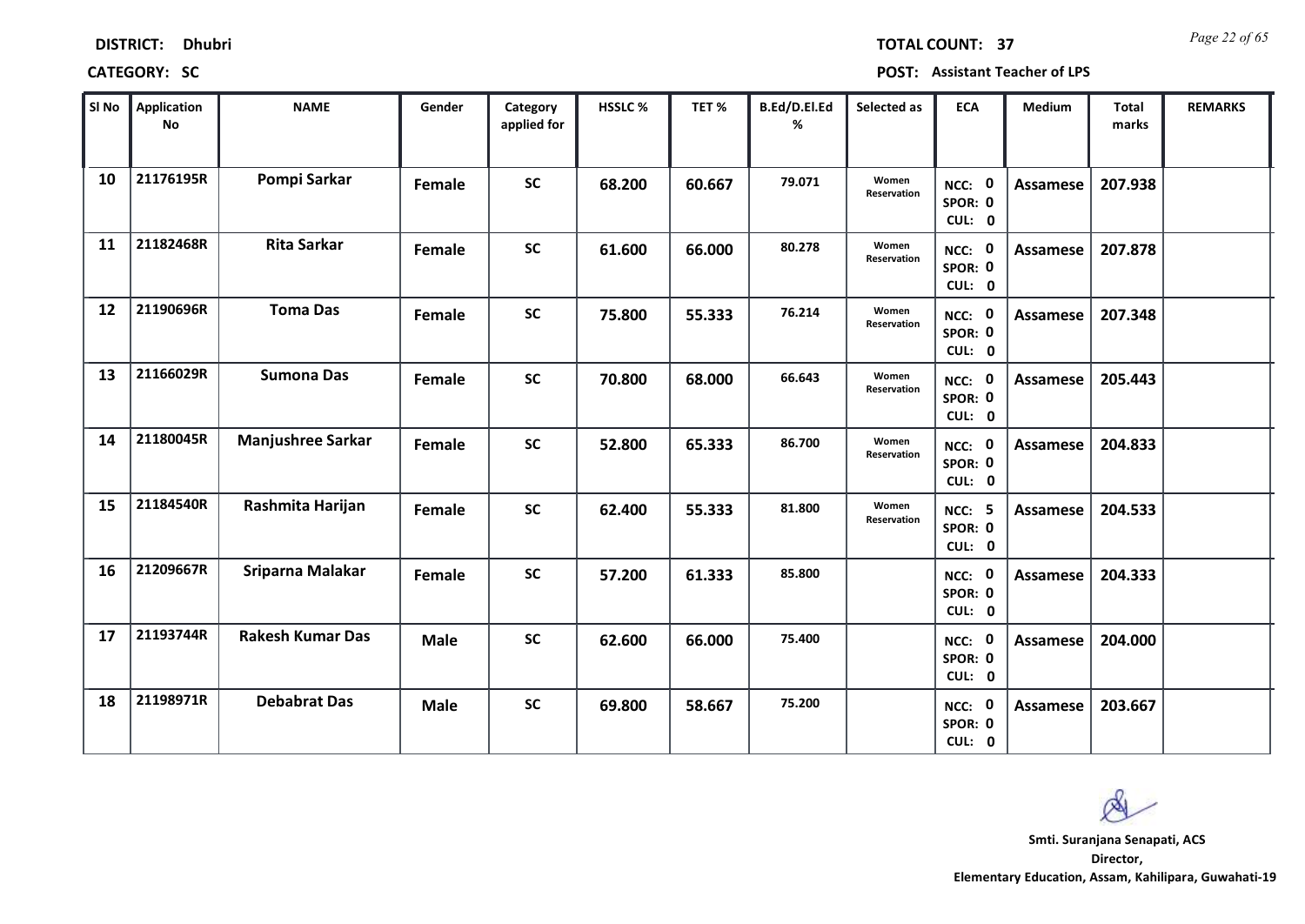| <b>DISTRICT:</b> | <b>Dhubri</b> |
|------------------|---------------|
|------------------|---------------|

*Page 23 of 65* **TOTAL COUNT: 37**

| SI <sub>No</sub> | Application<br><b>No</b> | <b>NAME</b>               | Gender        | Category<br>applied for | <b>HSSLC%</b> | TET %  | B.Ed/D.El.Ed<br>% | Selected as | <b>ECA</b>                  | <b>Medium</b>   | <b>Total</b><br>marks | <b>REMARKS</b> |
|------------------|--------------------------|---------------------------|---------------|-------------------------|---------------|--------|-------------------|-------------|-----------------------------|-----------------|-----------------------|----------------|
| 19               | 21206482R                | <b>Susmita Roy</b>        | Female        | <b>SC</b>               | 75.400        | 58.000 | 69.857            |             | NCC: 0<br>SPOR: 0<br>CUL: 0 | <b>Assamese</b> | 203.257               |                |
| 20               | 21117397                 | <b>Anupam Das</b>         | <b>Male</b>   | <b>SC</b>               | 70.200        | 56.000 | 77.000            |             | NCC: 0<br>SPOR: 0<br>CUL: 0 | Assamese        | 203.200               |                |
| 21               | 21193256R                | Subhash Sarkar            | <b>Male</b>   | <b>SC</b>               | 62.200        | 66.667 | 74.300            |             | NCC: 0<br>SPOR: 0<br>CUL: 0 | <b>Assamese</b> | 203.167               |                |
| 22               | 21125254                 | <b>Golapi Das</b>         | Female        | <b>SC</b>               | 55.800        | 66.000 | 81.214            |             | NCC: 0<br>SPOR: 0<br>CUL: 0 | Assamese        | 203.014               |                |
| 23               | 21166806R                | <b>Rahul Bhadra</b>       | <b>Male</b>   | <b>SC</b>               | 64.800        | 68.667 | 69.500            |             | NCC: 0<br>SPOR: 0<br>CUL: 0 | <b>Assamese</b> | 202.967               |                |
| 24               | 21197730R                | <b>Bandita Mali</b>       | Female        | <b>SC</b>               | 72.600        | 55.333 | 75.000            |             | NCC: 0<br>SPOR: 0<br>CUL: 0 | Assamese        | 202.933               |                |
| 25               | 21166860R                | Priyanka Das              | <b>Female</b> | <b>SC</b>               | 69.800        | 55.333 | 77.778            |             | NCC: 0<br>SPOR: 0<br>CUL: 0 | Assamese        | 202.911               |                |
| 26               | 21169894R                | <b>Ratul Kumar Sarkar</b> | <b>Male</b>   | <b>SC</b>               | 69.800        | 61.333 | 71.714            |             | NCC: 0<br>SPOR: 0<br>CUL: 0 | Assamese        | 202.848               |                |
| 27               | 21180976R                | <b>Mrinal Deka</b>        | <b>Male</b>   | <b>SC</b>               | 72.000        | 55.333 | 75.400            |             | NCC: 0<br>SPOR: 0<br>CUL: 0 | Assamese        | 202.733               |                |

 $\infty$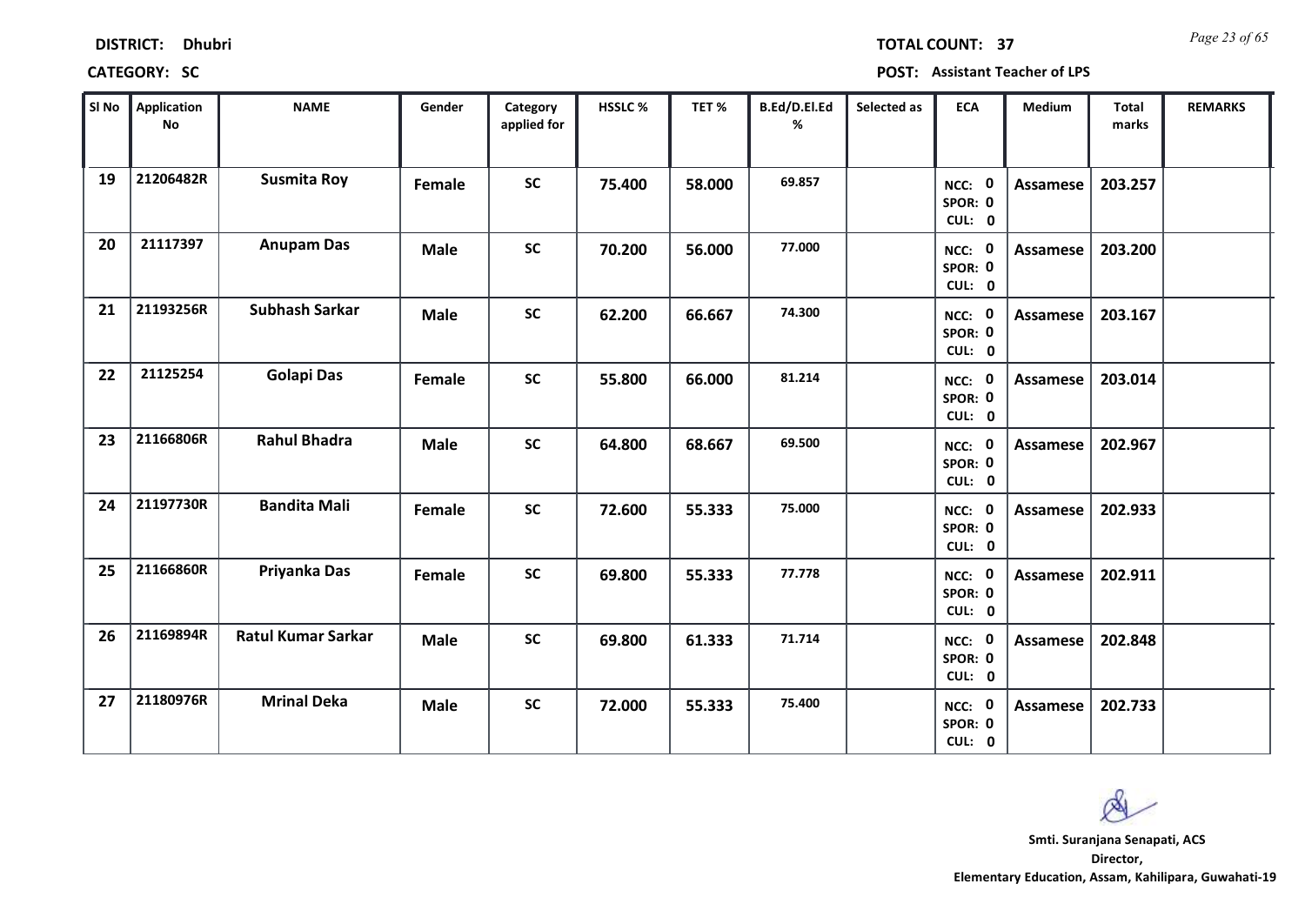| <b>DISTRICT:</b> | <b>Dhubri</b> |
|------------------|---------------|
|------------------|---------------|

*Page 24 of 65* **TOTAL COUNT: 37**

| SI No | <b>Application</b><br>No | <b>NAME</b>                 | Gender      | Category<br>applied for | HSSLC % | TET%   | B.Ed/D.El.Ed<br>% | Selected as | <b>ECA</b>                          | <b>Medium</b>   | Total<br>marks | <b>REMARKS</b> |
|-------|--------------------------|-----------------------------|-------------|-------------------------|---------|--------|-------------------|-------------|-------------------------------------|-----------------|----------------|----------------|
| 28    | 21189379R                | <b>Monti Haldar</b>         | Female      | <b>SC</b>               | 65.600  | 59.333 | 77.750            |             | NCC: 0<br>SPOR: 0<br>CUL: 0         | <b>Assamese</b> | 202.683        |                |
| 29    | 21187945R                | <b>Gogan Chandra Sarkar</b> | <b>Male</b> | <b>SC</b>               | 65.800  | 58.667 | 78.100            |             | NCC: 0<br>SPOR: 0<br>CUL: 0         | Assamese        | 202.567        |                |
| 30    | 21174619R                | <b>Pranab Mandal</b>        | <b>Male</b> | <b>SC</b>               | 69.200  | 61.333 | 71.900            |             | NCC: 0<br>SPOR: 0<br>CUL: 0         | <b>Assamese</b> | 202.433        |                |
| 31    | 21184663R                | <b>Monmita Das</b>          | Female      | <b>SC</b>               | 59.000  | 62.000 | 81.300            |             | NCC: 0<br>SPOR: 0<br>CUL: 0         | Assamese        | 202.300        |                |
| 32    | 21198502R                | <b>Rekha Rani Das</b>       | Female      | <b>SC</b>               | 68.200  | 60.667 | 73.429            |             | NCC: 0<br>SPOR: 0<br>CUL: 0         | <b>Assamese</b> | 202.295        |                |
| 33    | 21180358R                | Parmita Sutradhar           | Female      | <b>SC</b>               | 75.200  | 58.000 | 69.071            |             | NCC: 0<br>SPOR: 0<br>CUL: 0         | <b>Assamese</b> | 202.271        |                |
| 34    | 21189787R                | <b>Pratap Mandal</b>        | <b>Male</b> | <b>SC</b>               | 66.800  | 60.000 | 75.400            |             | NCC: 0<br>SPOR: 0<br>CUL: 0         | <b>Assamese</b> | 202.200        |                |
| 35    | 21206718R                | <b>Bishnu Das</b>           | <b>Male</b> | <b>SC</b>               | 48.000  | 56.000 | 88.200            |             | <b>NCC: 10</b><br>SPOR: 0<br>CUL: 0 | Assamese        | 202.200        |                |
| 36    | 21103027                 | <b>Bijoy Kumar Bharali</b>  | <b>Male</b> | <b>SC</b>               | 56.800  | 60.667 | 74.571            |             | NCC: 0<br>SPOR: 0<br><b>CUL: 10</b> | Assamese        | 202.038        |                |

 $\infty$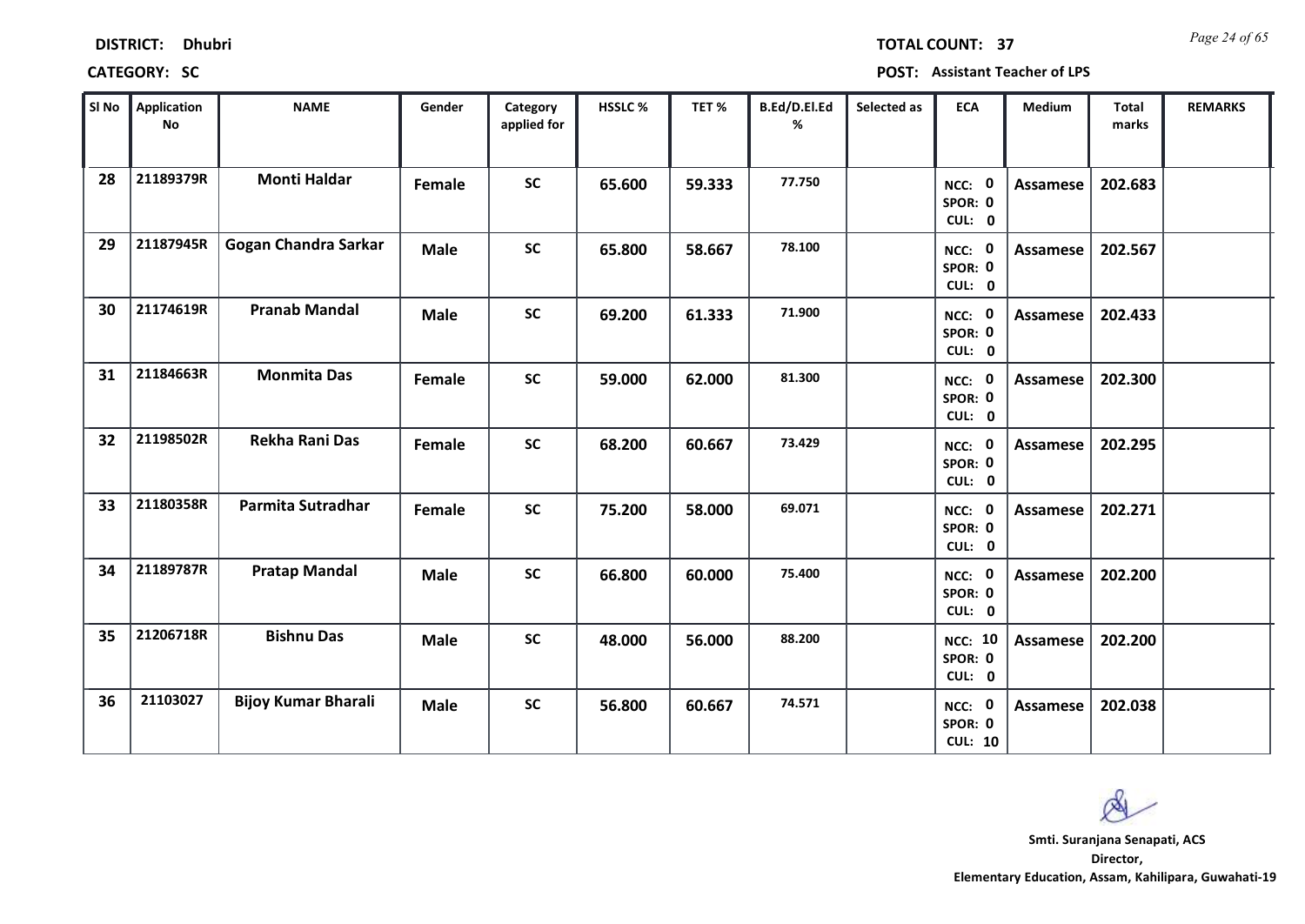*Page 25 of 65* **TOTAL COUNT: 37**

**DISTRICT: Dhubri**

**CATEGORY: SC POST: Assistant Teacher of LPS**

| ∥ SI No | <b>Application</b><br>No | <b>NAME</b>     | Gender | Category<br>applied for | <b>HSSLC %</b> | TET %  | B.Ed/D.El.Ed<br>% | Selected as | <b>ECA</b>                | Medium   | Total<br>marks | <b>REMARKS</b> |
|---------|--------------------------|-----------------|--------|-------------------------|----------------|--------|-------------------|-------------|---------------------------|----------|----------------|----------------|
| 37      | 21166002R                | Saya Jyoti Hira | Female | <b>SC</b>               | 71.000         | 55.333 | 75.550            |             | NCC:<br>SPOR: 0<br>CUL: 0 | Assamese | 201.883        |                |

 $\infty$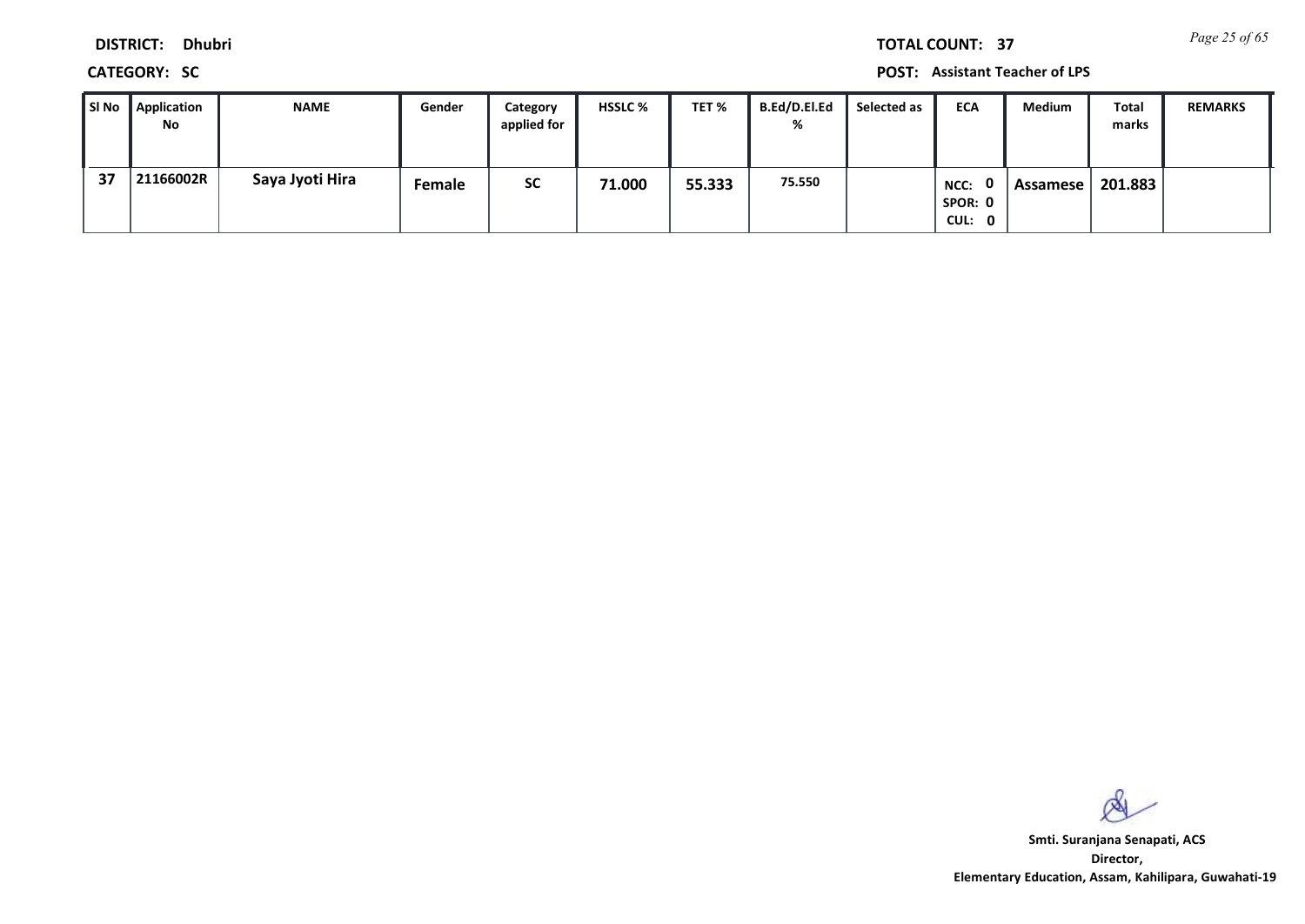*Page 26 of 65* **TOTAL COUNT: 1**

**DISTRICT: Dhubri**

**CATEGORY: SC POST: Assistant Teacher of LPS**

| ∥ SI No | Application<br>No | NAME                | Gender      | Category<br>applied for | <b>HSSLC %</b> | TET %  | B.Ed/D.El.Ed<br>% | Selected as | <b>ECA</b>                | Medium | Total<br>marks | <b>REMARKS</b> |
|---------|-------------------|---------------------|-------------|-------------------------|----------------|--------|-------------------|-------------|---------------------------|--------|----------------|----------------|
|         | 21165570R         | <b>Ankur Sarkar</b> | <b>Male</b> | <b>SC</b>               | 90.600         | 56.000 | 74.500            |             | NCC:<br>SPOR: 0<br>CUL: 0 | Hindi  | 226.100        | Withheld       |

 $\infty$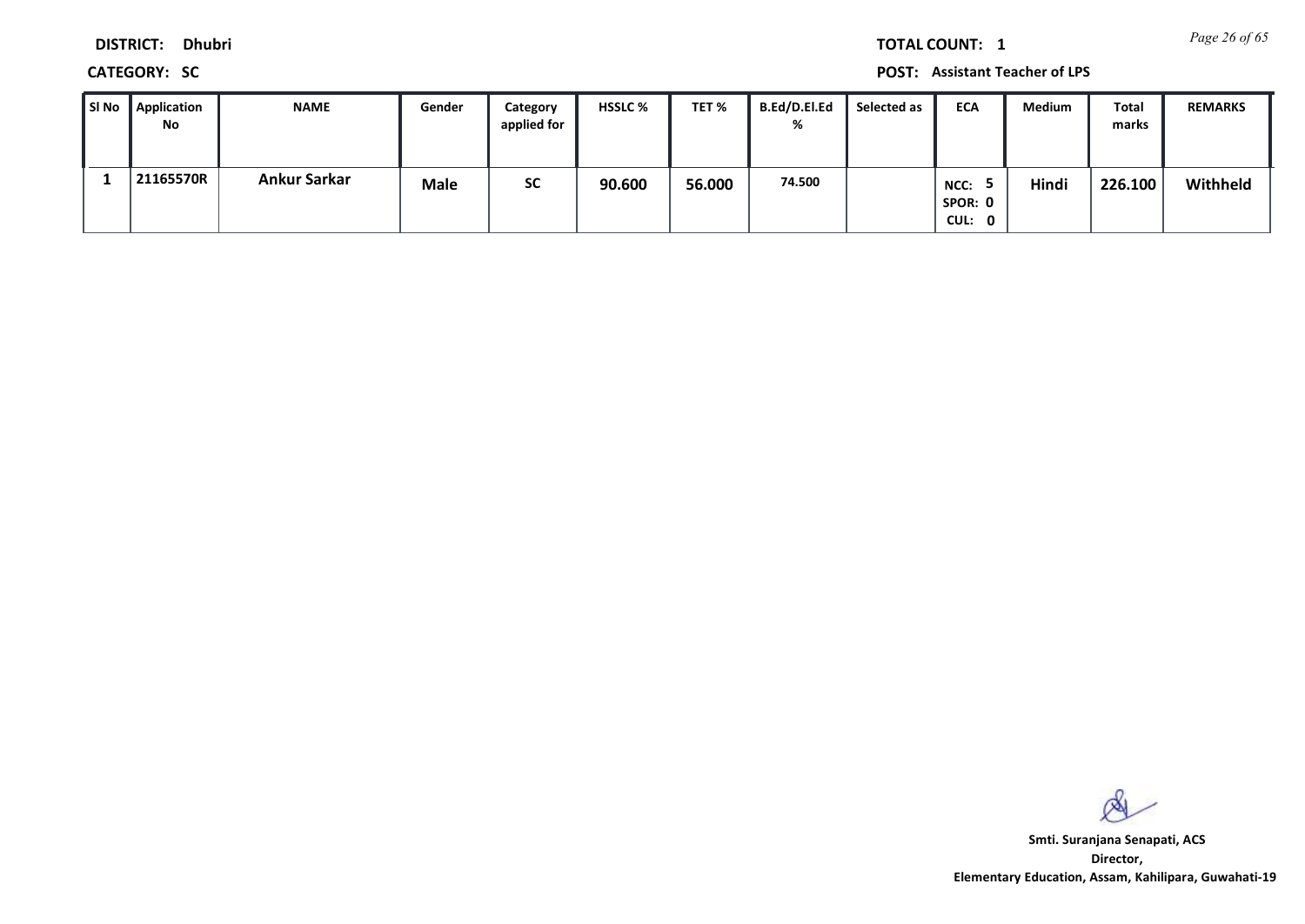*Page 27 of 65* **TOTAL COUNT: 1**

**DISTRICT: Dhubri**

**CATEGORY: STH POST: Assistant Teacher of LPS**

| l SI No | Application<br>No | <b>NAME</b>       | Gender      | Category<br>applied for | <b>HSSLC %</b> | TET %  | <b>B.Ed/D.El.Ed</b><br>% | Selected as | <b>ECA</b>                     | Medium | Total<br>marks | <b>REMARKS</b> |
|---------|-------------------|-------------------|-------------|-------------------------|----------------|--------|--------------------------|-------------|--------------------------------|--------|----------------|----------------|
|         | 21169988R         | Sadananda Tripura | <b>Male</b> | <b>STH</b>              | 80.000         | 55.333 | 69.643                   |             | 0<br>NCC:<br>SPOR: 0<br>CUL: 0 | Hindi  | 204.976        |                |

 $\infty$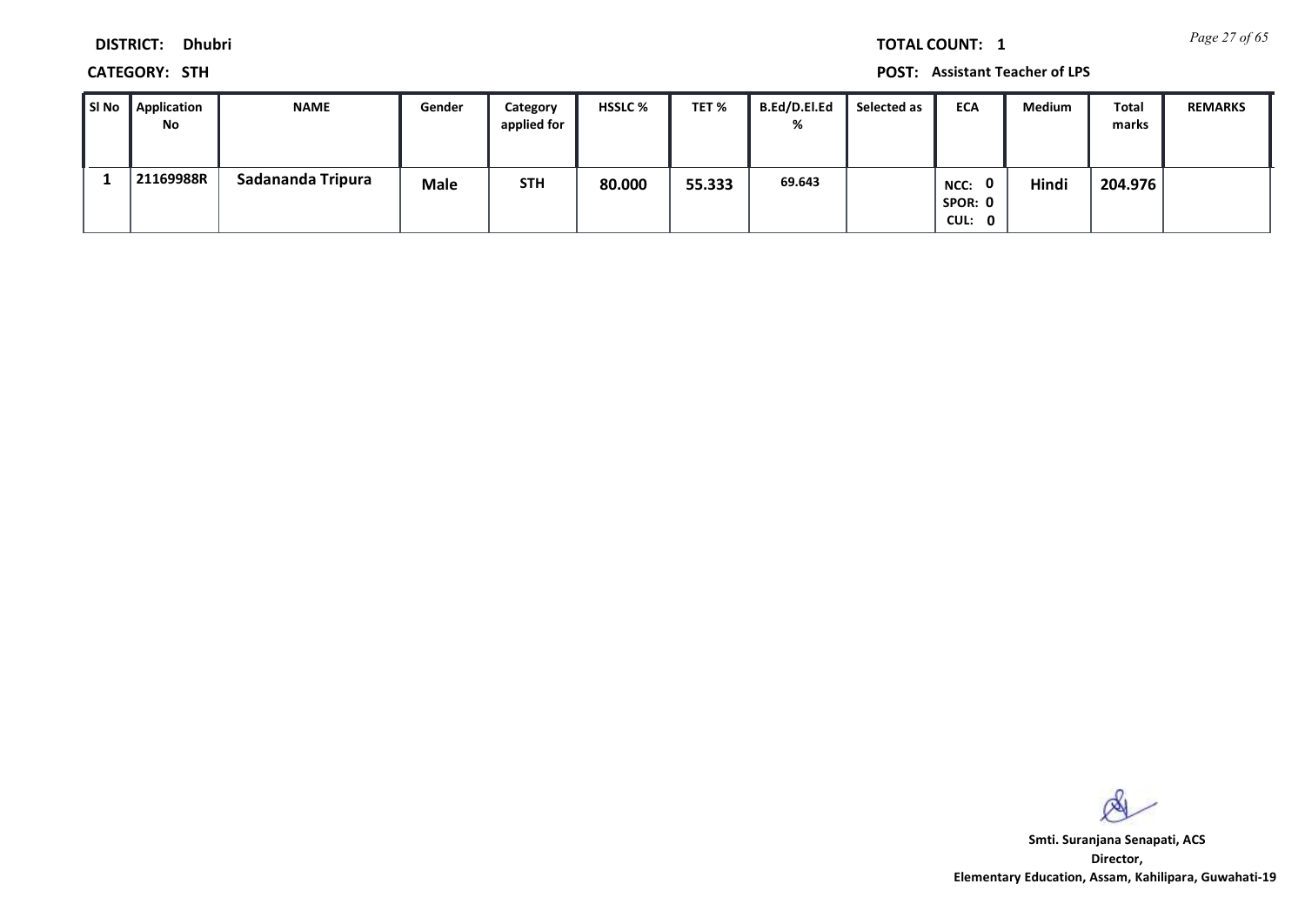| <b>DISTRICT:</b> | <b>Dhubri</b> |
|------------------|---------------|
|------------------|---------------|

*Page 28 of 65* **TOTAL COUNT: 62**

| SI No          | Application<br>No | <b>NAME</b>         | Gender      | Category<br>applied for | <b>HSSLC%</b> | TET %  | B.Ed/D.El.Ed<br>% | Selected as          | <b>ECA</b>                          | <b>Medium</b>   | <b>Total</b><br>marks | <b>REMARKS</b> |
|----------------|-------------------|---------------------|-------------|-------------------------|---------------|--------|-------------------|----------------------|-------------------------------------|-----------------|-----------------------|----------------|
| $\mathbf{1}$   | 21171112R         | Ananda Pagag        | <b>Male</b> | <b>STP</b>              | 77.400        | 61.333 | 66.450            |                      | NCC: 0<br>SPOR: 0<br>CUL: 0         | <b>Assamese</b> | 205.183               |                |
| $\overline{2}$ | 21166827R         | Pritimala Lagachu   | Female      | <b>STP</b>              | 69.000        | 55.333 | 74.850            | Women<br>Reservation | NCC: 0<br>SPOR: 0<br>CUL: 0         | Assamese        | 199.183               |                |
| 3              | 21175583R         | Pompi Sonowal       | Female      | <b>STP</b>              | 70.800        | 56.667 | 71.350            | Women<br>Reservation | NCC: 0<br>SPOR: 0<br>CUL: 0         | Assamese        | 198.817               |                |
| 4              | 21175548R         | Shilpi Saikia       | Female      | <b>STP</b>              | 66.200        | 57.333 | 75.000            | Women<br>Reservation | NCC: 0<br>SPOR: 0<br>CUL: 0         | Assamese        | 198.533               |                |
| 5              | 21178898R         | Kaustav Mani Rabha  | <b>Male</b> | <b>STP</b>              | 60.200        | 58.667 | 78.250            |                      | NCC: 0<br>SPOR: 0<br>CUL: 0         | Assamese        | 197.117               |                |
| 6              | 21199884R         | Aditya Rabha        | <b>Male</b> | <b>STP</b>              | 68.000        | 56.000 | 72.450            |                      | NCC: 0<br>SPOR: 0<br>CUL: 0         | Assamese        | 196.450               |                |
| $\overline{7}$ | 21180717R         | <b>Sanjay Doley</b> | <b>Male</b> | <b>STP</b>              | 61.800        | 61.333 | 73.100            |                      | NCC: 0<br>SPOR: 0<br>CUL: 0         | Assamese        | 196.233               |                |
| 8              | 21173132R         | Risha Brahma        | Female      | <b>STP</b>              | 60.600        | 55.333 | 80.000            | Women<br>Reservation | NCC: 0<br>SPOR: 0<br>CUL: 0         | <b>Assamese</b> | 195.933               |                |
| 9              | 21175039R         | Jyotshna Das        | Female      | <b>STP</b>              | 55.600        | 62.667 | 67.643            | Women<br>Reservation | NCC: 0<br>SPOR: 0<br><b>CUL: 10</b> | Assamese        | 195.910               |                |

 $\infty$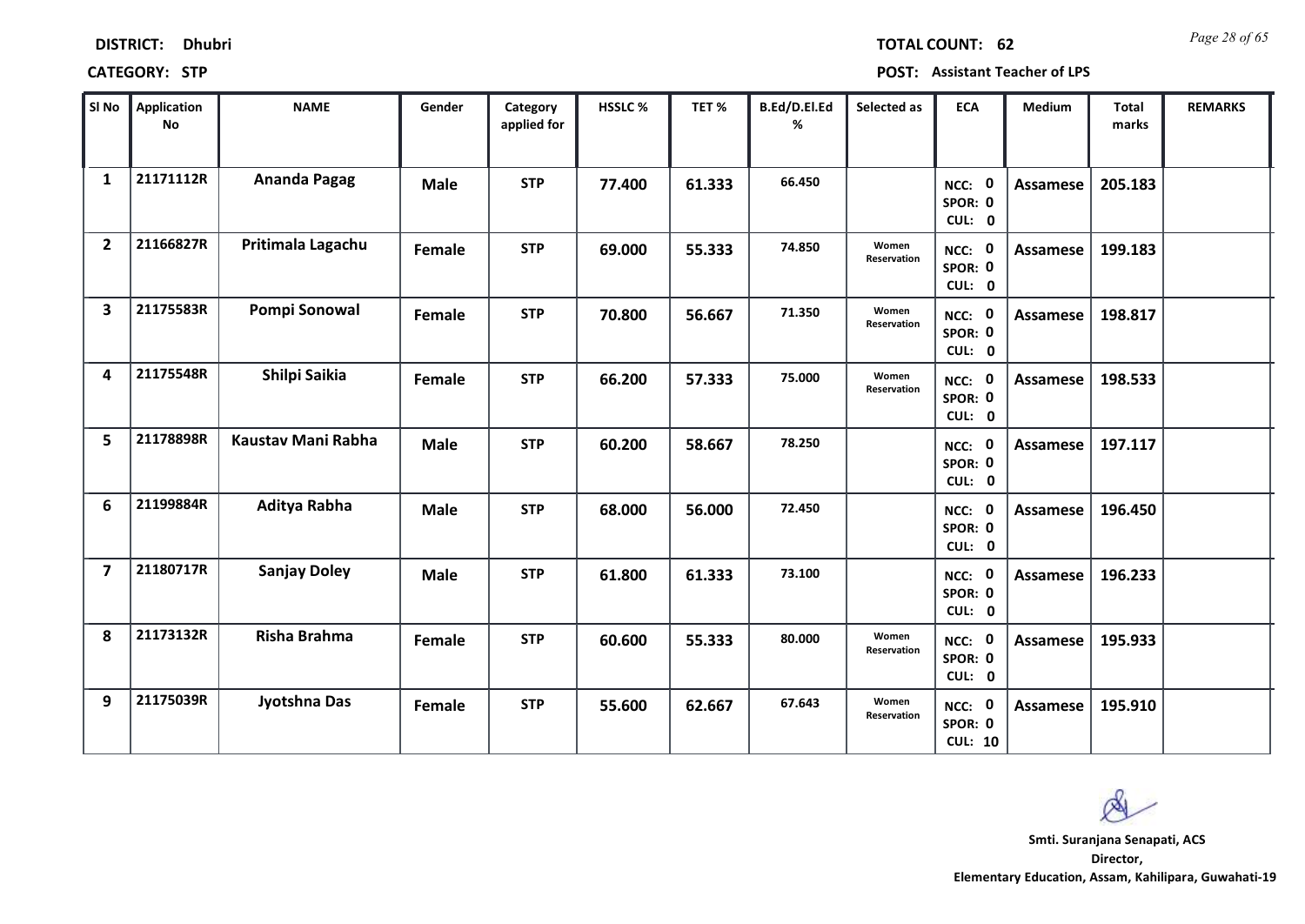| <b>DISTRICT:</b> | <b>Dhubri</b> |
|------------------|---------------|
|                  |               |

*Page 29 of 65* **TOTAL COUNT: 62**

| SI No | Application<br>No | <b>NAME</b>               | Gender      | Category<br>applied for | <b>HSSLC%</b> | TET %  | B.Ed/D.El.Ed<br>% | Selected as          | <b>ECA</b>                  | <b>Medium</b>   | <b>Total</b><br>marks | <b>REMARKS</b> |
|-------|-------------------|---------------------------|-------------|-------------------------|---------------|--------|-------------------|----------------------|-----------------------------|-----------------|-----------------------|----------------|
| 10    | 21184002R         | <b>Sewali Doley</b>       | Female      | <b>STP</b>              | 67.800        | 55.333 | 72.550            | Women<br>Reservation | NCC: 0<br>SPOR: 0<br>CUL: 0 | Assamese        | 195.683               |                |
| 11    | 21206079R         | <b>Helen Rabha</b>        | Female      | <b>STP</b>              | 62.200        | 58.667 | 73.900            | Women<br>Reservation | NCC: 0<br>SPOR: 0<br>CUL: 0 | Assamese        | 194.767               |                |
| 12    | 21179226R         | <b>Aniram Panging</b>     | <b>Male</b> | <b>STP</b>              | 62.800        | 55.333 | 76.100            |                      | NCC: 0<br>SPOR: 0<br>CUL: 0 | Assamese        | 194.233               |                |
| 13    | 21165961R         | <b>Prabal Bordoloi</b>    | <b>Male</b> | <b>STP</b>              | 54.400        | 62.000 | 77.714            |                      | NCC: 0<br>SPOR: 0<br>CUL: 0 | Assamese        | 194.114               |                |
| 14    | 21211125R         | Chayanika Borah           | Female      | <b>STP</b>              | 74.000        | 62.667 | 57,444            | Women<br>Reservation | NCC: 0<br>SPOR: 0<br>CUL: 0 | Assamese        | 194.111               |                |
| 15    | 21173806R         | Junuprova Doley           | Female      | <b>STP</b>              | 56.600        | 62.667 | 74.714            | Women<br>Reservation | NCC: 0<br>SPOR: 0<br>CUL: 0 | Assamese        | 193.981               |                |
| 16    | 21182142R         | <b>Sumitra Chungkrang</b> | Female      | <b>STP</b>              | 66.800        | 60.000 | 67.111            | Women<br>Reservation | NCC: 0<br>SPOR: 0<br>CUL: 0 | Assamese        | 193.911               |                |
| 17    | 21109692          | Raju Kumar Doley          | <b>Male</b> | <b>STP</b>              | 53.200        | 62.667 | 77.571            |                      | NCC: 0<br>SPOR: 0<br>CUL: 0 | <b>Assamese</b> | 193.438               |                |
| 18    | 21112339          | Jogananda Sarkar          | <b>Male</b> | <b>STP</b>              | 52.200        | 67.333 | 73.714            |                      | NCC: 0<br>SPOR: 0<br>CUL: 0 | Assamese        | 193.248               |                |

 $\infty$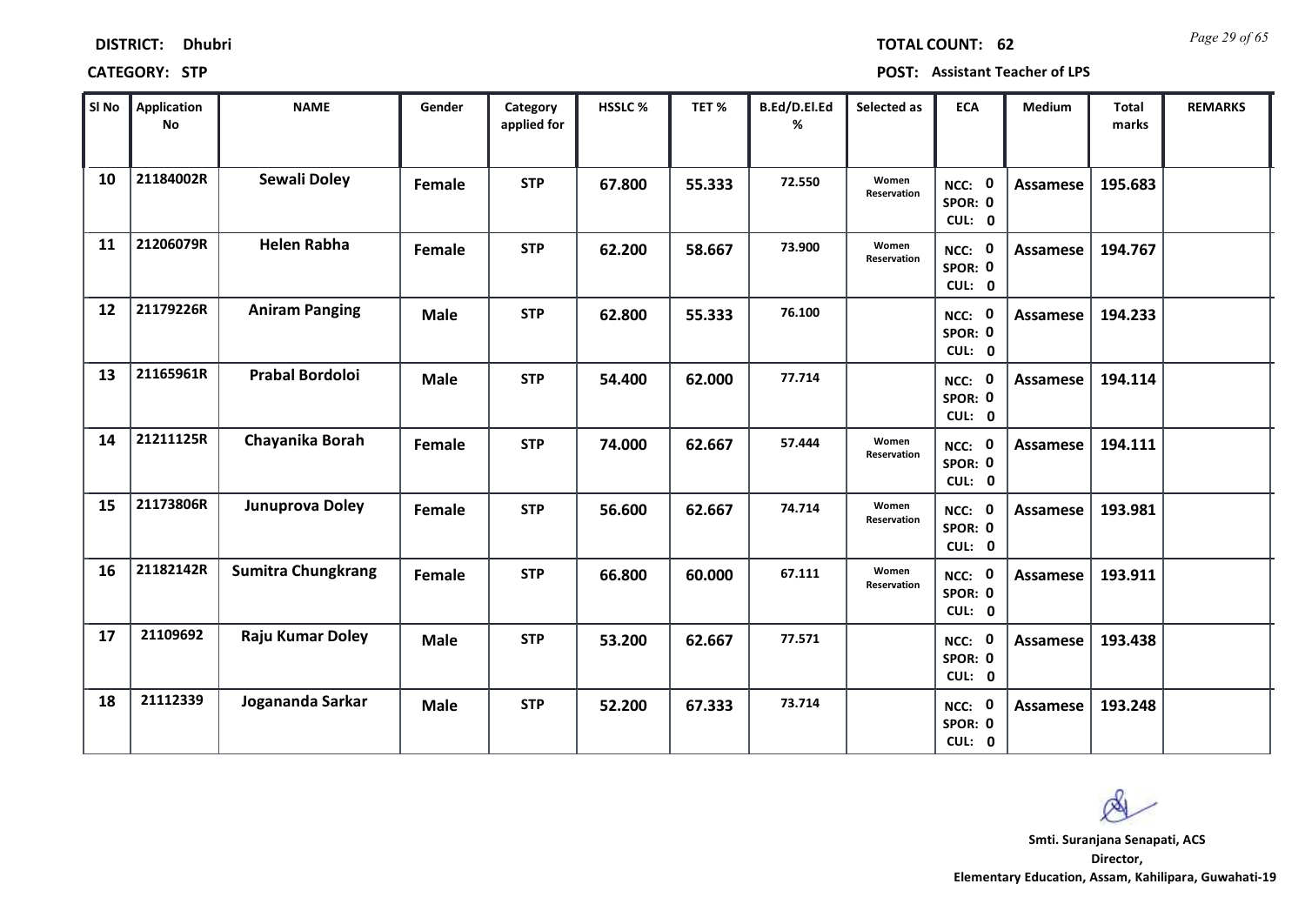| <b>DISTRICT:</b> | <b>Dhubri</b> |
|------------------|---------------|
|------------------|---------------|

*Page 30 of 65* **TOTAL COUNT: 62**

| SI No | <b>Application</b><br>No | <b>NAME</b>                    | Gender      | Category<br>applied for | <b>HSSLC %</b> | TET %  | B.Ed/D.El.Ed<br>% | Selected as          | <b>ECA</b>                  | Medium          | <b>Total</b><br>marks | <b>REMARKS</b> |
|-------|--------------------------|--------------------------------|-------------|-------------------------|----------------|--------|-------------------|----------------------|-----------------------------|-----------------|-----------------------|----------------|
| 19    | 21190982R                | <b>Moonswrang</b><br>Khakhlary | <b>Male</b> | <b>STP</b>              | 61.800         | 56.667 | 74.400            |                      | NCC: 0<br>SPOR: 0<br>CUL: 0 | <b>Assamese</b> | 192.867               |                |
| 20    | 21170414R                | <b>Nilay Basumatary</b>        | <b>Male</b> | <b>STP</b>              | 64.000         | 55.333 | 73.450            |                      | NCC: 0<br>SPOR: 0<br>CUL: 0 | <b>Assamese</b> | 192.783               |                |
| 21    | 21170679R                | <b>Himanta Deori</b>           | <b>Male</b> | <b>STP</b>              | 56.200         | 64.000 | 72.500            |                      | NCC: 0<br>SPOR: 0<br>CUL: 0 | Assamese        | 192.700               |                |
| 22    | 21208114R                | <b>Bimal Panging</b>           | <b>Male</b> | <b>STP</b>              | 68.800         | 55.333 | 68.150            |                      | NCC: 0<br>SPOR: 0<br>CUL: 0 | <b>Assamese</b> | 192.283               |                |
| 23    | 21190794R                | Jatin Hazarika                 | <b>Male</b> | <b>STP</b>              | 61.600         | 58.667 | 72.000            |                      | NCC: 0<br>SPOR: 0<br>CUL: 0 | <b>Assamese</b> | 192.267               |                |
| 24    | 21211088R                | Ranjumani Rabha                | Female      | <b>STP</b>              | 59.200         | 59.333 | 73.357            | Women<br>Reservation | NCC: 0<br>SPOR: 0<br>CUL: 0 | Assamese        | 191.890               |                |
| 25    | 21169384R                | <b>Togori Saikia</b>           | Female      | <b>STP</b>              | 67.600         | 55.333 | 68.950            | Women<br>Reservation | NCC: 0<br>SPOR: 0<br>CUL: 0 | <b>Assamese</b> | 191.883               |                |
| 26    | 21181817R                | Suna Pathori                   | <b>Male</b> | <b>STP</b>              | 60.000         | 62.667 | 69.214            |                      | NCC: 0<br>SPOR: 0<br>CUL: 0 | <b>Assamese</b> | 191.881               |                |
| 27    | 21192048R                | Sewali Mili                    | Female      | <b>STP</b>              | 62.200         | 58.667 | 70.950            | Women<br>Reservation | NCC: 0<br>SPOR: 0<br>CUL: 0 | Assamese        | 191.817               |                |

 $\infty$ **Smti. Suranjana Senapati, ACS**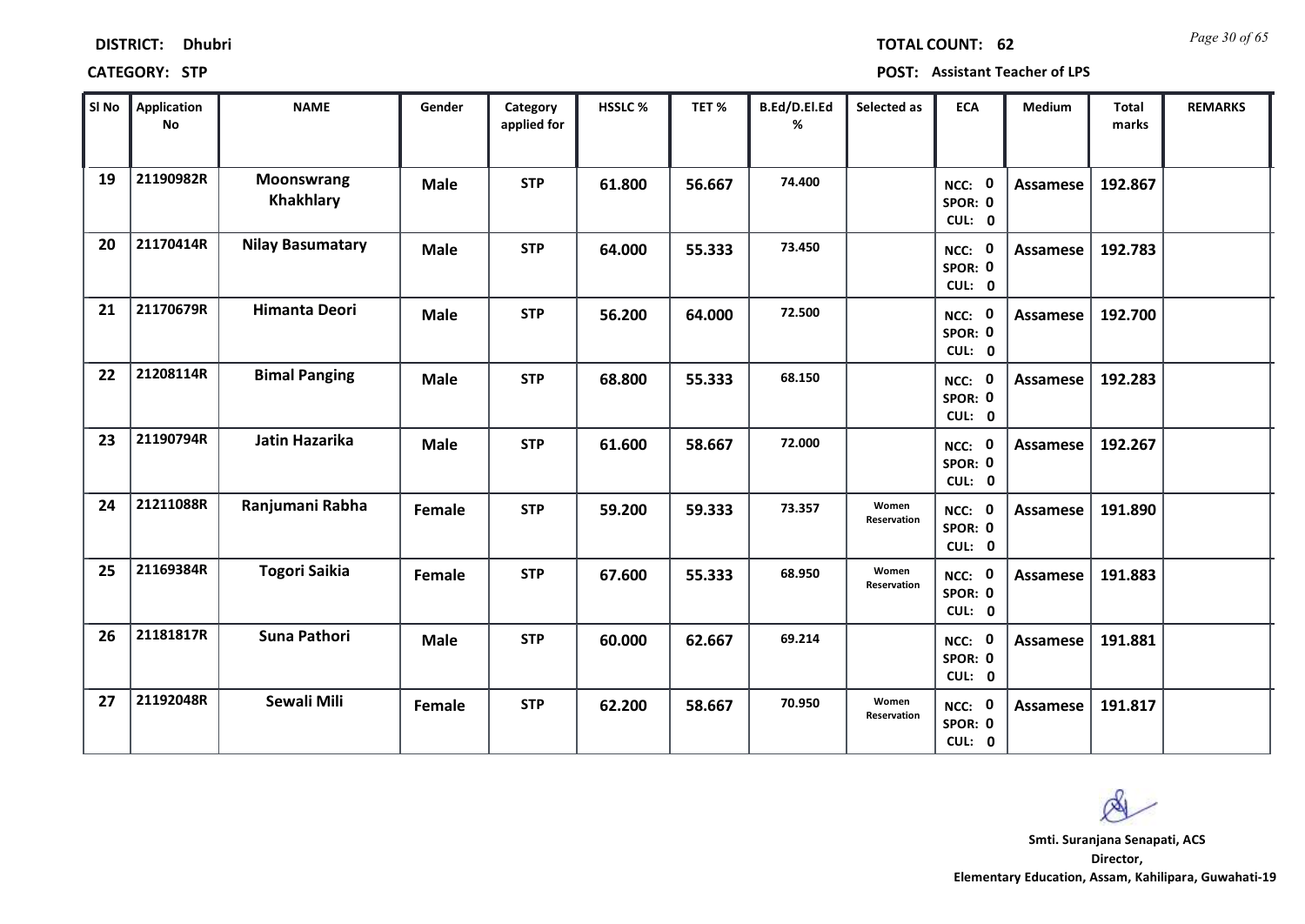| <b>DISTRICT:</b> | <b>Dhubri</b> |
|------------------|---------------|
|------------------|---------------|

*Page 31 of 65* **TOTAL COUNT: 62**

| SI No | <b>Application</b><br><b>No</b> | <b>NAME</b>           | Gender      | Category<br>applied for | <b>HSSLC %</b> | TET %  | B.Ed/D.El.Ed<br>% | Selected as          | <b>ECA</b>                                | <b>Medium</b>   | <b>Total</b><br>marks | <b>REMARKS</b> |
|-------|---------------------------------|-----------------------|-------------|-------------------------|----------------|--------|-------------------|----------------------|-------------------------------------------|-----------------|-----------------------|----------------|
| 28    | 21167350R                       | <b>Akanta Doley</b>   | <b>Male</b> | <b>STP</b>              | 63.800         | 55.333 | 72.643            |                      | NCC: 0<br>SPOR: 0<br>CUL: 0               | <b>Assamese</b> | 191.776               |                |
| 29    | 21179749R                       | Kashyap Rabha         | <b>Male</b> | <b>STP</b>              | 58.200         | 58.000 | 75.500            |                      | NCC: 0<br>SPOR: 0<br>CUL: 0               | <b>Assamese</b> | 191.700               |                |
| 30    | 21184254R                       | <b>Mary Pegu</b>      | Female      | <b>STP</b>              | 61.600         | 60.000 | 69.857            | Women<br>Reservation | NCC: 0<br>SPOR: 0<br>CUL: 0               | Assamese        | 191.457               |                |
| 31    | 21166690R                       | <b>Kabita Boro</b>    | Female      | <b>STP</b>              | 61.200         | 56.000 | 74.200            | Women<br>Reservation | $\mathbf{0}$<br>NCC:<br>SPOR: 0<br>CUL: 0 | Assamese        | 191.400               |                |
| 32    | 21192062R                       | <b>Pahari Deori</b>   | Female      | <b>STP</b>              | 62.000         | 58.000 | 71.357            | Women<br>Reservation | NCC: 0<br>SPOR: 0<br>CUL: 0               | <b>Assamese</b> | 191.357               |                |
| 33    | 21165239R                       | Gojen Kutum           | <b>Male</b> | <b>STP</b>              | 58.600         | 56.000 | 76.643            |                      | NCC: 0<br>SPOR: 0<br>CUL: 0               | <b>Assamese</b> | 191.243               |                |
| 34    | 21191077R                       | Hirak Jyoti Rabha     | <b>Male</b> | <b>STP</b>              | 62.800         | 59.333 | 69.100            |                      | NCC: 0<br>SPOR: 0<br>CUL: 0               | Assamese        | 191.233               |                |
| 35    | 21173359R                       | <b>Appun Pegu</b>     | Female      | <b>STP</b>              | 69.400         | 58.000 | 63.786            | Women<br>Reservation | NCC: 0<br>SPOR: 0<br>CUL: 0               | <b>Assamese</b> | 191.186               |                |
| 36    | 21199855R                       | <b>Rahul Bordoloi</b> | <b>Male</b> | <b>STP</b>              | 56.400         | 58.667 | 76.050            |                      | NCC: 0<br>SPOR: 0<br>CUL: 0               | Assamese        | 191.117               |                |

 $\infty$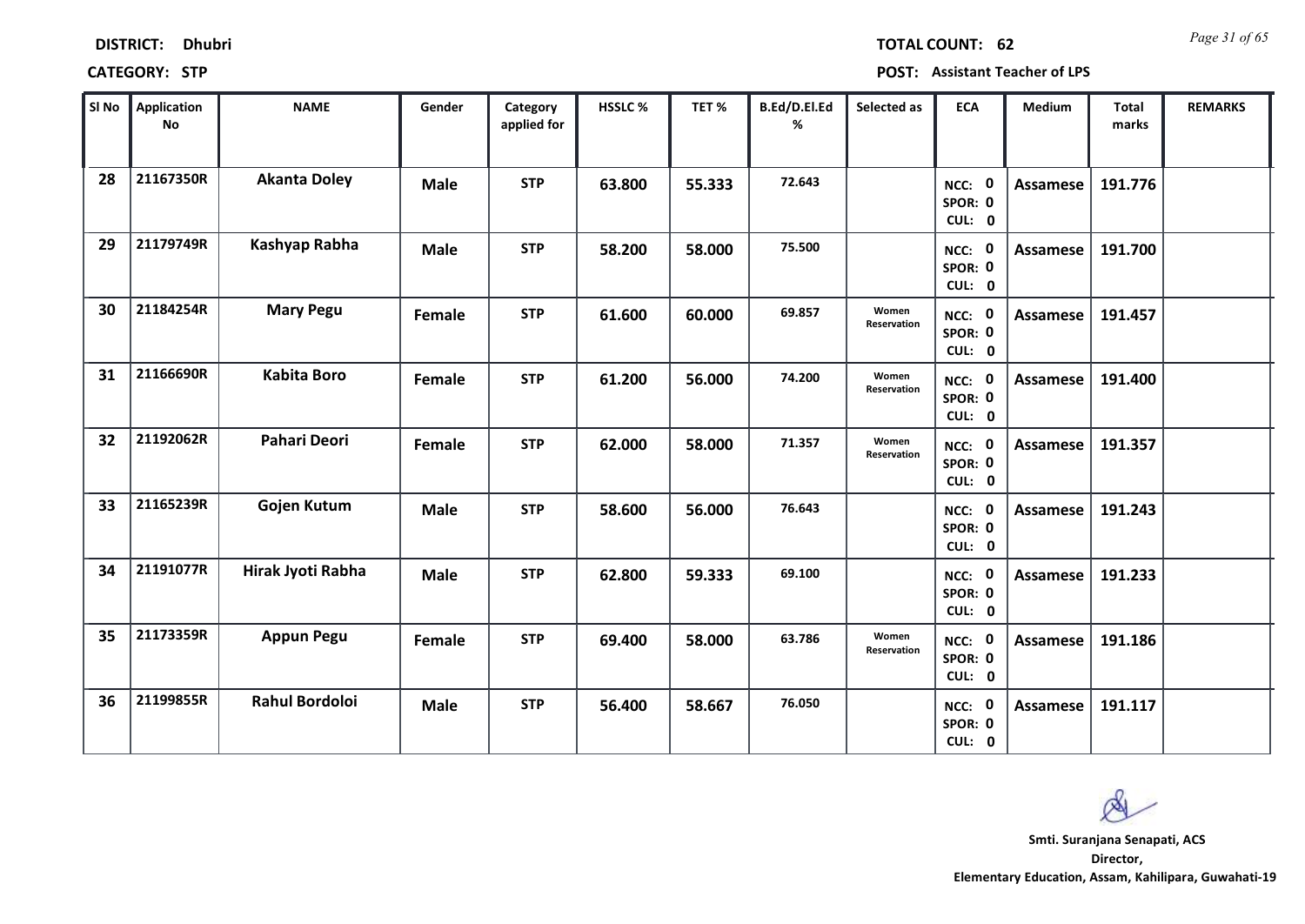| <b>DISTRICT:</b> | <b>Dhubri</b> |
|------------------|---------------|
|                  |               |

*Page 32 of 65* **TOTAL COUNT: 62**

| SI No | <b>Application</b><br><b>No</b> | <b>NAME</b>               | Gender      | Category<br>applied for | <b>HSSLC %</b> | TET %  | B.Ed/D.El.Ed<br>% | Selected as          | <b>ECA</b>                          | <b>Medium</b>   | <b>Total</b><br>marks | <b>REMARKS</b> |
|-------|---------------------------------|---------------------------|-------------|-------------------------|----------------|--------|-------------------|----------------------|-------------------------------------|-----------------|-----------------------|----------------|
| 37    | 21182586R                       | <b>Bismita Sonowal</b>    | Female      | <b>STP</b>              | 57.000         | 58.667 | 75.400            | Women<br>Reservation | NCC: 0<br>SPOR: 0<br>CUL: 0         | <b>Assamese</b> | 191.067               |                |
| 38    | 21180344R                       | <b>Tridip Sonowal</b>     | <b>Male</b> | <b>STP</b>              | 63.600         | 56.000 | 71.400            |                      | NCC: 0<br>SPOR: 0<br>CUL: 0         | Assamese        | 191.000               |                |
| 39    | 21180075R                       | Karabi Barman             | Female      | <b>STP</b>              | 68.800         | 61.333 | 60.800            | Women<br>Reservation | NCC: 0<br>SPOR: 0<br>CUL: 0         | Assamese        | 190.933               |                |
| 40    | 21171418R                       | Dipankar Rabha            | <b>Male</b> | <b>STP</b>              | 56.000         | 57.333 | 77.571            |                      | <b>NCC: 0</b><br>SPOR: 0<br>CUL: 0  | Assamese        | 190.905               |                |
| 41    | 21169213R                       | <b>Rupjyoti Doley</b>     | <b>Male</b> | <b>STP</b>              | 58.600         | 64.000 | 68.286            |                      | NCC: 0<br>SPOR: 0<br>CUL: 0         | <b>Assamese</b> | 190.886               |                |
| 42    | 21166172R                       | <b>Bhagyashree Boruah</b> | Female      | <b>STP</b>              | 51.400         | 60.000 | 69.429            |                      | NCC: 0<br>SPOR: 0<br><b>CUL: 10</b> | Assamese        | 190.829               |                |
| 43    | 21178726R                       | Daisy Rabha               | Female      | <b>STP</b>              | 60.000         | 62.000 | 68.786            |                      | NCC: 0<br>SPOR: 0<br>CUL: 0         | <b>Assamese</b> | 190.786               |                |
| 44    | 21182329R                       | <b>Tapan Boro</b>         | <b>Male</b> | <b>STP</b>              | 62.800         | 55.333 | 72.643            |                      | NCC: 0<br>SPOR: 0<br>CUL: 0         | <b>Assamese</b> | 190.776               |                |
| 45    | 21188130R                       | <b>Swapna Basumatary</b>  | Female      | <b>STP</b>              | 54.400         | 56.000 | 80.333            |                      | NCC: 0<br>SPOR: 0<br>CUL: 0         | Assamese        | 190.733               |                |

 $\infty$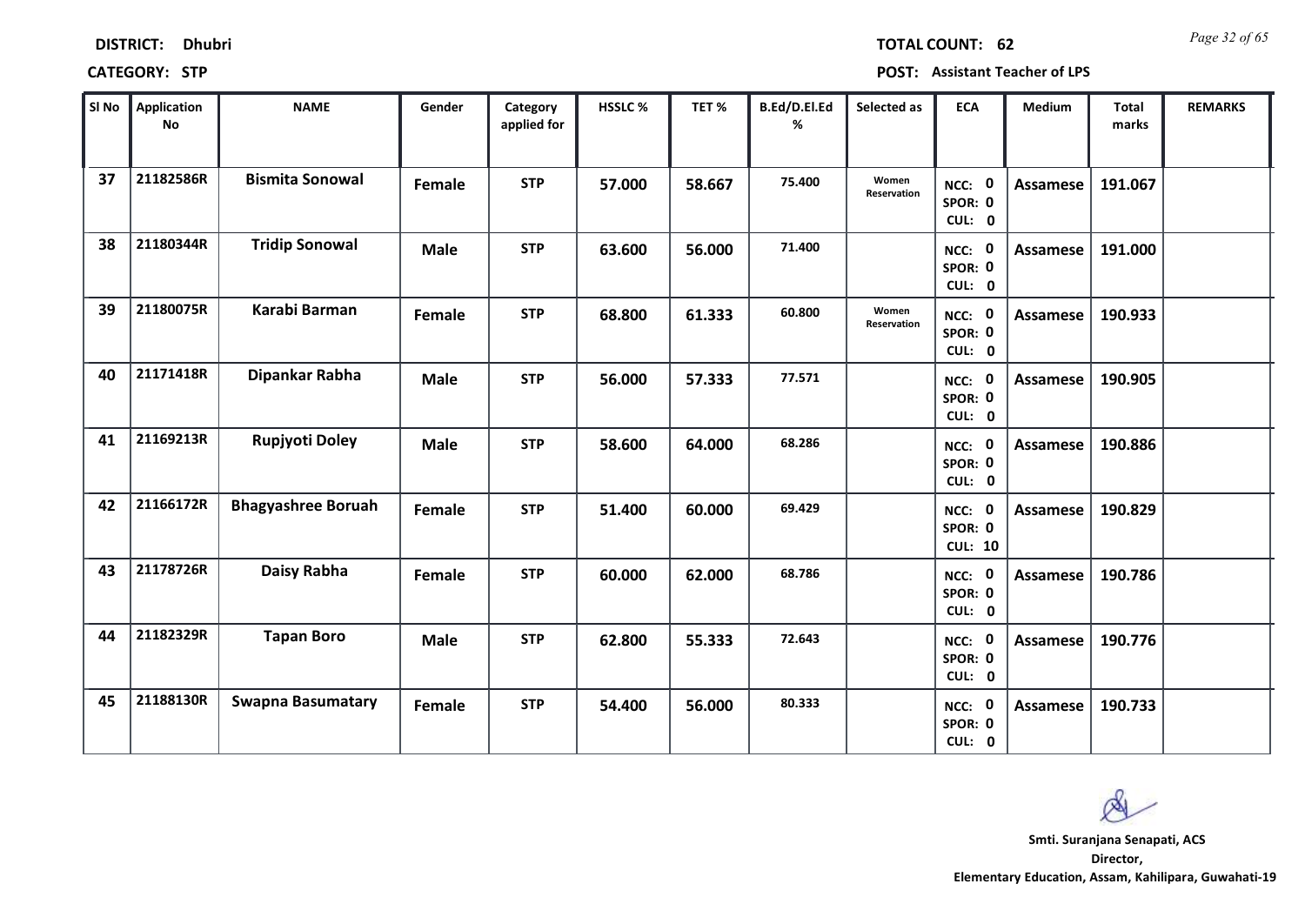| <b>DISTRICT:</b> | <b>Dhubri</b> |
|------------------|---------------|
|------------------|---------------|

*Page 33 of 65* **TOTAL COUNT: 62**

| SI No | <b>Application</b><br><b>No</b> | <b>NAME</b>             | Gender      | Category<br>applied for | HSSLC % | TET %  | B.Ed/D.El.Ed<br>% | Selected as | <b>ECA</b>                  | Medium          | <b>Total</b><br>marks | <b>REMARKS</b> |
|-------|---------------------------------|-------------------------|-------------|-------------------------|---------|--------|-------------------|-------------|-----------------------------|-----------------|-----------------------|----------------|
| 46    | 21165582R                       | Debika Rabha            | Female      | <b>STP</b>              | 62.400  | 55.333 | 72.950            |             | NCC: 0<br>SPOR: 0<br>CUL: 0 | <b>Assamese</b> | 190.683               |                |
| 47    | 21176668R                       | Ananta Payun            | <b>Male</b> | <b>STP</b>              | 68.600  | 55.333 | 66.650            |             | NCC: 0<br>SPOR: 0<br>CUL: 0 | Assamese        | 190.583               |                |
| 48    | 21200211R                       | Jyotishmita Doley       | Female      | <b>STP</b>              | 58.400  | 57.333 | 74.786            |             | NCC: 0<br>SPOR: 0<br>CUL: 0 | Assamese        | 190.519               |                |
| 49    | 21161003                        | <b>Risi Kiron Doley</b> | <b>Male</b> | <b>STP</b>              | 64.200  | 55.333 | 70.929            |             | NCC: 0<br>SPOR: 0<br>CUL: 0 | Assamese        | 190.462               |                |
| 50    | 21166861R                       | <b>Bishnu Baglary</b>   | <b>Male</b> | <b>STP</b>              | 60.000  | 56.667 | 73.786            |             | NCC: 0<br>SPOR: 0<br>CUL: 0 | <b>Assamese</b> | 190.452               |                |
| 51    | 21115969                        | <b>Dilip Kuli</b>       | <b>Male</b> | <b>STP</b>              | 59.200  | 59.333 | 71.900            |             | NCC: 0<br>SPOR: 0<br>CUL: 0 | <b>Assamese</b> | 190.433               |                |
| 52    | 21114598                        | <b>Phiruj Doley</b>     | <b>Male</b> | <b>STP</b>              | 52.800  | 64.000 | 73.571            |             | NCC: 0<br>SPOR: 0<br>CUL: 0 | <b>Assamese</b> | 190.371               |                |
| 53    | 21173887R                       | Palash Jyoti Taye       | <b>Male</b> | <b>STP</b>              | 69.600  | 55.333 | 65.400            |             | NCC: 0<br>SPOR: 0<br>CUL: 0 | Assamese        | 190.333               |                |
| 54    | 21168732R                       | Pinku Moni Bordoloi     | <b>Male</b> | <b>STP</b>              | 54.400  | 68.000 | 67.900            |             | NCC: 0<br>SPOR: 0<br>CUL: 0 | Assamese        | 190.300               |                |

 $\infty$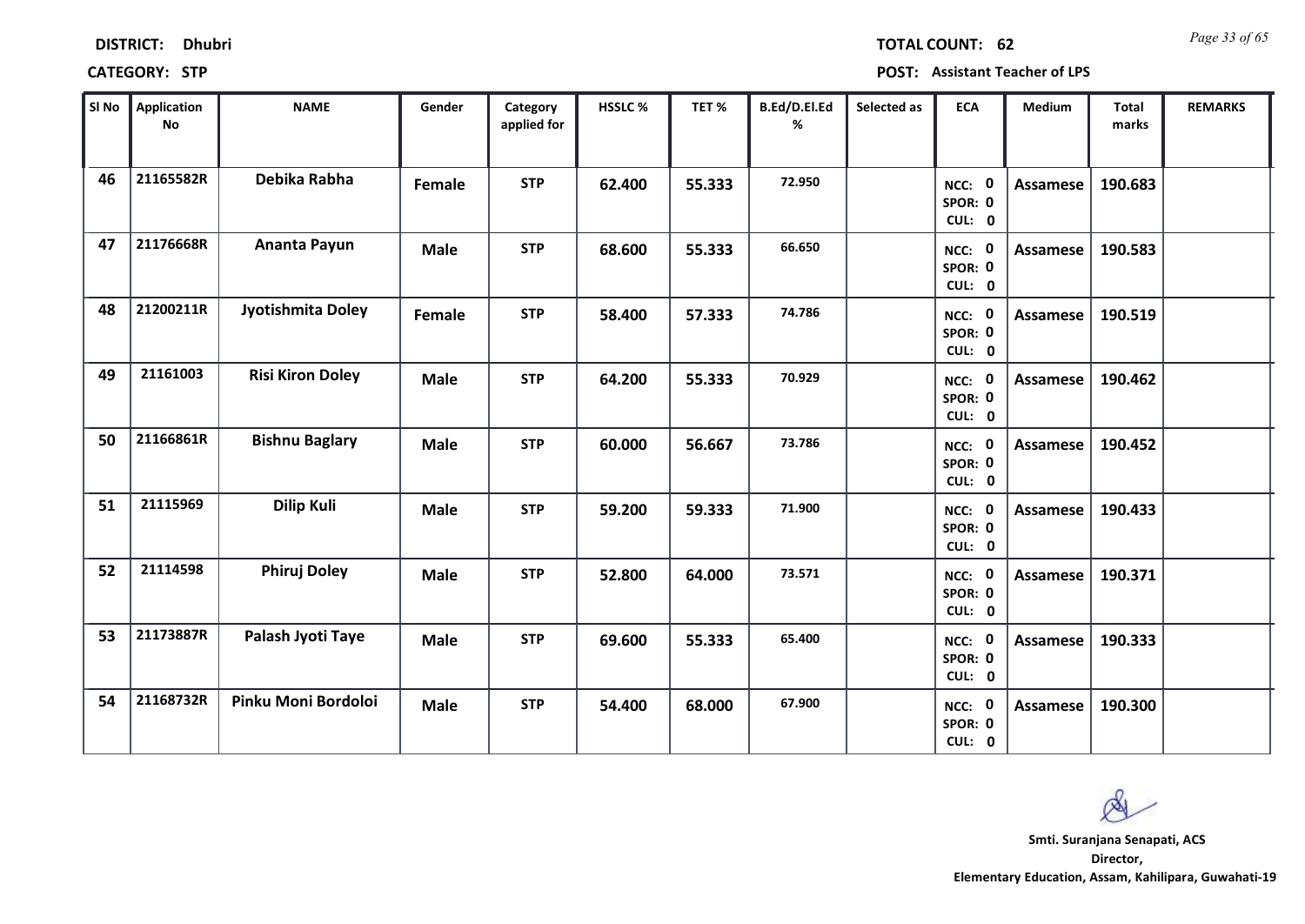| <b>DISTRICT:</b> | <b>Dhubri</b> |
|------------------|---------------|
|                  |               |

*Page 34 of 65* **TOTAL COUNT: 62**

**CATEGORY: STP POST: Assistant Teacher of LPS**

| SI No | <b>Application</b><br>No | <b>NAME</b>              | Gender      | Category<br>applied for | <b>HSSLC %</b> | TET %  | B.Ed/D.El.Ed<br>% | Selected as | <b>ECA</b>                         | <b>Medium</b>   | <b>Total</b><br>marks | <b>REMARKS</b> |
|-------|--------------------------|--------------------------|-------------|-------------------------|----------------|--------|-------------------|-------------|------------------------------------|-----------------|-----------------------|----------------|
| 55    | 21175257R                | Sankar Jyoti Kaman       | <b>Male</b> | <b>STP</b>              | 60.200         | 56.000 | 74.000            |             | NCC: 0<br>SPOR: 0<br>CUL: 0        | <b>Assamese</b> | 190.200               |                |
| 56    | 21200845R                | Jagatjiban Ram Pegu      | <b>Male</b> | <b>STP</b>              | 60.000         | 59.333 | 65.857            |             | <b>NCC: 5</b><br>SPOR: 0<br>CUL: 0 | Assamese        | 190.190               |                |
| 57    | 21189969R                | <b>Sidhartha Pegu</b>    | <b>Male</b> | <b>STP</b>              | 65.800         | 60.667 | 63.714            |             | NCC: 0<br>SPOR: 0<br>CUL: 0        | Assamese        | 190.181               |                |
| 58    | 21195248R                | <b>Bhaben Taid</b>       | <b>Male</b> | <b>STP</b>              | 49.800         | 68.000 | 72.357            |             | NCC: 0<br>SPOR: 0<br>CUL: 0        | Assamese        | 190.157               |                |
| 59    | 21117379                 | <b>Chandi Basumatary</b> | <b>Male</b> | <b>STP</b>              | 57.400         | 55.333 | 77.400            |             | NCC: 0<br>SPOR: 0<br>CUL: 0        | <b>Assamese</b> | 190.133               |                |
| 60    | 21165660R                | <b>Rituraj Loying</b>    | <b>Male</b> | <b>STP</b>              | 61.400         | 56.667 | 72.050            |             | NCC: 0<br>SPOR: 0<br>CUL: 0        | <b>Assamese</b> | 190.117               |                |
| 61    | 21170850R                | <b>Nivash Charah</b>     | <b>Male</b> | <b>STP</b>              | 59.200         | 60.000 | 70.900            |             | NCC: 0<br>SPOR: 0<br>CUL: 0        | Assamese        | 190.100               |                |
| 62    | 21198661R                | <b>Indra Thengal</b>     | <b>Male</b> | <b>STP</b>              | 62.800         | 57.333 | 69.950            |             | NCC: 0<br>SPOR: 0<br>CUL: 0        | Assamese        | 190.083               |                |

 $\infty$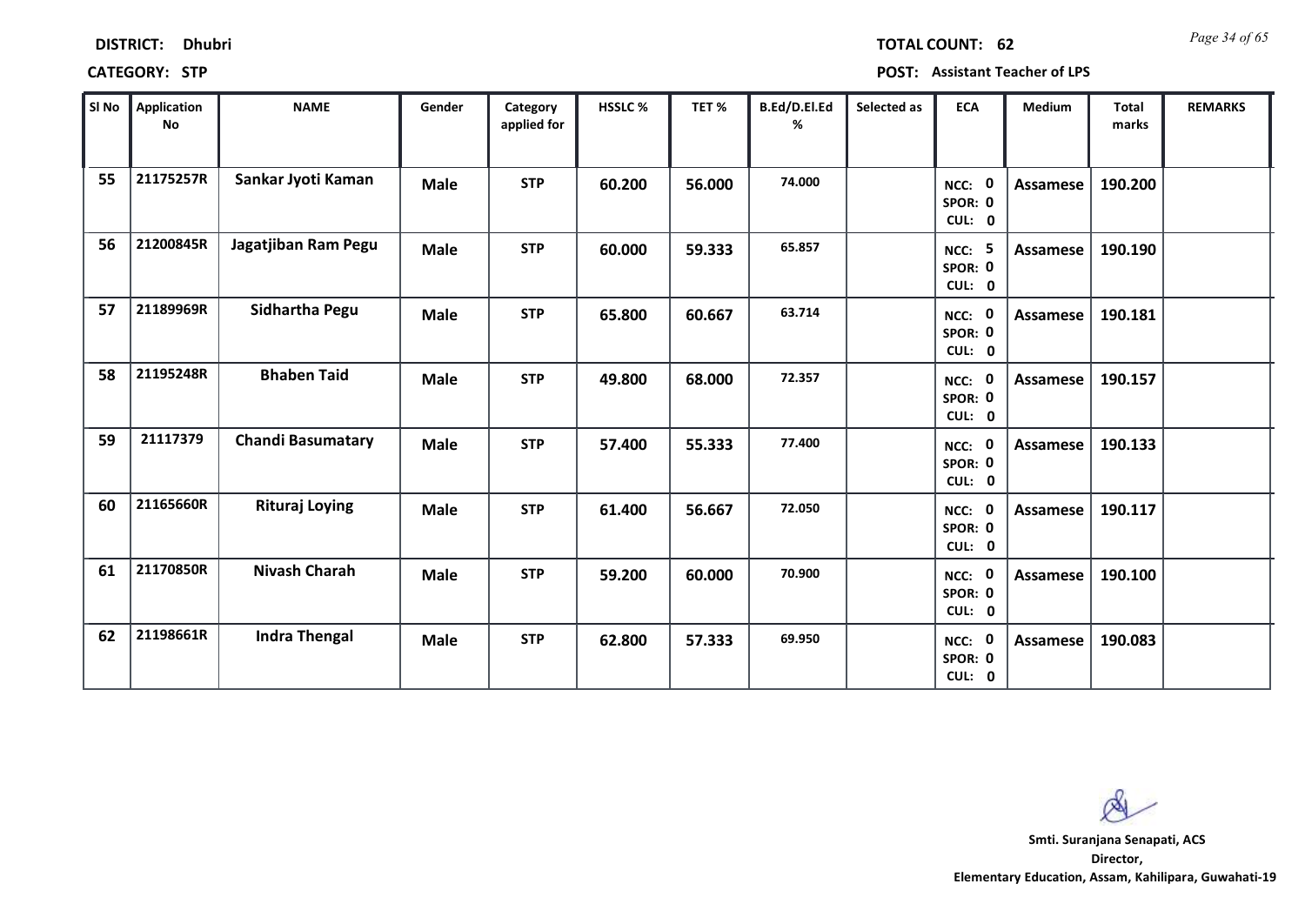*Page 35 of 65* **TOTAL COUNT: 1**

**DISTRICT: Dhubri**

**CATEGORY: STP POST: Assistant Teacher of LPS**

| l SI No | Application<br>No | <b>NAME</b>   | Gender | Category<br>applied for | <b>HSSLC %</b> | TET %  | <b>B.Ed/D.El.Ed</b><br>% | Selected as | <b>ECA</b>                                | <b>Medium</b> | Total<br>marks | <b>REMARKS</b> |
|---------|-------------------|---------------|--------|-------------------------|----------------|--------|--------------------------|-------------|-------------------------------------------|---------------|----------------|----------------|
|         | 21117819          | Premica Rabha | Female | <b>STP</b>              | 86.917         | 62.000 | 73.000                   |             | $\mathbf{0}$<br>NCC:<br>SPOR: 0<br>CUL: 0 | Hindi         | 221.917        |                |

 $\infty$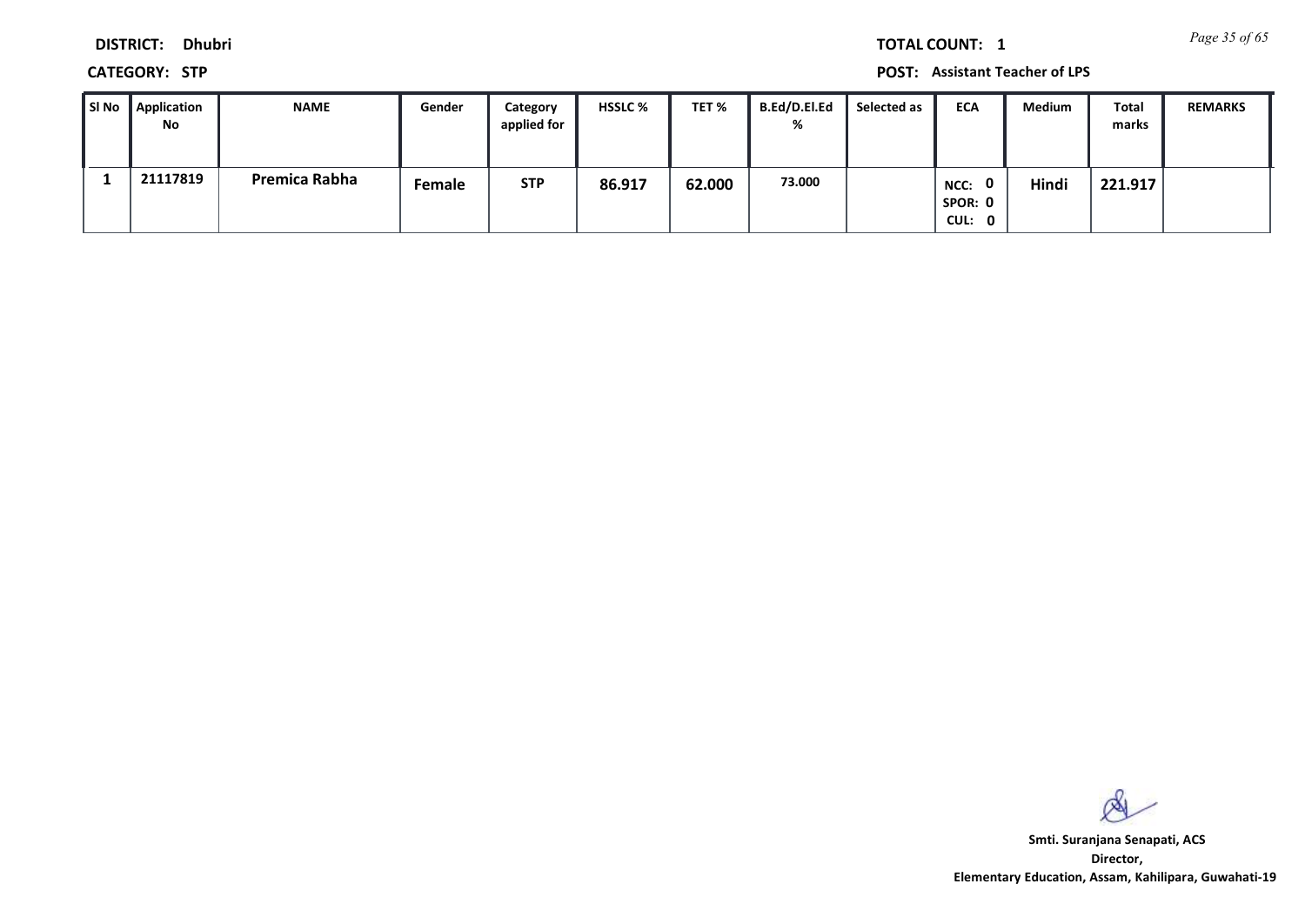| <b>DISTRICT:</b> | <b>Dhubri</b> |
|------------------|---------------|
|------------------|---------------|

*Page 36 of 65* **TOTAL COUNT: 253**

| SI No                   | <b>Application</b><br><b>No</b> | <b>NAME</b>                 | Gender      | Category<br>applied for | HSSLC % | TET%   | B.Ed/D.El.Ed<br>% | Selected as          | <b>ECA</b>                  | <b>Medium</b>   | <b>Total</b><br>marks | <b>REMARKS</b> |
|-------------------------|---------------------------------|-----------------------------|-------------|-------------------------|---------|--------|-------------------|----------------------|-----------------------------|-----------------|-----------------------|----------------|
| $\mathbf{1}$            | 21192938R                       | Saibar Rahman               | <b>Male</b> | <b>UR</b>               | 87.800  | 72.667 | 76.500            |                      | NCC: 0<br>SPOR: 0<br>CUL: 0 | <b>Assamese</b> | 236.967               |                |
| $\overline{2}$          | 21172226R                       | <b>Romiul Rahman</b>        | <b>Male</b> | <b>EWS</b>              | 73.800  | 70.000 | 88.700            |                      | NCC: 0<br>SPOR: 0<br>CUL: 0 | <b>Assamese</b> | 232.500               | Withheld       |
| $\overline{\mathbf{3}}$ | 21184945R                       | <b>Madhumita Paul</b>       | Female      | <b>UR</b>               | 77.000  | 72.667 | 82.714            | Women<br>Reservation | NCC: 0<br>SPOR: 0<br>CUL: 0 | <b>Assamese</b> | 232.381               |                |
| 4                       | 21193941R                       | <b>Ruhul Amin</b>           | <b>Male</b> | <b>UR</b>               | 80.000  | 64.667 | 86.450            |                      | NCC: 0<br>SPOR: 0<br>CUL: 0 | Assamese        | 231.117               | Withheld       |
| 5                       | 21198001R                       | <b>Munmun Islam</b>         | <b>Male</b> | <b>EWS</b>              | 70.400  | 70.000 | 88.950            |                      | NCC: 0<br>SPOR: 0<br>CUL: 0 | <b>Assamese</b> | 229.350               | Withheld       |
| 6                       | 21107656                        | <b>Rakesh Sharma</b>        | <b>Male</b> | <b>UR</b>               | 84.000  | 64.667 | 80.600            |                      | NCC: 0<br>SPOR: 0<br>CUL: 0 | <b>Assamese</b> | 229.267               |                |
| $\overline{7}$          | 21127252                        | <b>Washim Akram</b>         | <b>Male</b> | <b>UR</b>               | 72.800  | 64.667 | 90.600            |                      | NCC: 0<br>SPOR: 0<br>CUL: 0 | Assamese        | 228.067               | Withheld       |
| 8                       | 21197887R                       | <b>Jahangir Alom Sheikh</b> | <b>Male</b> | <b>EWS</b>              | 77.000  | 67.333 | 82.900            |                      | NCC: 0<br>SPOR: 0<br>CUL: 0 | <b>Assamese</b> | 227.233               | Withheld       |
| 9                       | 21168334R                       | <b>Rubi Saha</b>            | Female      | <b>UR</b>               | 86.000  | 62.000 | 79.050            | Women<br>Reservation | NCC: 0<br>SPOR: 0<br>CUL: 0 | Assamese        | 227.050               |                |

 $\infty$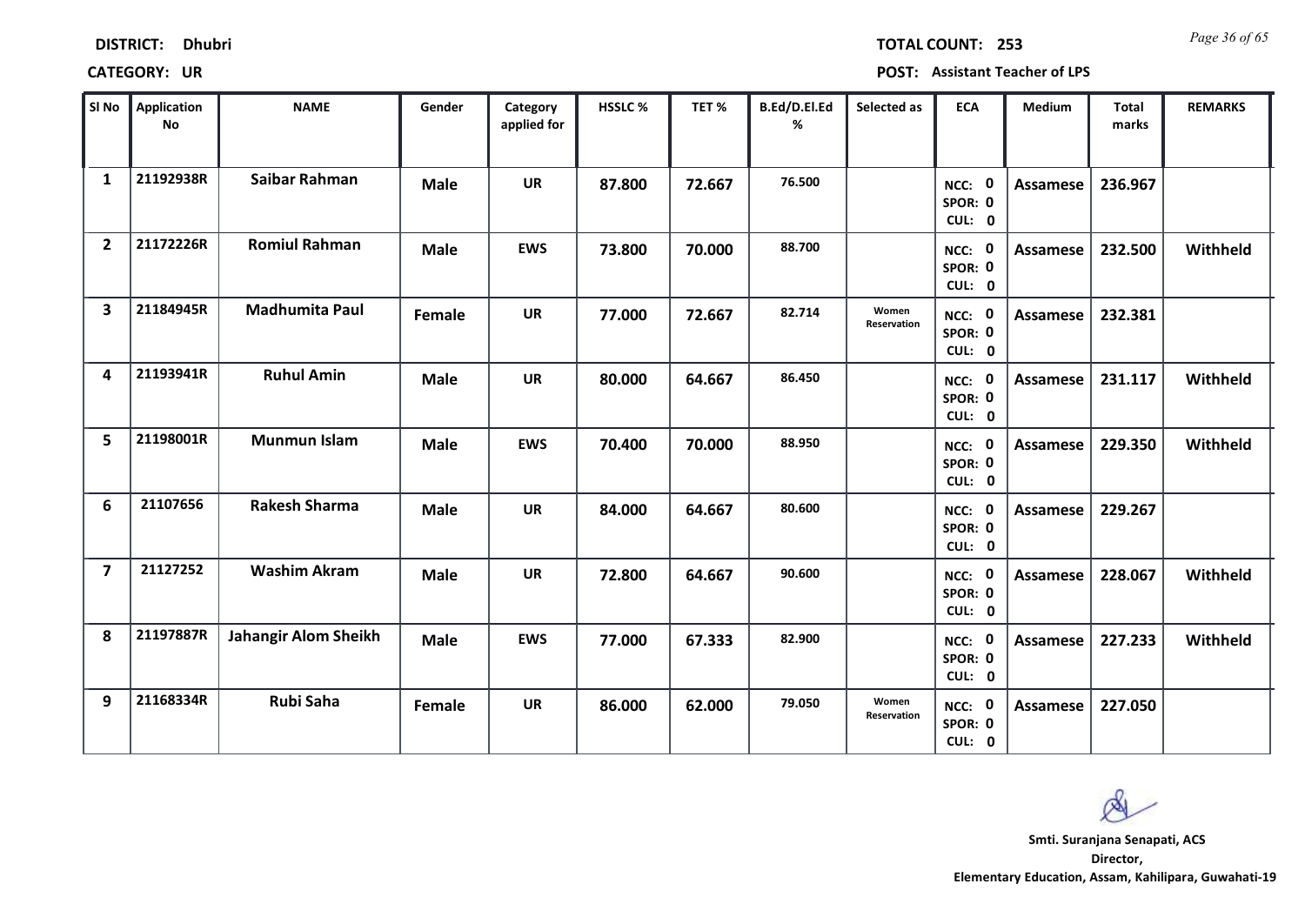| <b>DISTRICT:</b> | <b>Dhubri</b> |
|------------------|---------------|
|------------------|---------------|

*Page 37 of 65* **TOTAL COUNT: 253**

| SI No | Application<br><b>No</b> | <b>NAME</b>           | Gender      | Category<br>applied for | HSSLC % | TET%   | B.Ed/D.El.Ed<br>% | Selected as                 | <b>ECA</b>                  | <b>Medium</b>   | <b>Total</b><br>marks | <b>REMARKS</b> |
|-------|--------------------------|-----------------------|-------------|-------------------------|---------|--------|-------------------|-----------------------------|-----------------------------|-----------------|-----------------------|----------------|
| 10    | 21167903R                | <b>Amir Uddin Sk</b>  | <b>Male</b> | <b>EWS</b>              | 67.200  | 71.333 | 88.000            |                             | NCC: 0<br>SPOR: 0<br>CUL: 0 | Assamese        | 226.533               | Withheld       |
| 11    | 21194844R                | <b>Subham Chanda</b>  | <b>Male</b> | <b>EWS</b>              | 83.000  | 74.000 | 68.900            |                             | NCC: 0<br>SPOR: 0<br>CUL: 0 | Assamese        | 225.900               |                |
| 12    | 21165528R                | <b>Aminul Islam</b>   | <b>Male</b> | <b>EWS</b>              | 77.800  | 66.000 | 82.071            |                             | NCC: 0<br>SPOR: 0<br>CUL: 0 | Assamese        | 225.871               |                |
| 13    | 21171753R                | Ankita Kalita         | Female      | <b>EWS</b>              | 89.200  | 63.333 | 73.000            | Women<br>Reservation        | NCC: 0<br>SPOR: 0<br>CUL: 0 | Assamese        | 225.533               |                |
| 14    | 21168199R                | <b>Sharzina Begum</b> | Female      | <b>UR</b>               | 78.400  | 68.000 | 79.100            | Women<br><b>Reservation</b> | NCC: 0<br>SPOR: 0<br>CUL: 0 | Assamese        | 225.500               |                |
| 15    | 21175597R                | <b>Hafizur Rahman</b> | <b>Male</b> | <b>EWS</b>              | 79.400  | 66.667 | 79.429            |                             | NCC: 0<br>SPOR: 0<br>CUL: 0 | Assamese        | 225.495               |                |
| 16    | 21182000R                | Priyanka Kochar       | Female      | <b>UR</b>               | 71.000  | 78.000 | 76.214            | Women<br>Reservation        | NCC: 0<br>SPOR: 0<br>CUL: 0 | <b>Assamese</b> | 225.214               |                |
| 17    | 21183269R                | <b>Rofiul Alom</b>    | <b>Male</b> | <b>UR</b>               | 71.600  | 66.000 | 87.450            |                             | NCC: 0<br>SPOR: 0<br>CUL: 0 | Assamese        | 225.050               |                |
| 18    | 21197456R                | Manjur Ali Sheikh     | <b>Male</b> | UR                      | 84.600  | 64.000 | 76.450            |                             | NCC: 0<br>SPOR: 0<br>CUL: 0 | Assamese        | 225.050               |                |

 $\infty$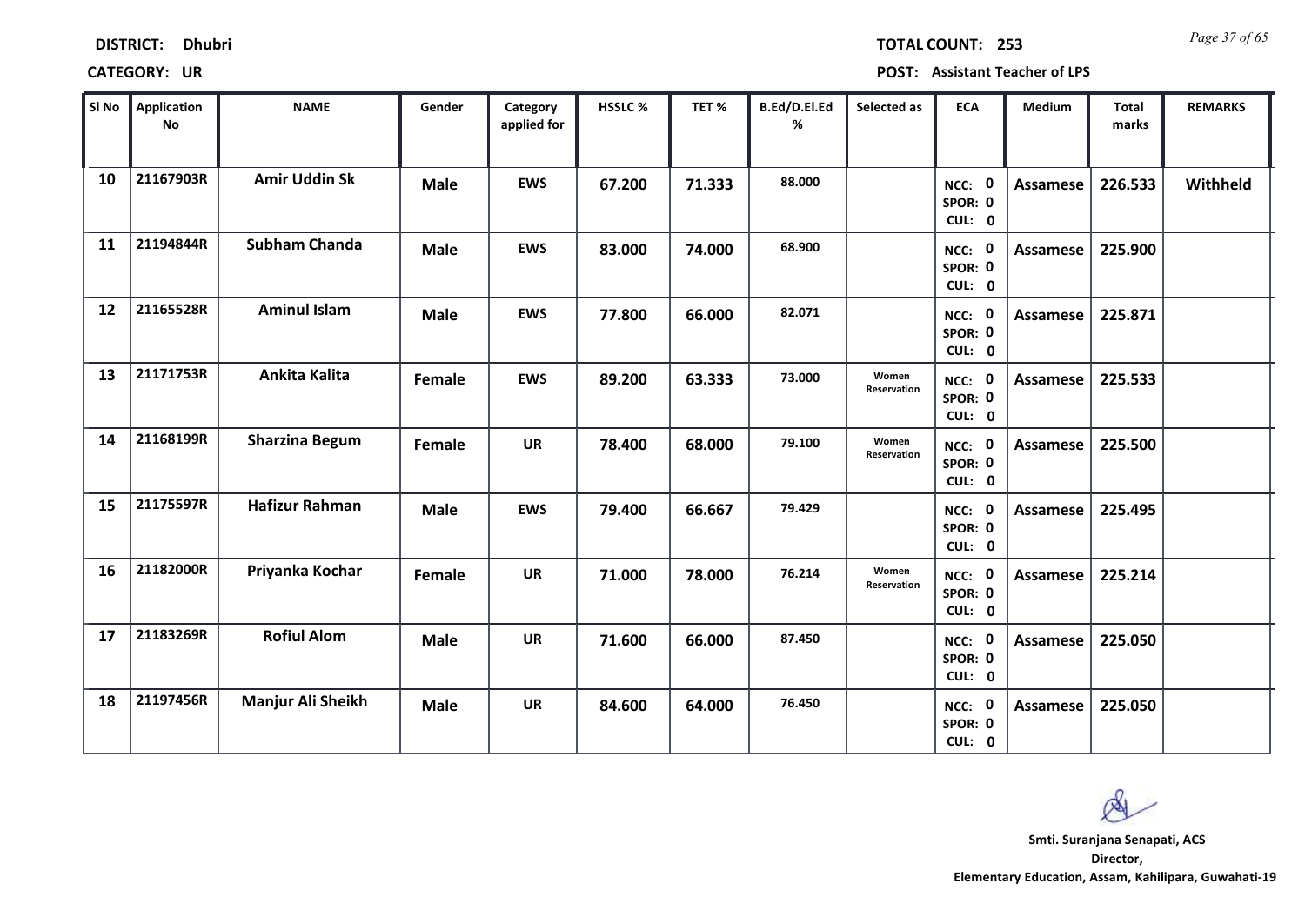| <b>DISTRICT:</b> | <b>Dhubri</b> |
|------------------|---------------|
|------------------|---------------|

*Page 38 of 65* **TOTAL COUNT: 253**

| SI No | Application<br>No | <b>NAME</b>            | Gender      | Category<br>applied for | <b>HSSLC %</b> | TET %  | B.Ed/D.El.Ed<br>% | Selected as          | <b>ECA</b>                  | <b>Medium</b>   | <b>Total</b><br>marks | <b>REMARKS</b> |
|-------|-------------------|------------------------|-------------|-------------------------|----------------|--------|-------------------|----------------------|-----------------------------|-----------------|-----------------------|----------------|
| 19    | 21177129R         | Rabiya Yesmin          | Female      | <b>EWS</b>              | 85.000         | 62.000 | 77.250            | Women<br>Reservation | NCC: 0<br>SPOR: 0<br>CUL: 0 | Assamese        | 224.250               |                |
| 20    | 21182309R         | <b>Abhijit Barman</b>  | <b>Male</b> | OBC/MOBC                | 74.600         | 71.333 | 77.950            |                      | NCC: 0<br>SPOR: 0<br>CUL: 0 | <b>Assamese</b> | 223.883               |                |
| 21    | 21177972R         | Murshida Khatun        | Female      | <b>EWS</b>              | 78.800         | 68.667 | 76.400            | Women<br>Reservation | NCC: 0<br>SPOR: 0<br>CUL: 0 | Assamese        | 223.867               |                |
| 22    | 21170421R         | <b>Mohsina Sk</b>      | Female      | <b>EWS</b>              | 77.400         | 65.333 | 81.000            | Women<br>Reservation | NCC: 0<br>SPOR: 0<br>CUL: 0 | Assamese        | 223.733               |                |
| 23    | 21186475R         | <b>Mazaffar Rahman</b> | Male        | <b>EWS</b>              | 71.400         | 65.333 | 86.900            |                      | NCC: 0<br>SPOR: 0<br>CUL: 0 | <b>Assamese</b> | 223.633               |                |
| 24    | 21177584R         | <b>Ashadut Jaman</b>   | <b>Male</b> | <b>UR</b>               | 70.000         | 68.000 | 85.450            |                      | NCC: 0<br>SPOR: 0<br>CUL: 0 | <b>Assamese</b> | 223.450               |                |
| 25    | 21203949R         | <b>Md Abu Taleb</b>    | <b>Male</b> | <b>EWS</b>              | 74.600         | 60.000 | 88.700            |                      | NCC: 0<br>SPOR: 0<br>CUL: 0 | <b>Assamese</b> | 223.300               | Withheld       |
| 26    | 21172668R         | Masuda Begum           | Female      | <b>EWS</b>              | 74.400         | 66.000 | 82.850            | Women<br>Reservation | NCC: 0<br>SPOR: 0<br>CUL: 0 | Assamese        | 223.250               | Withheld       |
| 27    | 21168001R         | Reshma Basu            | Female      | <b>UR</b>               | 74.400         | 66.000 | 82.000            | Women<br>Reservation | NCC: 0<br>SPOR: 0<br>CUL: 0 | Assamese        | 222.400               |                |

 $\infty$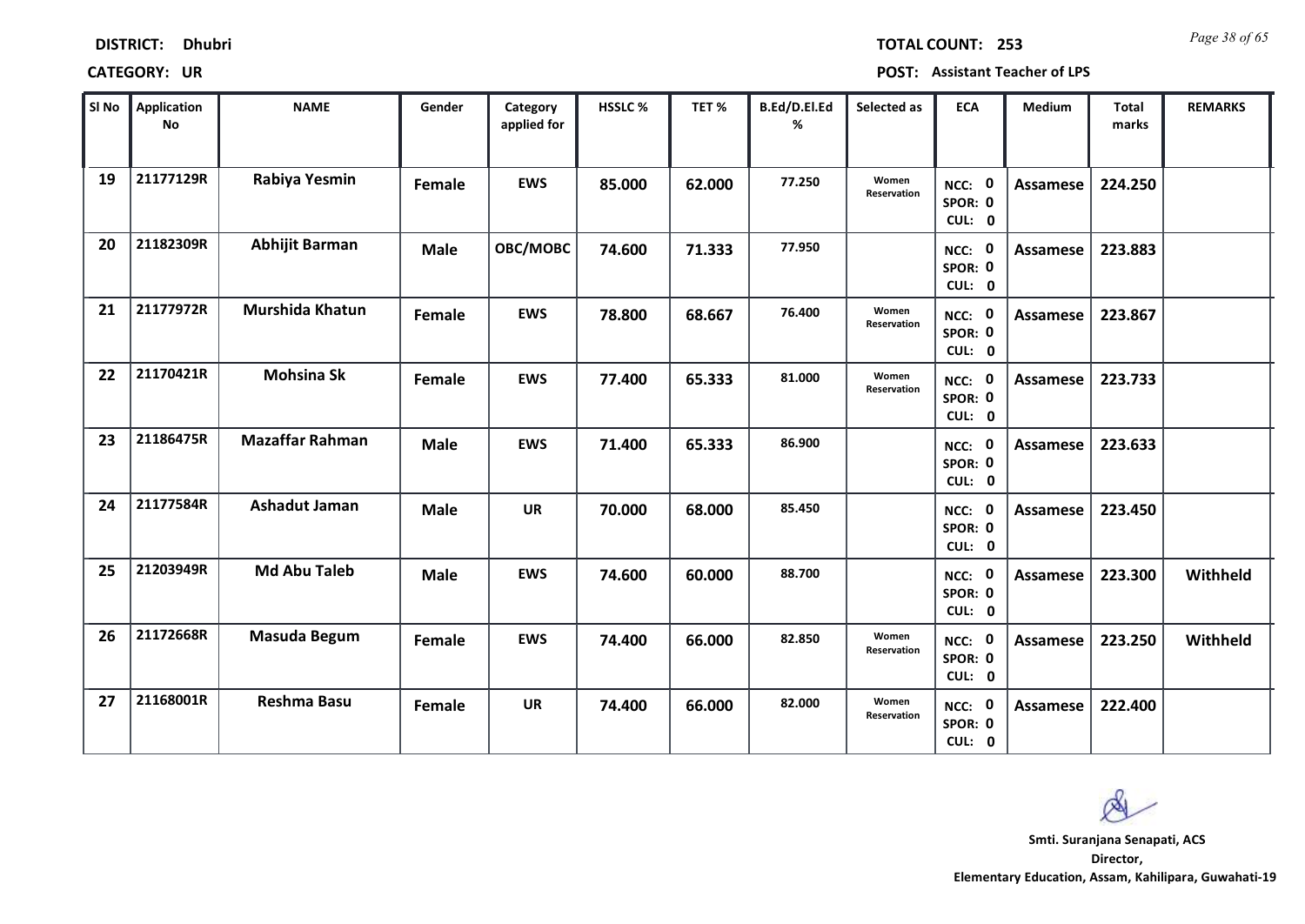| <b>DISTRICT:</b> | <b>Dhubri</b> |
|------------------|---------------|
|------------------|---------------|

*Page 39 of 65* **TOTAL COUNT: 253**

| SI <sub>No</sub> | Application<br>No | <b>NAME</b>           | Gender      | Category<br>applied for | <b>HSSLC %</b> | TET %  | B.Ed/D.El.Ed<br>% | Selected as          | <b>ECA</b>                  | <b>Medium</b>   | <b>Total</b><br>marks | <b>REMARKS</b> |
|------------------|-------------------|-----------------------|-------------|-------------------------|----------------|--------|-------------------|----------------------|-----------------------------|-----------------|-----------------------|----------------|
| 28               | 21172927R         | <b>Nasir Uddin</b>    | <b>Male</b> | <b>EWS</b>              | 75.800         | 68.667 | 77.929            |                      | NCC: 0<br>SPOR: 0<br>CUL: 0 | Assamese        | 222.395               |                |
| 29               | 21166818R         | <b>Mokbul Hussain</b> | <b>Male</b> | <b>EWS</b>              | 72.600         | 66.000 | 83.750            |                      | NCC: 0<br>SPOR: 0<br>CUL: 0 | <b>Assamese</b> | 222.350               | Withheld       |
| 30               | 21181361R         | <b>Sabnam Yesmin</b>  | Female      | <b>EWS</b>              | 87.600         | 61.333 | 73.400            | Women<br>Reservation | NCC: 0<br>SPOR: 0<br>CUL: 0 | Assamese        | 222.333               |                |
| 31               | 21169397R         | <b>Mafuza Khatun</b>  | Female      | <b>UR</b>               | 85.000         | 60.000 | 76.800            | Women<br>Reservation | NCC: 0<br>SPOR: 0<br>CUL: 0 | <b>Assamese</b> | 221.800               |                |
| 32               | 21192110R         | <b>Sweetly Parvin</b> | Female      | <b>EWS</b>              | 79.000         | 61.333 | 81.450            | Women<br>Reservation | NCC: 0<br>SPOR: 0<br>CUL: 0 | <b>Assamese</b> | 221.783               |                |
| 33               | 21177604R         | <b>Jahangir Hoque</b> | <b>Male</b> | <b>EWS</b>              | 68.400         | 69.333 | 83.944            |                      | NCC: 0<br>SPOR: 0<br>CUL: 0 | Assamese        | 221.678               | Withheld       |
| 34               | 21119795          | Mahfuja Begum         | Female      | <b>EWS</b>              | 71.600         | 66.667 | 83.357            | Women<br>Reservation | NCC: 0<br>SPOR: 0<br>CUL: 0 | Assamese        | 221.624               |                |
| 35               | 21174443R         | <b>Mahmadul Hasan</b> | <b>Male</b> | <b>EWS</b>              | 73.600         | 60.667 | 87.333            |                      | NCC: 0<br>SPOR: 0<br>CUL: 0 | Assamese        | 221.600               | Withheld       |
| 36               | 21205902R         | <b>Masuma Ahmed</b>   | Female      | <b>UR</b>               | 83.000         | 60.667 | 77.857            | Women<br>Reservation | NCC: 0<br>SPOR: 0<br>CUL: 0 | Assamese        | 221.524               |                |

 $\infty$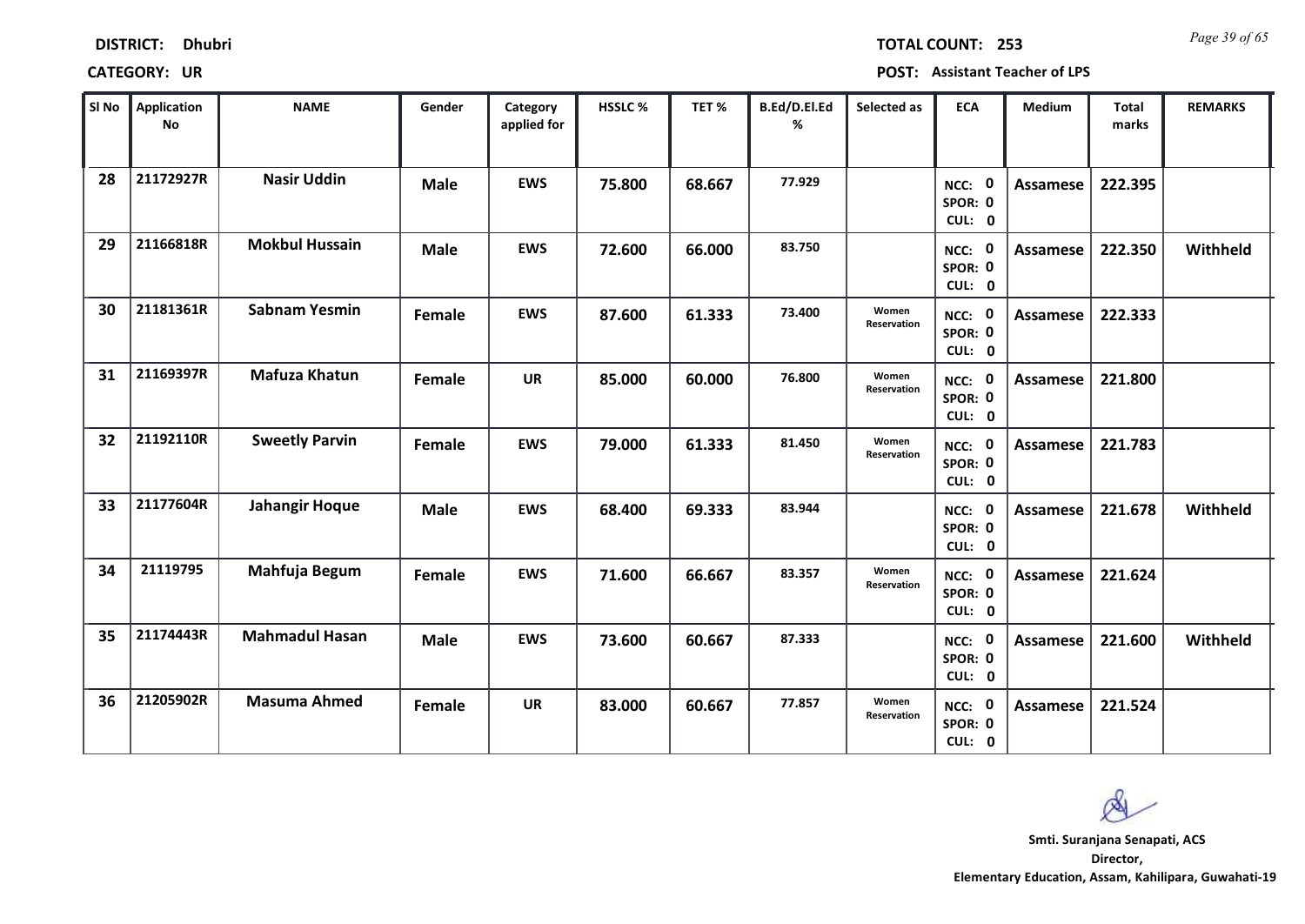| <b>DISTRICT:</b> | <b>Dhubri</b> |
|------------------|---------------|
|------------------|---------------|

*Page 40 of 65* **TOTAL COUNT: 253**

| SI No | Application<br><b>No</b> | <b>NAME</b>                                      | Gender      | Category<br>applied for | <b>HSSLC %</b> | TET %  | B.Ed/D.El.Ed<br>% | Selected as                 | <b>ECA</b>                  | <b>Medium</b>   | <b>Total</b><br>marks | <b>REMARKS</b> |
|-------|--------------------------|--------------------------------------------------|-------------|-------------------------|----------------|--------|-------------------|-----------------------------|-----------------------------|-----------------|-----------------------|----------------|
| 37    | 21123233                 | <b>Sk Nazmin Parvin</b>                          | Female      | <b>EWS</b>              | 82.400         | 63.333 | 75.571            | Women<br>Reservation        | NCC: 0<br>SPOR: 0<br>CUL: 0 | <b>Assamese</b> | 221.305               |                |
| 38    | 21204955R                | <b>Begom Umma Habiba</b>                         | Female      | <b>UR</b>               | 75.600         | 68.667 | 76.800            | Women<br><b>Reservation</b> | NCC: 0<br>SPOR: 0<br>CUL: 0 | Assamese        | 221.067               |                |
| 39    | 21177035R                | <b>Mirza Masud Bin</b><br><b>Galib Chowdhury</b> | <b>Male</b> | <b>EWS</b>              | 73.000         | 70.000 | 77.900            |                             | NCC: 0<br>SPOR: 0<br>CUL: 0 | Assamese        | 220.900               |                |
| 40    | 21192276R                | <b>Farida Parbin</b>                             | Female      | <b>UR</b>               | 65.000         | 68.000 | 87.800            | Women<br>Reservation        | NCC: 0<br>SPOR: 0<br>CUL: 0 | Assamese        | 220.800               |                |
| 41    | 21166523R                | <b>Masum Ahmed</b>                               | <b>Male</b> | <b>EWS</b>              | 86.600         | 62.667 | 71.500            |                             | NCC: 0<br>SPOR: 0<br>CUL: 0 | Assamese        | 220.767               |                |
| 42    | 21190274R                | <b>Binod Das</b>                                 | <b>Male</b> | <b>SC</b>               | 77.000         | 65.333 | 78.350            |                             | NCC: 0<br>SPOR: 0<br>CUL: 0 | Assamese        | 220.683               |                |
| 43    | 21186711R                | Wahida Begum                                     | Female      | <b>EWS</b>              | 73.200         | 60.000 | 87.450            | Women<br><b>Reservation</b> | NCC: 0<br>SPOR: 0<br>CUL: 0 | Assamese        | 220.650               | Withheld       |
| 44    | 21176441R                | <b>Madhusmita Pathak</b>                         | Female      | <b>UR</b>               | 80.400         | 64.000 | 76.214            | Women<br>Reservation        | NCC: 0<br>SPOR: 0<br>CUL: 0 | <b>Assamese</b> | 220.614               |                |
| 45    | 21107642                 | <b>Anowar Ali Mullah</b>                         | <b>Male</b> | <b>UR</b>               | 84.400         | 61.333 | 74.850            |                             | NCC: 0<br>SPOR: 0<br>CUL: 0 | Assamese        | 220.583               |                |

 $\infty$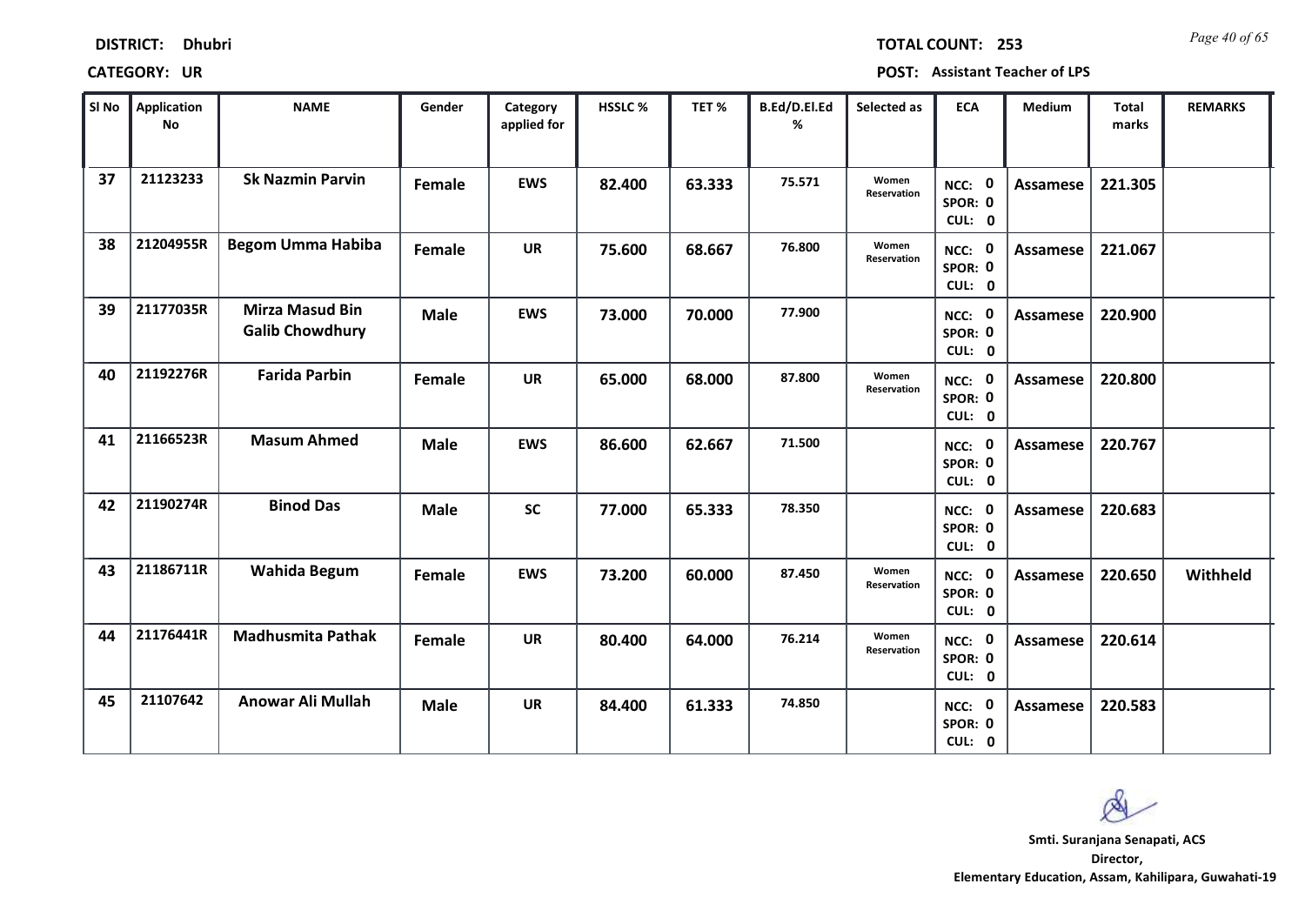| <b>DISTRICT:</b> | <b>Dhubri</b> |
|------------------|---------------|
|------------------|---------------|

*Page 41 of 65* **TOTAL COUNT: 253**

| SI No | Application<br>No | <b>NAME</b>           | Gender        | Category<br>applied for | <b>HSSLC %</b> | TET %  | B.Ed/D.El.Ed<br>% | Selected as          | <b>ECA</b>                  | <b>Medium</b>   | <b>Total</b><br>marks | <b>REMARKS</b> |
|-------|-------------------|-----------------------|---------------|-------------------------|----------------|--------|-------------------|----------------------|-----------------------------|-----------------|-----------------------|----------------|
| 46    | 21190541R         | <b>Almina Hussain</b> | Female        | <b>EWS</b>              | 80.000         | 64.000 | 76.400            | Women<br>Reservation | NCC: 0<br>SPOR: 0<br>CUL: 0 | Assamese        | 220.400               |                |
| 47    | 21177906R         | Sanjay Kumar Kalita   | <b>Male</b>   | <b>UR</b>               | 73.400         | 67.333 | 79.600            |                      | NCC: 0<br>SPOR: 0<br>CUL: 0 | <b>Assamese</b> | 220.333               | Withheld       |
| 48    | 21182138R         | Shodor Ali Sikder     | <b>Male</b>   | <b>EWS</b>              | 78.600         | 66.000 | 75.600            |                      | NCC: 0<br>SPOR: 0<br>CUL: 0 | <b>Assamese</b> | 220.200               |                |
| 49    | 21168618R         | Dil Afroj Hamida      | <b>Female</b> | <b>UR</b>               | 83.000         | 60.667 | 76.500            | Women<br>Reservation | NCC: 0<br>SPOR: 0<br>CUL: 0 | Assamese        | 220.167               |                |
| 50    | 21170334R         | <b>Subal Kinnar</b>   | <b>Male</b>   | <b>SC</b>               | 77.600         | 64.000 | 78.550            |                      | NCC: 0<br>SPOR: 0<br>CUL: 0 | <b>Assamese</b> | 220.150               |                |
| 51    | 21177443R         | <b>Firoza Begum</b>   | Female        | <b>EWS</b>              | 62.000         | 70.667 | 87.250            | Women<br>Reservation | NCC: 0<br>SPOR: 0<br>CUL: 0 | <b>Assamese</b> | 219.917               | Withheld       |
| 52    | 21186296R         | <b>Sumar Ali</b>      | <b>Male</b>   | <b>EWS</b>              | 77.200         | 67.333 | 75.357            |                      | NCC: 0<br>SPOR: 0<br>CUL: 0 | <b>Assamese</b> | 219.890               |                |
| 53    | 21189278R         | <b>Rishav Saha</b>    | <b>Male</b>   | <b>EWS</b>              | 72.200         | 74.000 | 73.643            |                      | NCC: 0<br>SPOR: 0<br>CUL: 0 | <b>Assamese</b> | 219.843               |                |
| 54    | 21175286R         | Yasmina Sultana       | Female        | <b>UR</b>               | 72.800         | 65.333 | 81.700            | Women<br>Reservation | NCC: 0<br>SPOR: 0<br>CUL: 0 | Assamese        | 219.833               |                |

 $\infty$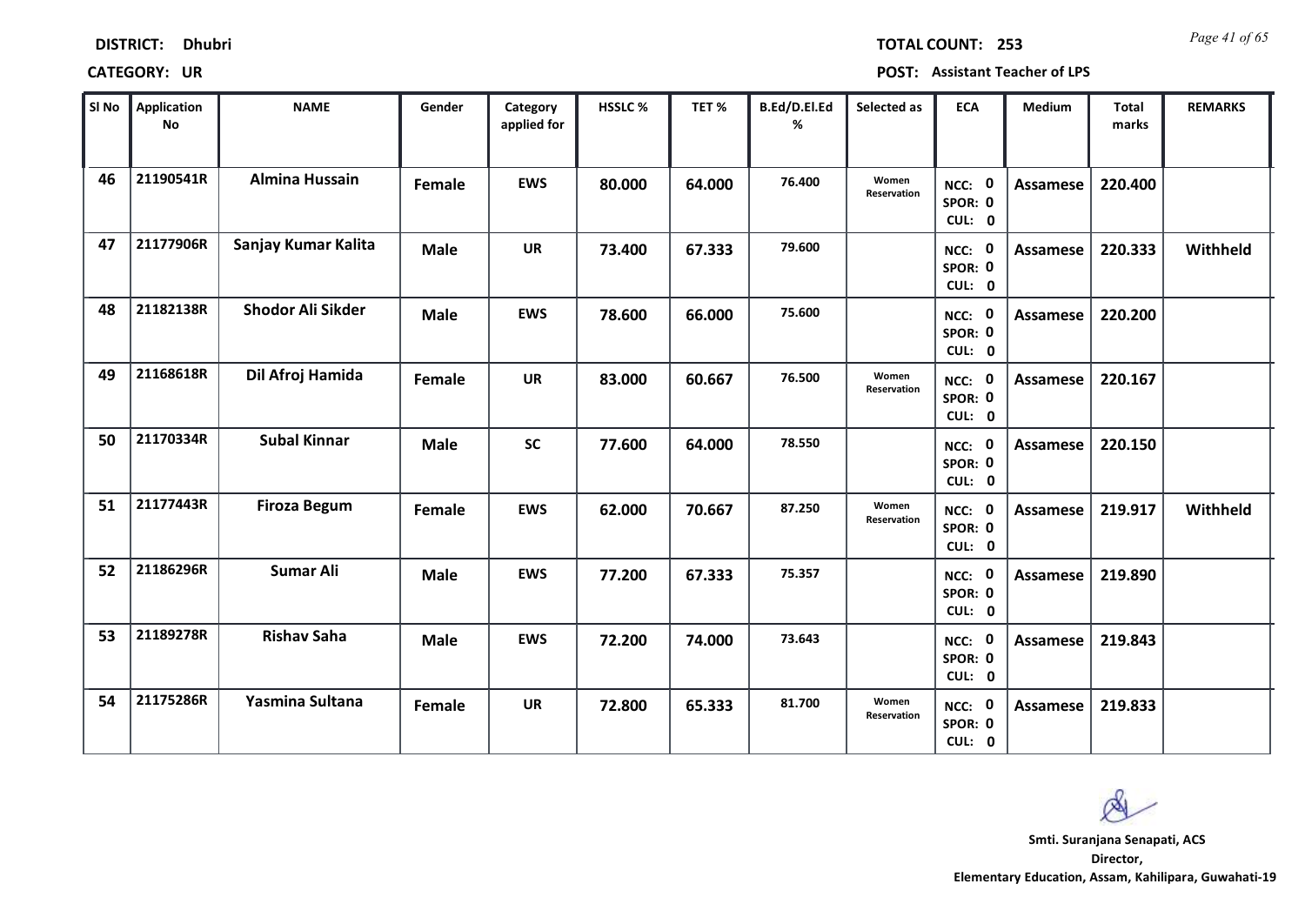| <b>DISTRICT:</b> | <b>Dhubri</b> |
|------------------|---------------|
|------------------|---------------|

*Page 42 of 65* **TOTAL COUNT: 253**

| SI No | <b>Application</b><br>No | <b>NAME</b>             | Gender      | Category<br>applied for | <b>HSSLC %</b> | TET %  | B.Ed/D.El.Ed<br>% | Selected as          | <b>ECA</b>                     | <b>Medium</b>   | <b>Total</b><br>marks | <b>REMARKS</b> |
|-------|--------------------------|-------------------------|-------------|-------------------------|----------------|--------|-------------------|----------------------|--------------------------------|-----------------|-----------------------|----------------|
| 55    | 21181116R                | <b>Masuda Khatun</b>    | Female      | <b>EWS</b>              | 85.800         | 60.667 | 73.250            | Women<br>Reservation | NCC: 0<br>SPOR: 0<br>CUL: 0    | <b>Assamese</b> | 219.717               |                |
| 56    | 21119213                 | <b>Man Kanta Barman</b> | <b>Male</b> | OBC/MOBC                | 83.200         | 61.333 | 75.100            |                      | NCC: 0<br>SPOR: 0<br>CUL: 0    | Assamese        | 219.633               |                |
| 57    | 21189948R                | <b>Sakuat Alom</b>      | <b>Male</b> | <b>EWS</b>              | 73.000         | 73.333 | 73.300            |                      | NCC: 0<br>SPOR: 0<br>CUL: 0    | Assamese        | 219.633               |                |
| 58    | 21200346R                | <b>Hanif Islam</b>      | <b>Male</b> | <b>EWS</b>              | 76.600         | 66.667 | 76.286            |                      | 0<br>NCC:<br>SPOR: 0<br>CUL: 0 | <b>Assamese</b> | 219.552               | Withheld       |
| 59    | 21187488R                | <b>Alokesh Das</b>      | <b>Male</b> | <b>EWS</b>              | 72.400         | 66.000 | 81.071            |                      | NCC: 0<br>SPOR: 0<br>CUL: 0    | <b>Assamese</b> | 219.471               |                |
| 60    | 21184597R                | <b>Sabnam Talukder</b>  | Female      | <b>EWS</b>              | 84.800         | 65.333 | 69.300            | Women<br>Reservation | NCC: 0<br>SPOR: 0<br>CUL: 0    | <b>Assamese</b> | 219.433               |                |
| 61    | 21205070R                | Jishnu Kalita           | <b>Male</b> | <b>EWS</b>              | 75.400         | 66.667 | 77.333            |                      | NCC: 0<br>SPOR: 0<br>CUL: 0    | Assamese        | 219.400               | Withheld       |
| 62    | 21196541R                | Chumki Dutta            | Female      | <b>EWS</b>              | 76.200         | 62.667 | 80.450            | Women<br>Reservation | NCC: 0<br>SPOR: 0<br>CUL: 0    | <b>Assamese</b> | 219.317               | Withheld       |
| 63    | 21194443R                | <b>Md Rakibul Islam</b> | <b>Male</b> | <b>EWS</b>              | 68.800         | 62.000 | 88.500            |                      | NCC: 0<br>SPOR: 0<br>CUL: 0    | Assamese        | 219.300               | Withheld       |

 $\infty$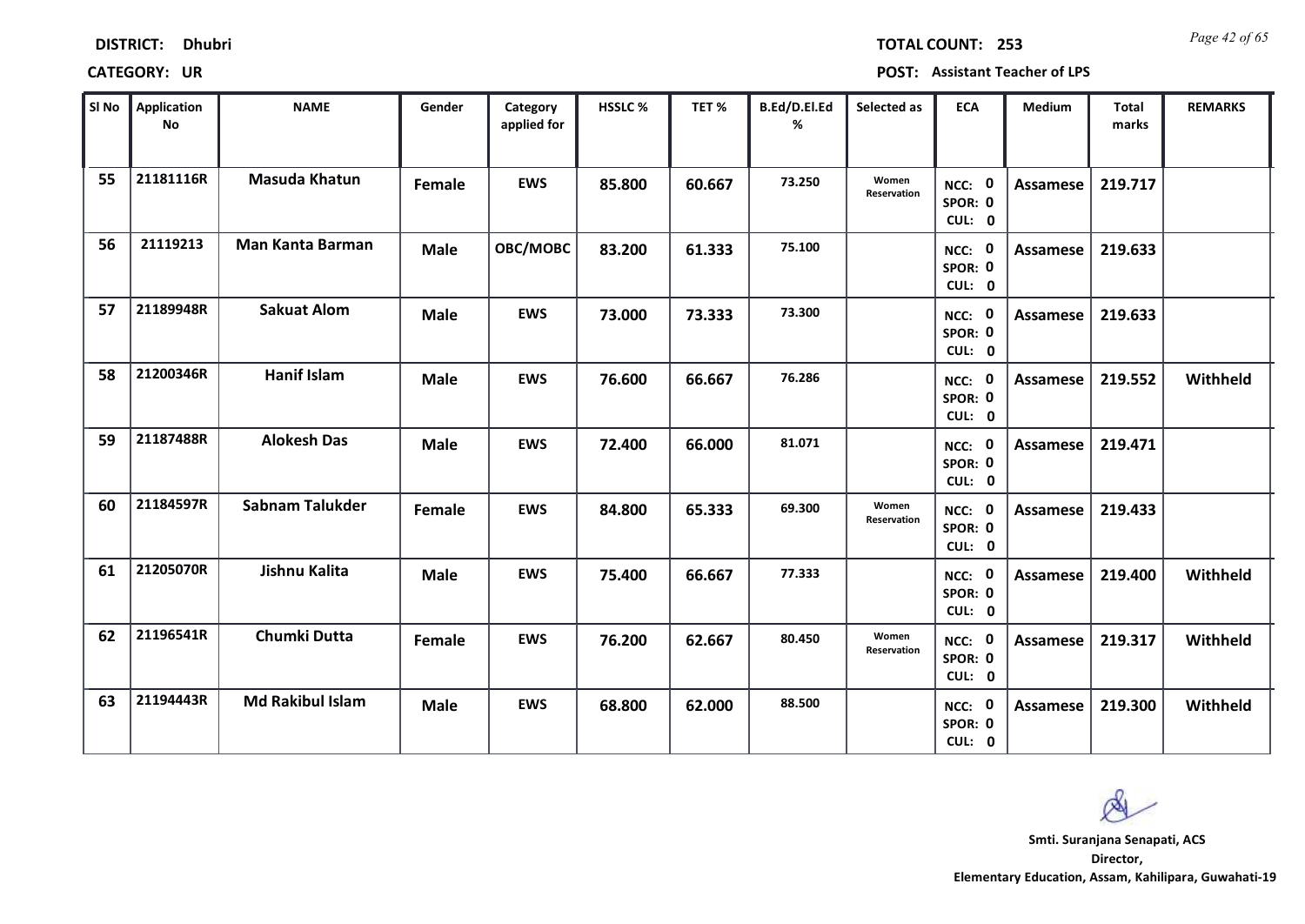| <b>DISTRICT:</b> | <b>Dhubri</b> |
|------------------|---------------|
|------------------|---------------|

*Page 43 of 65* **TOTAL COUNT: 253**

| SI No | <b>Application</b><br>No | <b>NAME</b>                    | Gender      | Category<br>applied for | <b>HSSLC %</b> | TET %  | B.Ed/D.El.Ed<br>% | Selected as          | <b>ECA</b>                         | <b>Medium</b>   | <b>Total</b><br>marks | <b>REMARKS</b> |
|-------|--------------------------|--------------------------------|-------------|-------------------------|----------------|--------|-------------------|----------------------|------------------------------------|-----------------|-----------------------|----------------|
| 64    | 21175740R                | Pampi Barman                   | Female      | OBC/MOBC                | 72.400         | 71.333 | 75.400            | Women<br>Reservation | NCC: 0<br>SPOR: 0<br>CUL: 0        | Assamese        | 219.133               |                |
| 65    | 21180422R                | Mijanur Rahman                 | <b>Male</b> | <b>UR</b>               | 69.800         | 60.667 | 88.500            |                      | NCC: 0<br>SPOR: 0<br>CUL: 0        | <b>Assamese</b> | 218.967               |                |
| 66    | 21176313R                | Sahinur Islam                  | <b>Male</b> | <b>EWS</b>              | 72.800         | 66.667 | 79.500            |                      | NCC: 0<br>SPOR: 0<br>CUL: 0        | <b>Assamese</b> | 218.967               |                |
| 67    | 21196174R                | <b>Saurav Kumar</b><br>Goswami | <b>Male</b> | <b>EWS</b>              | 66.600         | 68.000 | 79.350            |                      | <b>NCC: 5</b><br>SPOR: 0<br>CUL: 0 | Assamese        | 218.950               |                |
| 68    | 21174220R                | <b>Mehbuba Khatun</b>          | Female      | <b>EWS</b>              | 72.200         | 71.333 | 75.350            | Women<br>Reservation | NCC: 0<br>SPOR: 0<br>CUL: 0        | Assamese        | 218.883               |                |
| 69    | 21170970R                | Rijumani Kalita                | Female      | <b>UR</b>               | 77.600         | 67.333 | 73.929            | Women<br>Reservation | NCC: 0<br>SPOR: 0<br>CUL: 0        | Assamese        | 218.862               |                |
| 70    | 21199398R                | <b>Khadiza Parbin</b>          | Female      | <b>UR</b>               | 80.200         | 66.667 | 71.857            | Women<br>Reservation | NCC: 0<br>SPOR: 0<br>CUL: 0        | Assamese        | 218.724               |                |
| 71    | 21190759R                | Himakshi Barman                | Female      | <b>UR</b>               | 78.800         | 62.667 | 77.214            | Women<br>Reservation | NCC: 0<br>SPOR: 0<br>CUL: 0        | <b>Assamese</b> | 218.681               |                |
| 72    | 21200228R                | Sofiqul Islam                  | <b>Male</b> | <b>EWS</b>              | 76.400         | 65.333 | 76.929            |                      | NCC: 0<br>SPOR: 0<br>CUL: 0        | Assamese        | 218.662               |                |

 $\infty$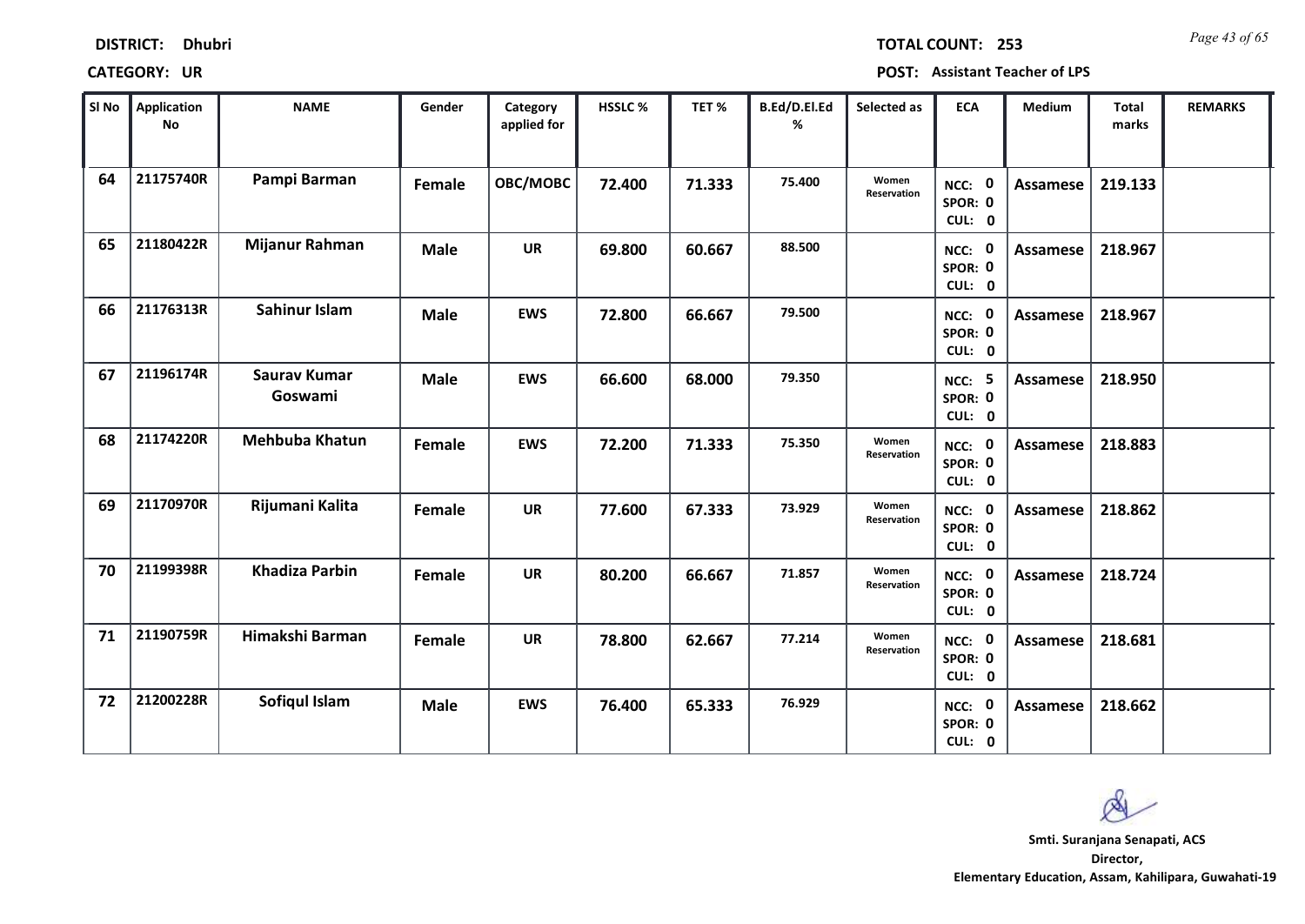| <b>DISTRICT:</b> | <b>Dhubri</b> |
|------------------|---------------|
|------------------|---------------|

*Page 44 of 65* **TOTAL COUNT: 253**

| SI No | <b>Application</b><br>No | <b>NAME</b>               | Gender      | Category<br>applied for | <b>HSSLC%</b> | TET%   | B.Ed/D.El.Ed<br>% | Selected as          | <b>ECA</b>                  | <b>Medium</b>   | <b>Total</b><br>marks | <b>REMARKS</b> |
|-------|--------------------------|---------------------------|-------------|-------------------------|---------------|--------|-------------------|----------------------|-----------------------------|-----------------|-----------------------|----------------|
| 73    | 21203636R                | <b>Jahangir Alom</b>      | <b>Male</b> | <b>UR</b>               | 76.800        | 65.333 | 76.500            |                      | NCC: 0<br>SPOR: 0<br>CUL: 0 | <b>Assamese</b> | 218.633               |                |
| 74    | 21108421                 | <b>Minhajul Alom</b>      | <b>Male</b> | <b>EWS</b>              | 79.000        | 60.000 | 79.600            |                      | NCC: 0<br>SPOR: 0<br>CUL: 0 | Assamese        | 218.600               |                |
| 75    | 21195657R                | Safiur Rahman Sk          | <b>Male</b> | <b>EWS</b>              | 82.600        | 67.333 | 68.643            |                      | NCC: 0<br>SPOR: 0<br>CUL: 0 | Assamese        | 218.576               |                |
| 76    | 21174120R                | <b>Hydar Ali</b>          | <b>Male</b> | <b>EWS</b>              | 72.200        | 64.000 | 82.250            |                      | NCC: 0<br>SPOR: 0<br>CUL: 0 | Assamese        | 218.450               |                |
| 77    | 21171219R                | <b>Latif Hussain</b>      | <b>Male</b> | <b>EWS</b>              | 77.600        | 67.333 | 73.250            |                      | NCC: 0<br>SPOR: 0<br>CUL: 0 | Assamese        | 218.183               |                |
| 78    | 21192123R                | Manoj Sharma              | <b>Male</b> | <b>UR</b>               | 76.200        | 67.333 | 74.571            |                      | NCC: 0<br>SPOR: 0<br>CUL: 0 | Assamese        | 218.105               |                |
| 79    | 21201181R                | <b>Mofida Begum</b>       | Female      | <b>UR</b>               | 70.200        | 60.000 | 87.900            | Women<br>Reservation | NCC: 0<br>SPOR: 0<br>CUL: 0 | Assamese        | 218.100               |                |
| 80    | 21171209R                | <b>Trishna Sarma</b>      | Female      | <b>UR</b>               | 77.400        | 68.000 | 72.700            | Women<br>Reservation | NCC: 0<br>SPOR: 0<br>CUL: 0 | Assamese        | 218.100               |                |
| 81    | 21171727R                | <b>Abdul Wahab Mondal</b> | <b>Male</b> | <b>UR</b>               | 80.400        | 60.000 | 77.550            |                      | NCC: 0<br>SPOR: 0<br>CUL: 0 | Assamese        | 217.950               |                |

 $\infty$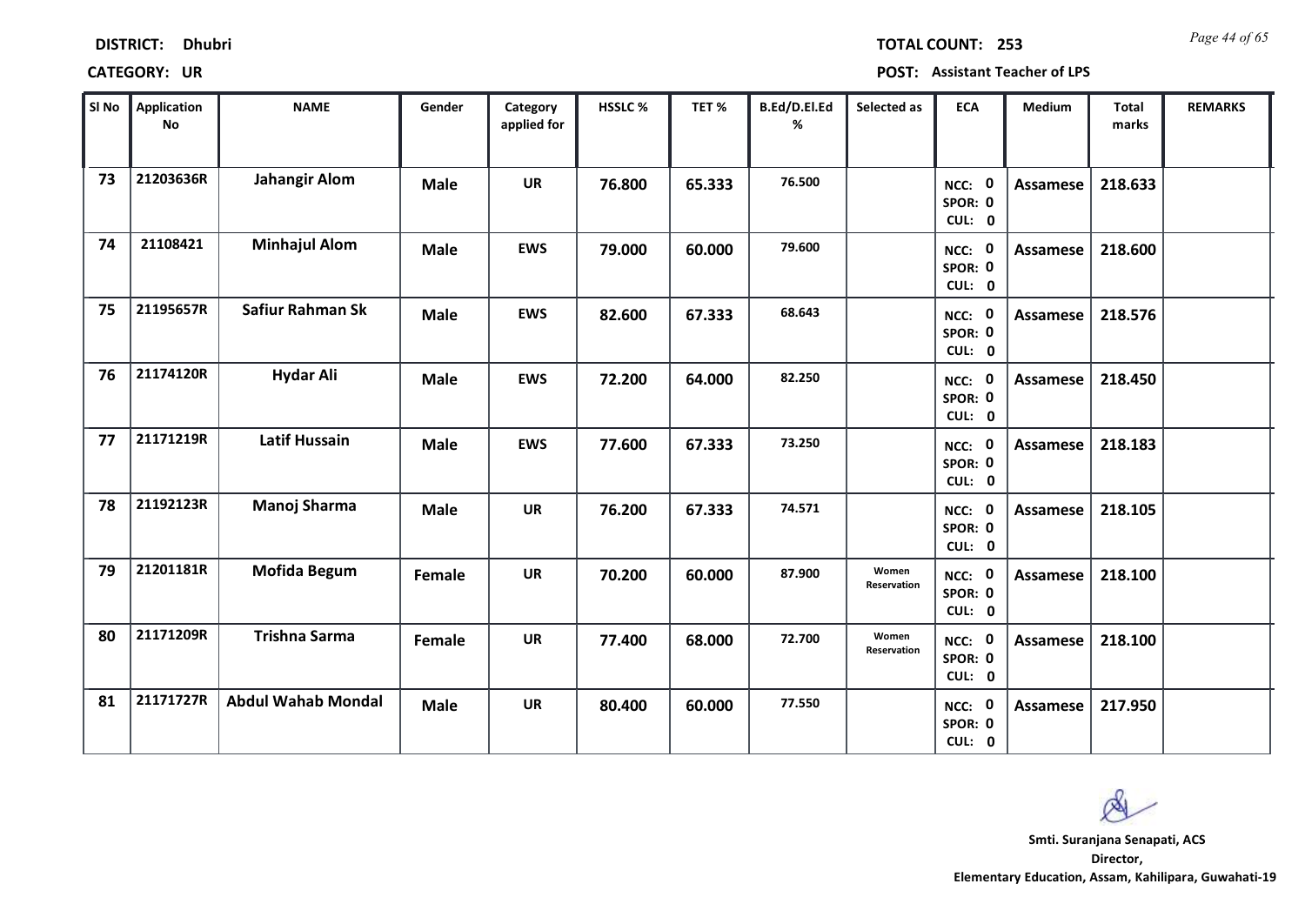| <b>DISTRICT:</b> | <b>Dhubri</b> |
|------------------|---------------|
|------------------|---------------|

*Page 45 of 65* **TOTAL COUNT: 253**

| SI No | <b>Application</b><br>No | <b>NAME</b>                           | Gender      | Category<br>applied for | HSSLC % | TET %  | B.Ed/D.El.Ed<br>% | Selected as          | <b>ECA</b>                  | <b>Medium</b>   | Total<br>marks | <b>REMARKS</b> |
|-------|--------------------------|---------------------------------------|-------------|-------------------------|---------|--------|-------------------|----------------------|-----------------------------|-----------------|----------------|----------------|
| 82    | 21187384R                | <b>Mustafizur Alom</b>                | <b>Male</b> | <b>UR</b>               | 78.800  | 60.667 | 78.450            |                      | NCC: 0<br>SPOR: 0<br>CUL: 0 | <b>Assamese</b> | 217.917        |                |
| 83    | 21170506R                | <b>Sabed Ali</b>                      | <b>Male</b> | <b>EWS</b>              | 69.400  | 65.333 | 83.050            |                      | NCC: 0<br>SPOR: 0<br>CUL: 0 | <b>Assamese</b> | 217.783        | Withheld       |
| 84    | 21111277                 | Saber Ali                             | <b>Male</b> | <b>UR</b>               | 72.400  | 63.333 | 82.000            |                      | NCC: 0<br>SPOR: 0<br>CUL: 0 | Assamese        | 217.733        |                |
| 85    | 21194519R                | <b>Jahid Sheikh</b>                   | <b>Male</b> | <b>UR</b>               | 72.800  | 66.667 | 78.214            |                      | NCC: 0<br>SPOR: 0<br>CUL: 0 | <b>Assamese</b> | 217.681        |                |
| 86    | 21203001R                | <b>Gitu Moni Mahanta</b>              | Female      | <b>UR</b>               | 72.000  | 70.667 | 75.000            | Women<br>Reservation | NCC: 0<br>SPOR: 0<br>CUL: 0 | Assamese        | 217.667        |                |
| 87    | 21172577R                | <b>Sheikh Sharukh</b><br>Ahmed        | <b>Male</b> | <b>EWS</b>              | 80.800  | 64.667 | 72.200            |                      | NCC: 0<br>SPOR: 0<br>CUL: 0 | <b>Assamese</b> | 217.667        |                |
| 88    | 21169517R                | <b>Musammat Arifatul</b><br>Azizakand | Female      | <b>UR</b>               | 78.800  | 61.333 | 77.450            | Women<br>Reservation | NCC: 0<br>SPOR: 0<br>CUL: 0 | <b>Assamese</b> | 217.583        |                |
| 89    | 21182293R                | Soriful Islam                         | <b>Male</b> | <b>UR</b>               | 73.400  | 60.000 | 84.100            |                      | NCC: 0<br>SPOR: 0<br>CUL: 0 | <b>Assamese</b> | 217.500        |                |
| 90    | 21190438R                | <b>Akhirul Islam Mondal</b>           | <b>Male</b> | <b>EWS</b>              | 71.800  | 69.333 | 76.286            |                      | NCC: 0<br>SPOR: 0<br>CUL: 0 | <b>Assamese</b> | 217.419        |                |

 $\infty$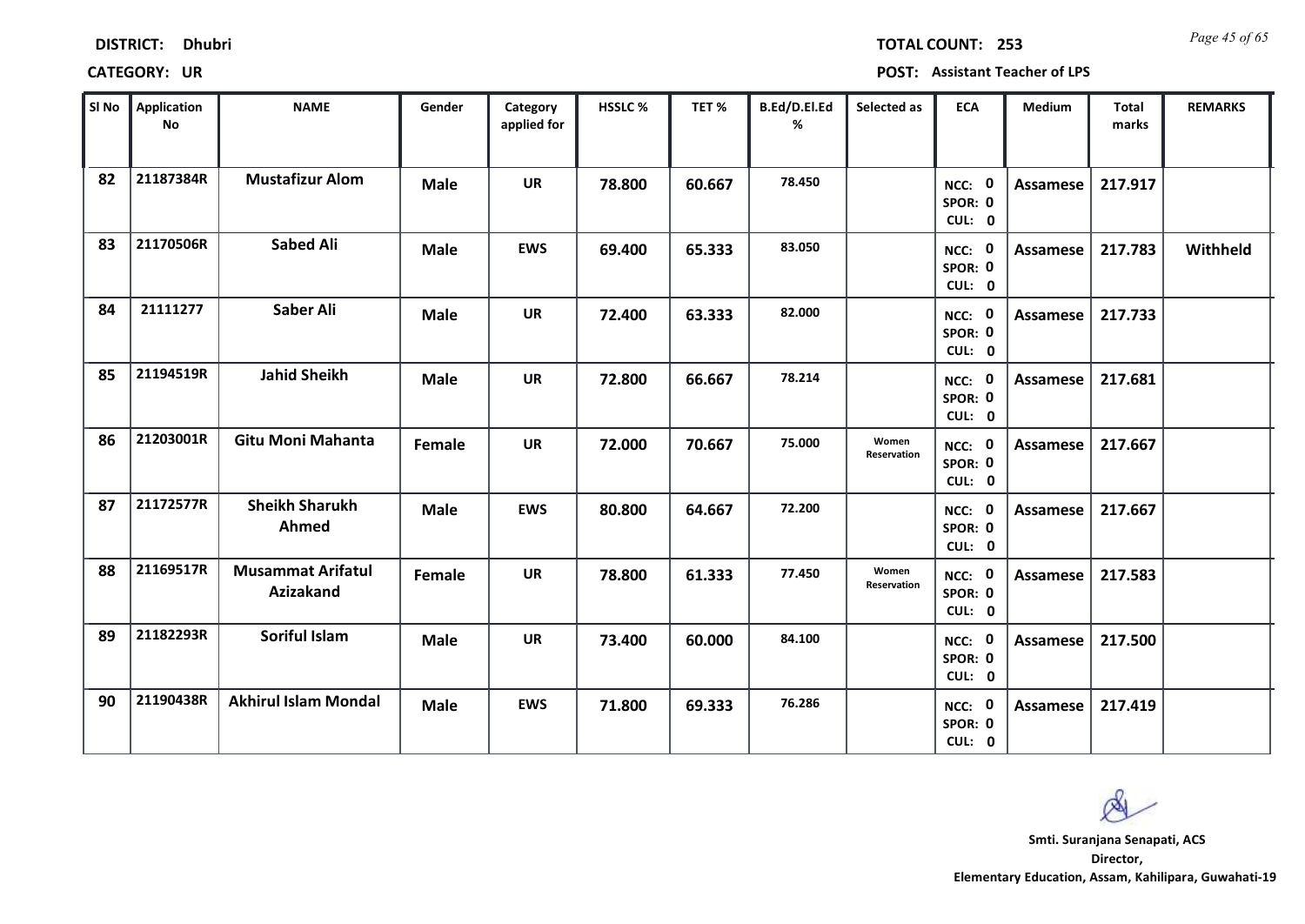| <b>DISTRICT:</b> | <b>Dhubri</b> |
|------------------|---------------|
|------------------|---------------|

*Page 46 of 65* **TOTAL COUNT: 253**

| SI No | <b>Application</b><br>No | <b>NAME</b>                              | Gender      | Category<br>applied for | <b>HSSLC %</b> | TET %  | B.Ed/D.El.Ed<br>% | Selected as          | <b>ECA</b>                  | <b>Medium</b>   | <b>Total</b><br>marks | <b>REMARKS</b> |
|-------|--------------------------|------------------------------------------|-------------|-------------------------|----------------|--------|-------------------|----------------------|-----------------------------|-----------------|-----------------------|----------------|
| 91    | 21179348R                | <b>Bornali Chakravarty</b>               | Female      | <b>EWS</b>              | 70.200         | 68.000 | 79.200            | Women<br>Reservation | NCC: 0<br>SPOR: 0<br>CUL: 0 | Assamese        | 217.400               |                |
| 92    | 21200627R                | <b>Asmina Khatun</b>                     | Female      | <b>EWS</b>              | 70.000         | 66.000 | 81.214            | Women<br>Reservation | NCC: 0<br>SPOR: 0<br>CUL: 0 | <b>Assamese</b> | 217.214               |                |
| 93    | 21182522R                | <b>Khairul Ali</b>                       | <b>Male</b> | <b>EWS</b>              | 80.400         | 65.333 | 71.450            |                      | NCC: 0<br>SPOR: 0<br>CUL: 0 | Assamese        | 217.183               |                |
| 94    | 21182348R                | <b>Enjamul Hoque</b>                     | <b>Male</b> | <b>EWS</b>              | 79.400         | 62.667 | 75.050            |                      | NCC: 0<br>SPOR: 0<br>CUL: 0 | Assamese        | 217.117               |                |
| 95    | 21172571R                | Nilima Khatun                            | Female      | <b>EWS</b>              | 82.400         | 60.000 | 74.714            | Women<br>Reservation | NCC: 0<br>SPOR: 0<br>CUL: 0 | Assamese        | 217.114               |                |
| 96    | 21193852R                | <b>Md Sabbir Rahman</b><br><b>Sheikh</b> | <b>Male</b> | <b>UR</b>               | 79.200         | 73.333 | 64.571            |                      | NCC: 0<br>SPOR: 0<br>CUL: 0 | Assamese        | 217.105               |                |
| 97    | 21203396R                | <b>Faridul Islam</b>                     | <b>Male</b> | <b>UR</b>               | 74.200         | 64.000 | 78.850            |                      | NCC: 0<br>SPOR: 0<br>CUL: 0 | Assamese        | 217.050               |                |
| 98    | 21210008R                | Mohi Ud Doulah                           | <b>Male</b> | <b>EWS</b>              | 79.400         | 64.000 | 73.550            |                      | NCC: 0<br>SPOR: 0<br>CUL: 0 | <b>Assamese</b> | 216.950               |                |
| 99    | 21193057R                | <b>Nurjannat Begum</b>                   | Female      | <b>EWS</b>              | 68.000         | 65.333 | 83.571            | Women<br>Reservation | NCC: 0<br>SPOR: 0<br>CUL: 0 | Assamese        | 216.905               |                |

 $\infty$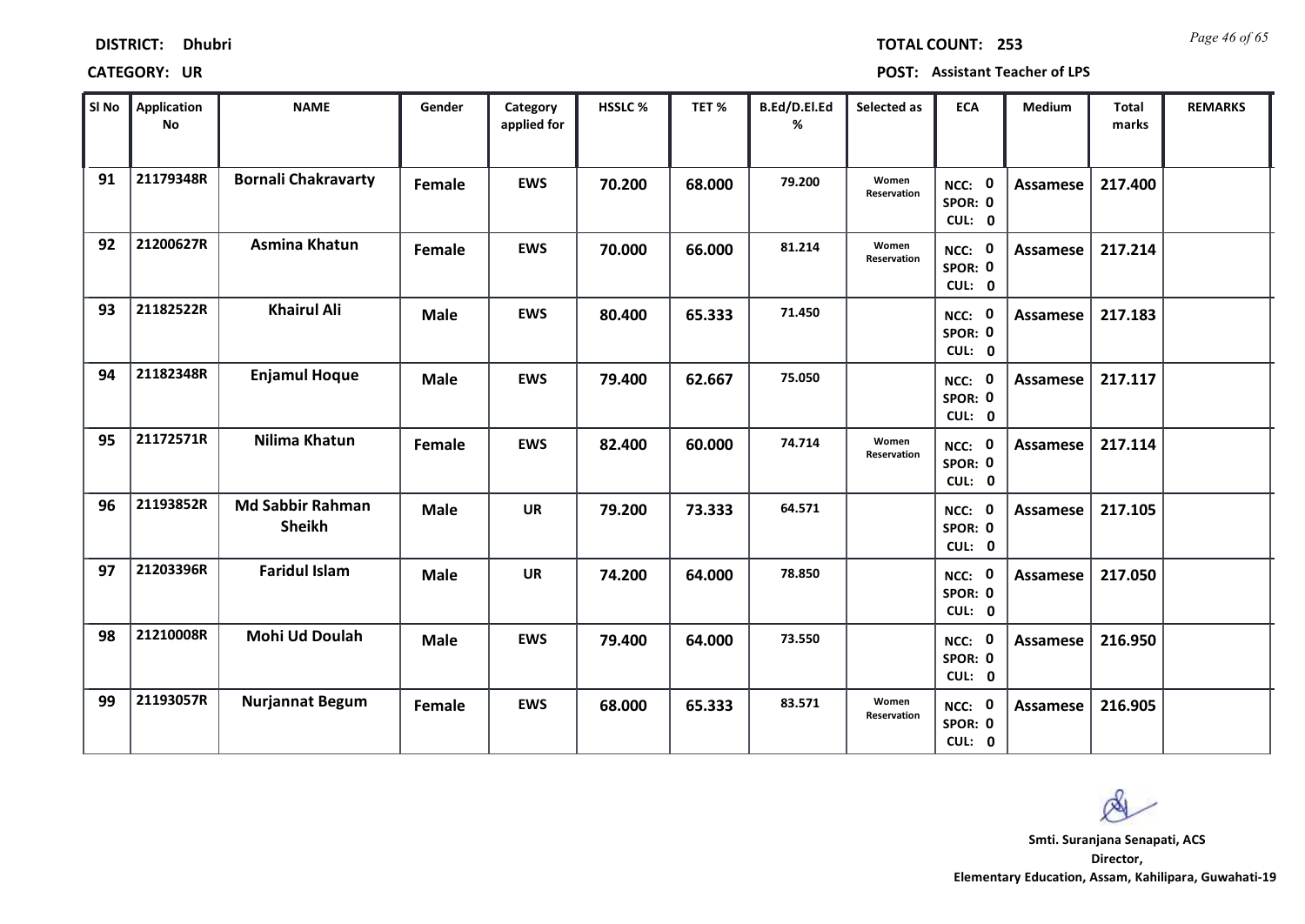| <b>DISTRICT:</b> | <b>Dhubri</b> |
|------------------|---------------|
|------------------|---------------|

*Page 47 of 65* **TOTAL COUNT: 253**

| SI No | <b>Application</b><br>No | <b>NAME</b>                     | Gender      | Category<br>applied for | <b>HSSLC %</b> | TET %  | B.Ed/D.El.Ed<br>% | Selected as          | <b>ECA</b>                  | <b>Medium</b>   | <b>Total</b><br>marks | <b>REMARKS</b> |
|-------|--------------------------|---------------------------------|-------------|-------------------------|----------------|--------|-------------------|----------------------|-----------------------------|-----------------|-----------------------|----------------|
| 100   | 21183382R                | Khan Shibli Jahangir<br>Gazzali | <b>Male</b> | <b>UR</b>               | 60.400         | 69.333 | 87.000            |                      | NCC: 0<br>SPOR: 0<br>CUL: 0 | <b>Assamese</b> | 216.733               |                |
| 101   | 21200016R                | <b>Moznur Rohman</b>            | <b>Male</b> | <b>UR</b>               | 84.200         | 60.000 | 72.500            |                      | NCC: 0<br>SPOR: 0<br>CUL: 0 | Assamese        | 216.700               |                |
| 102   | 21177388R                | <b>Gautam Sarma</b>             | <b>Male</b> | <b>EWS</b>              | 70.800         | 69.333 | 76.550            |                      | NCC: 0<br>SPOR: 0<br>CUL: 0 | <b>Assamese</b> | 216.683               |                |
| 103   | 21117949                 | <b>Bhumi Das</b>                | Female      | <b>EWS</b>              | 76.800         | 63.333 | 76.500            | Women<br>Reservation | NCC: 0<br>SPOR: 0<br>CUL: 0 | <b>Assamese</b> | 216.633               |                |
| 104   | 21176629R                | <b>Ashadul Hoque</b>            | <b>Male</b> | <b>EWS</b>              | 71.400         | 72.667 | 72.429            |                      | NCC: 0<br>SPOR: 0<br>CUL: 0 | <b>Assamese</b> | 216.495               |                |
| 105   | 21192569R                | Subhraja Chakravarty            | Female      | <b>UR</b>               | 73.400         | 64.000 | 79.071            | Women<br>Reservation | NCC: 0<br>SPOR: 0<br>CUL: 0 | <b>Assamese</b> | 216.471               |                |
| 106   | 21189909R                | <b>Md Yassar Arafat</b>         | <b>Male</b> | <b>EWS</b>              | 76.000         | 64.667 | 75.786            |                      | NCC: 0<br>SPOR: 0<br>CUL: 0 | <b>Assamese</b> | 216.452               |                |
| 107   | 21172836R                | <b>Rituporna Paul</b>           | Female      | <b>UR</b>               | 78.400         | 61.333 | 76.650            | Women<br>Reservation | NCC: 0<br>SPOR: 0<br>CUL: 0 | <b>Assamese</b> | 216.383               |                |
| 108   | 21172023R                | <b>Bandana Kalita</b>           | Female      | <b>UR</b>               | 75.200         | 63.333 | 77.800            | Women<br>Reservation | NCC: 0<br>SPOR: 0<br>CUL: 0 | <b>Assamese</b> | 216.333               |                |

 $\infty$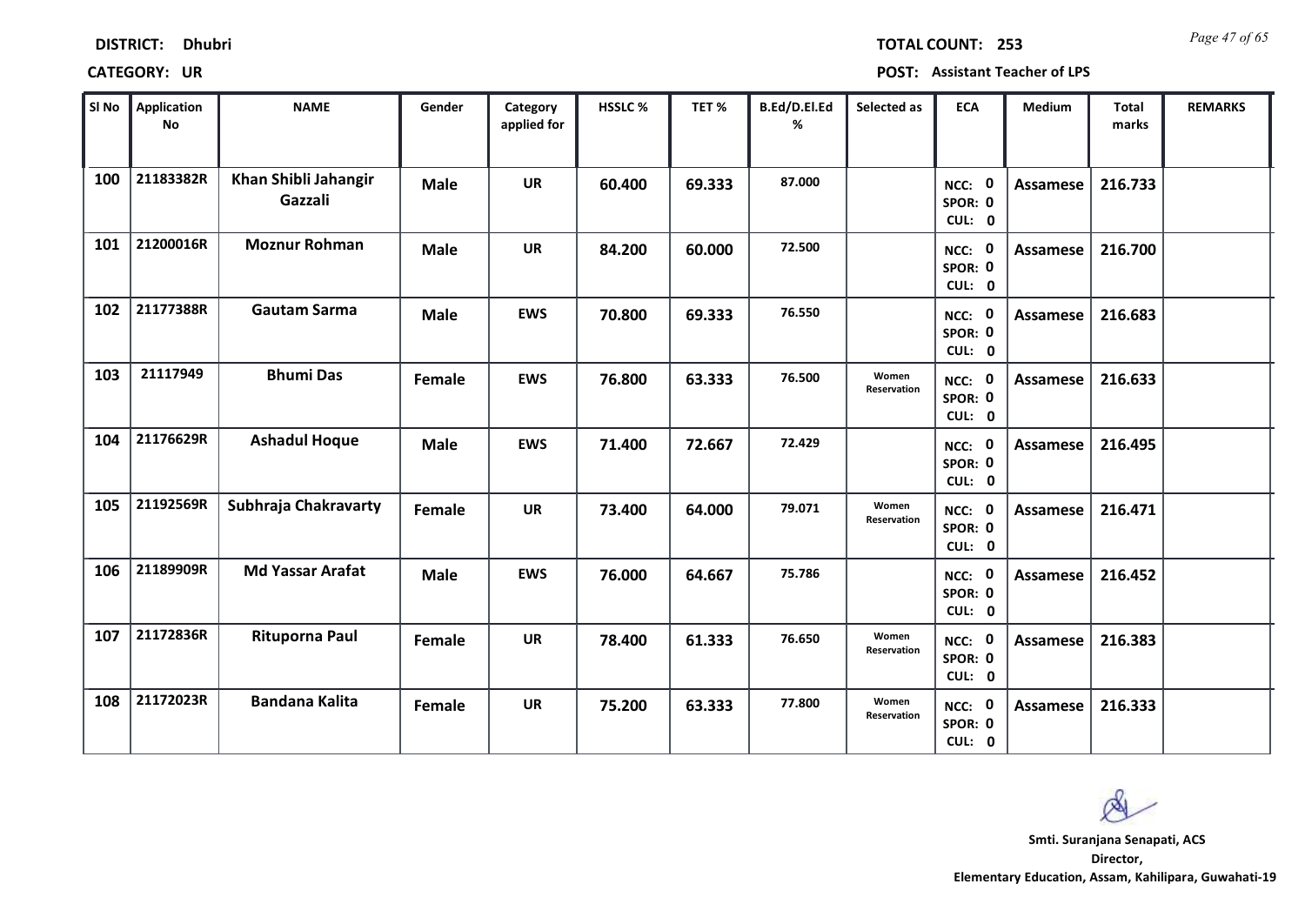| <b>DISTRICT:</b> | <b>Dhubri</b> |
|------------------|---------------|
|------------------|---------------|

*Page 48 of 65* **TOTAL COUNT: 253**

| SI No | Application<br>No | <b>NAME</b>               | Gender      | Category<br>applied for | <b>HSSLC%</b> | TET %  | B.Ed/D.El.Ed<br>% | Selected as          | <b>ECA</b>                  | <b>Medium</b>   | <b>Total</b><br>marks | <b>REMARKS</b> |
|-------|-------------------|---------------------------|-------------|-------------------------|---------------|--------|-------------------|----------------------|-----------------------------|-----------------|-----------------------|----------------|
| 109   | 21188534R         | Jesminara Ahmed           | Female      | <b>UR</b>               | 73.000        | 64.667 | 78.600            | Women<br>Reservation | NCC: 0<br>SPOR: 0<br>CUL: 0 | Assamese        | 216.267               |                |
| 110   | 21172322R         | <b>Atikur Alom</b>        | <b>Male</b> | <b>EWS</b>              | 71.800        | 62.667 | 81.750            |                      | NCC: 0<br>SPOR: 0<br>CUL: 0 | Assamese        | 216.217               |                |
| 111   | 21181371R         | <b>Rashidul Islam</b>     | <b>Male</b> | <b>EWS</b>              | 72.000        | 68.000 | 76.154            |                      | NCC: 0<br>SPOR: 0<br>CUL: 0 | Assamese        | 216.154               | Withheld       |
| 112   | 21210349R         | Habej Uddin Sheikh        | <b>Male</b> | <b>EWS</b>              | 82.000        | 62.000 | 72.150            |                      | NCC: 0<br>SPOR: 0<br>CUL: 0 | Assamese        | 216.150               | Withheld       |
| 113   | 21199307R         | <b>Tapash Chakraborty</b> | <b>Male</b> | <b>UR</b>               | 76.400        | 60.000 | 79.727            |                      | NCC: 0<br>SPOR: 0<br>CUL: 0 | Assamese        | 216.127               |                |
| 114   | 21202565R         | Adrita Baishya            | Female      | <b>UR</b>               | 72.600        | 68.000 | 75.500            | Women<br>Reservation | NCC: 0<br>SPOR: 0<br>CUL: 0 | Assamese        | 216.100               |                |
| 115   | 21172966R         | Sadikul Islam             | <b>Male</b> | <b>EWS</b>              | 76.800        | 60.000 | 79.250            |                      | NCC: 0<br>SPOR: 0<br>CUL: 0 | Assamese        | 216.050               |                |
| 116   | 21165607R         | Sanidul Islam             | <b>Male</b> | <b>EWS</b>              | 69.400        | 68.000 | 78.643            |                      | NCC: 0<br>SPOR: 0<br>CUL: 0 | <b>Assamese</b> | 216.043               |                |
| 117   | 21202199R         | <b>Anup Deka</b>          | <b>Male</b> | <b>EWS</b>              | 82.800        | 60.667 | 72.550            |                      | NCC: 0<br>SPOR: 0<br>CUL: 0 | Assamese        | 216.017               |                |

 $\infty$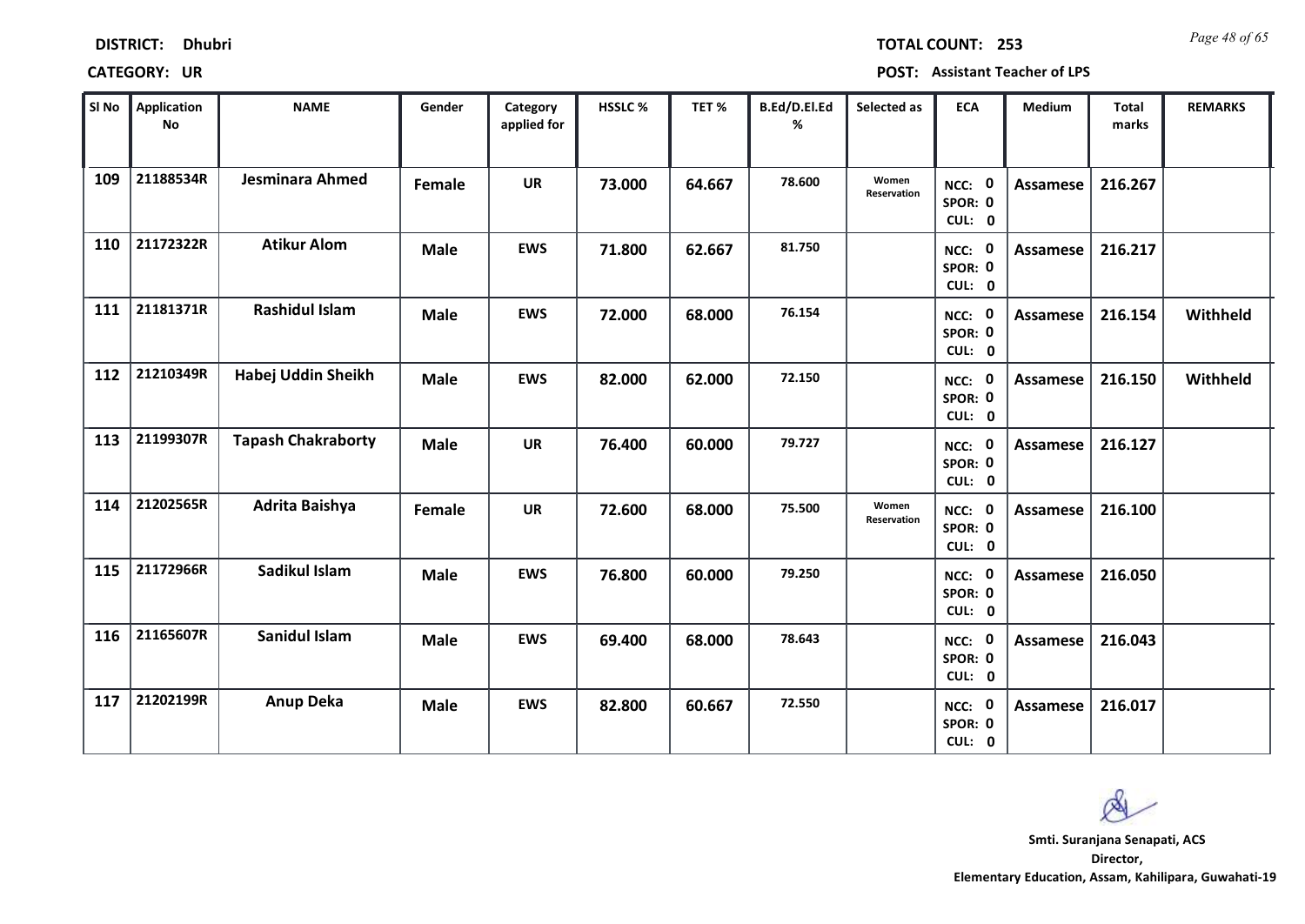| <b>DISTRICT:</b> | <b>Dhubri</b> |
|------------------|---------------|
|------------------|---------------|

*Page 49 of 65* **TOTAL COUNT: 253**

| SI No | <b>Application</b><br>No | <b>NAME</b>                              | Gender      | Category<br>applied for | <b>HSSLC %</b> | TET %  | B.Ed/D.El.Ed<br>% | Selected as          | <b>ECA</b>                  | <b>Medium</b>   | <b>Total</b><br>marks | <b>REMARKS</b> |
|-------|--------------------------|------------------------------------------|-------------|-------------------------|----------------|--------|-------------------|----------------------|-----------------------------|-----------------|-----------------------|----------------|
| 118   | 21181618R                | <b>Murshida Parvin</b><br><b>Sultana</b> | Female      | <b>EWS</b>              | 79.200         | 62.667 | 74.150            | Women<br>Reservation | NCC: 0<br>SPOR: 0<br>CUL: 0 | <b>Assamese</b> | 216.017               |                |
| 119   | 21123783                 | <b>Muktadir Khan</b>                     | <b>Male</b> | <b>UR</b>               | 66.800         | 80.000 | 69.143            |                      | NCC: 0<br>SPOR: 0<br>CUL: 0 | Assamese        | 215.943               |                |
| 120   | 21171323R                | <b>Abdul Motaleb</b>                     | <b>Male</b> | <b>EWS</b>              | 77.400         | 65.333 | 73.150            |                      | NCC: 0<br>SPOR: 0<br>CUL: 0 | Assamese        | 215.883               |                |
| 121   | 21181675R                | <b>Md Nur Islam</b>                      | <b>Male</b> | <b>EWS</b>              | 78.000         | 63.333 | 74.500            |                      | NCC: 0<br>SPOR: 0<br>CUL: 0 | Assamese        | 215.833               |                |
| 122   | 21194352R                | Himasri Kalita                           | Female      | <b>EWS</b>              | 76.400         | 70.000 | 69.429            | Women<br>Reservation | NCC: 0<br>SPOR: 0<br>CUL: 0 | Assamese        | 215.829               |                |
| 123   | 21170748R                | <b>Md Samiul Islam</b><br><b>Mondal</b>  | <b>Male</b> | <b>EWS</b>              | 53.000         | 76.000 | 86.800            |                      | NCC: 0<br>SPOR: 0<br>CUL: 0 | Assamese        | 215.800               | Withheld       |
| 124   | 21191491R                | Nazir Uddin Bapari                       | <b>Male</b> | <b>EWS</b>              | 83.600         | 68.667 | 63.500            |                      | NCC: 0<br>SPOR: 0<br>CUL: 0 | Assamese        | 215.767               |                |
| 125   | 21186125R                | <b>Benazir Aktar</b>                     | Female      | <b>UR</b>               | 62.000         | 62.667 | 91.000            | Women<br>Reservation | NCC: 0<br>SPOR: 0<br>CUL: 0 | <b>Assamese</b> | 215.667               | Withheld       |
| 126   | 21109030                 | <b>Moktadir Alom</b>                     | <b>Male</b> | <b>EWS</b>              | 72.600         | 60.000 | 83.050            |                      | NCC: 0<br>SPOR: 0<br>CUL: 0 | Assamese        | 215.650               |                |

 $\infty$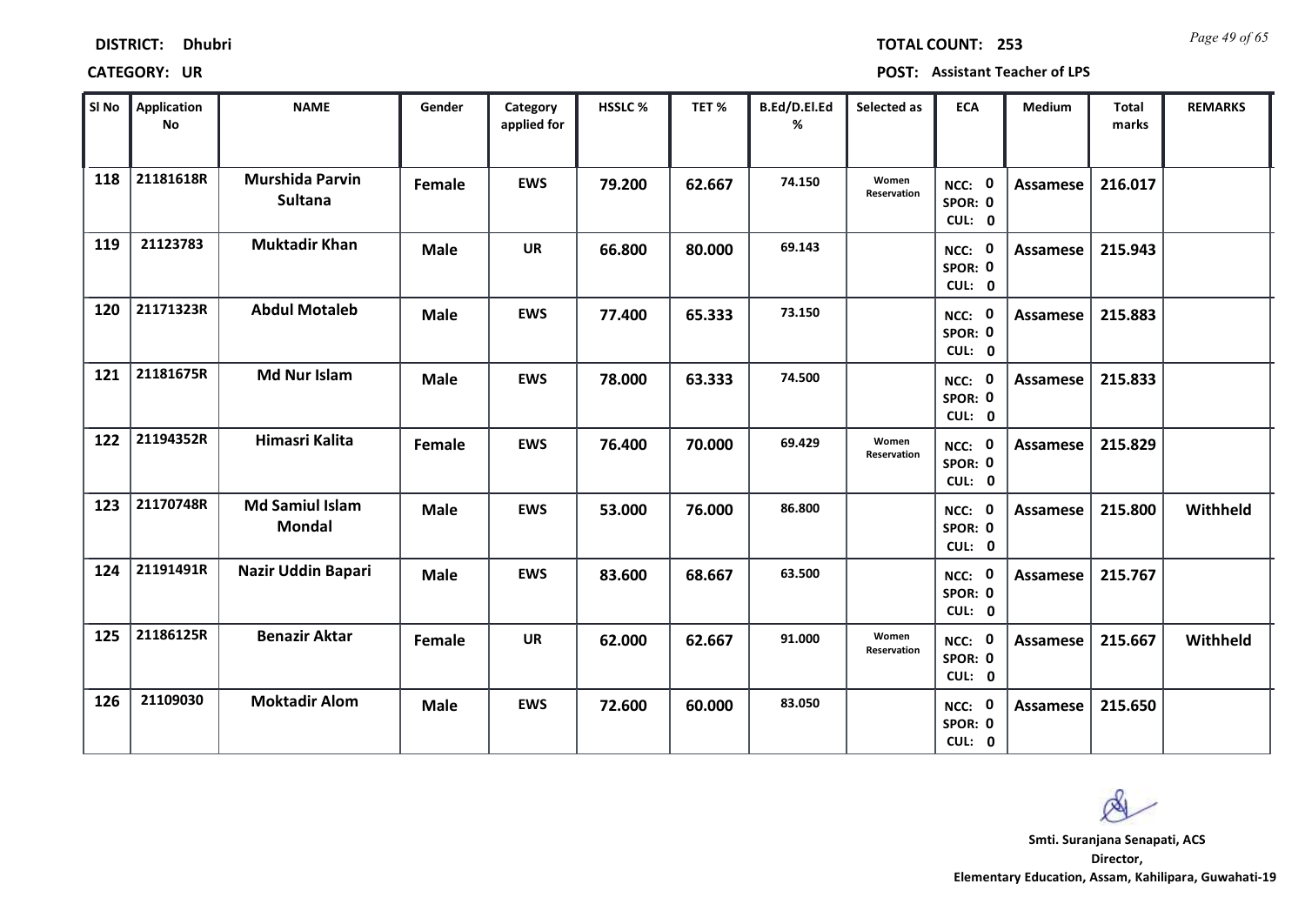| <b>DISTRICT:</b> | <b>Dhubri</b> |
|------------------|---------------|
|------------------|---------------|

*Page 50 of 65* **TOTAL COUNT: 253**

| SI No | <b>Application</b><br>No | <b>NAME</b>                | Gender      | Category<br>applied for | <b>HSSLC %</b> | TET %  | B.Ed/D.El.Ed<br>% | Selected as          | <b>ECA</b>                         | <b>Medium</b>   | <b>Total</b><br>marks | <b>REMARKS</b> |
|-------|--------------------------|----------------------------|-------------|-------------------------|----------------|--------|-------------------|----------------------|------------------------------------|-----------------|-----------------------|----------------|
| 127   | 21193261R                | <b>Rafiqul Islam</b>       | <b>Male</b> | <b>EWS</b>              | 73.400         | 70.000 | 72.250            |                      | NCC: 0<br>SPOR: 0<br>CUL: 0        | <b>Assamese</b> | 215.650               |                |
| 128   | 21183702R                | <b>Alima Parbin</b>        | Female      | <b>EWS</b>              | 76.200         | 62.000 | 77.450            | Women<br>Reservation | NCC: 0<br>SPOR: 0<br>CUL: 0        | Assamese        | 215.650               |                |
| 129   | 21181809R                | <b>Abdul Khan</b>          | <b>Male</b> | <b>EWS</b>              | 77.600         | 63.333 | 74.700            |                      | NCC: 0<br>SPOR: 0<br>CUL: 0        | Assamese        | 215.633               |                |
| 130   | 21183354R                | <b>Amina Khatun</b>        | Female      | <b>UR</b>               | 54.200         | 66.000 | 95.400            | Women<br>Reservation | NCC: 0<br>SPOR: 0<br>CUL: 0        | Assamese        | 215.600               | Withheld       |
| 131   | 21169936R                | <b>Abdul Rezzak</b>        | <b>Male</b> | <b>EWS</b>              | 78.600         | 63.333 | 73.600            |                      | NCC: 0<br>SPOR: 0<br>CUL: 0        | Assamese        | 215.533               |                |
| 132   | 21178595R                | <b>Robiul Islam</b>        | <b>Male</b> | <b>EWS</b>              | 57.800         | 72.000 | 80.636            |                      | <b>NCC: 5</b><br>SPOR: 0<br>CUL: 0 | <b>Assamese</b> | 215.436               | Withheld       |
| 133   | 21178598R                | <b>Abdul Mannan Sheikh</b> | <b>Male</b> | <b>EWS</b>              | 71.200         | 70.000 | 74.214            |                      | NCC: 0<br>SPOR: 0<br>CUL: 0        | <b>Assamese</b> | 215.414               |                |
| 134   | 21206328R                | <b>Syed Amirul Mominin</b> | <b>Male</b> | <b>UR</b>               | 72.600         | 65.333 | 77.462            |                      | NCC: 0<br>SPOR: 0<br>CUL: 0        | <b>Assamese</b> | 215.395               |                |
| 135   | 21204615R                | <b>Amirul Hassan</b>       | <b>Male</b> | <b>EWS</b>              | 63.000         | 62.000 | 90.350            |                      | NCC: 0<br>SPOR: 0<br>CUL: 0        | Assamese        | 215.350               | Withheld       |

 $\infty$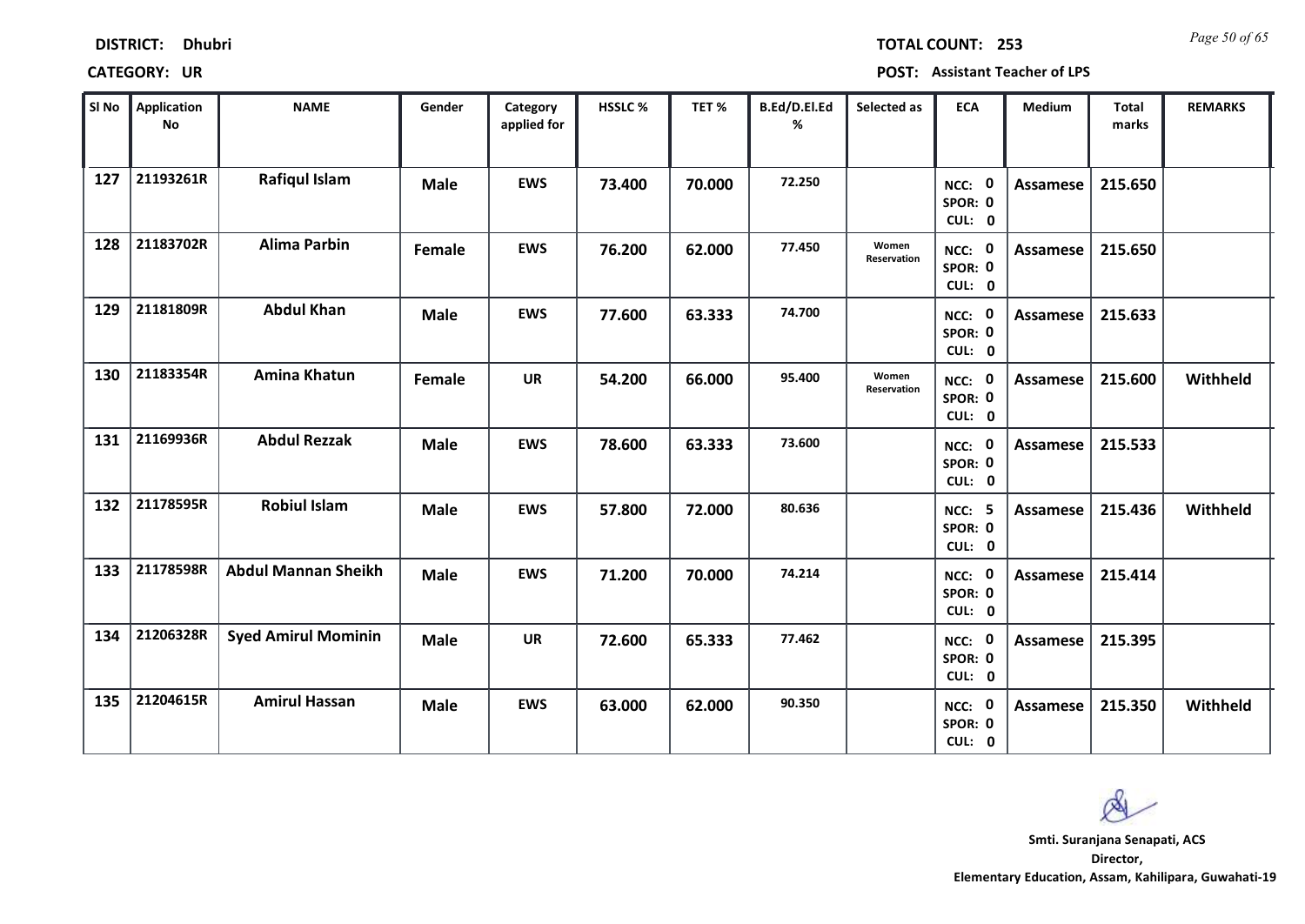| <b>DISTRICT:</b> | <b>Dhubri</b> |
|------------------|---------------|
|------------------|---------------|

*Page 51 of 65* **TOTAL COUNT: 253**

| SI <sub>No</sub> | <b>Application</b><br><b>No</b> | <b>NAME</b>                      | Gender      | Category<br>applied for | <b>HSSLC %</b> | TET%   | B.Ed/D.El.Ed<br>% | Selected as          | <b>ECA</b>                  | <b>Medium</b> | <b>Total</b><br>marks | <b>REMARKS</b> |
|------------------|---------------------------------|----------------------------------|-------------|-------------------------|----------------|--------|-------------------|----------------------|-----------------------------|---------------|-----------------------|----------------|
| 136              | 21211551R                       | <b>Abul Kalam Azad</b>           | <b>Male</b> | <b>EWS</b>              | 78.000         | 66.667 | 70.650            |                      | NCC: 0<br>SPOR: 0<br>CUL: 0 | Assamese      | 215.317               | Withheld       |
| 137              | 21174255R                       | <b>Rejaul Korim</b>              | <b>Male</b> | <b>EWS</b>              | 78.200         | 62.000 | 75.100            |                      | NCC: 0<br>SPOR: 0<br>CUL: 0 | Assamese      | 215.300               |                |
| 138              | 21198018R                       | <b>Esmetara Sultana</b><br>Ahmed | Female      | <b>UR</b>               | 77.200         | 60.667 | 77.400            | Women<br>Reservation | NCC: 0<br>SPOR: 0<br>CUL: 0 | Assamese      | 215.267               |                |
| 139              | 21169759R                       | <b>Hamidul Islam Ahmed</b>       | <b>Male</b> | <b>EWS</b>              | 64.200         | 69.333 | 81.600            |                      | NCC: 0<br>SPOR: 0<br>CUL: 0 | Assamese      | 215.133               |                |
| 140              | 21135140                        | <b>Enjamul Hogur</b>             | <b>Male</b> | <b>EWS</b>              | 79.400         | 60.667 | 75.050            |                      | NCC: 0<br>SPOR: 0<br>CUL: 0 | Assamese      | 215.117               |                |
| 141              | 21187248R                       | <b>Begom Umme Salma</b>          | Female      | <b>EWS</b>              | 79.400         | 63.333 | 72.357            | Women<br>Reservation | NCC: 0<br>SPOR: 0<br>CUL: 0 | Assamese      | 215.090               |                |
| 142              | 21187047R                       | Saidur Rahman                    | <b>Male</b> | <b>EWS</b>              | 70.000         | 69.333 | 75.643            |                      | NCC: 0<br>SPOR: 0<br>CUL: 0 | Assamese      | 214.976               |                |
| 143              | 21199601R                       | Masuma Jannat                    | Female      | <b>EWS</b>              | 66.000         | 70.000 | 78.889            | Women<br>Reservation | NCC: 0<br>SPOR: 0<br>CUL: 0 | Assamese      | 214.889               |                |
| 144              | 21112383                        | Nandita Kalita                   | Female      | <b>UR</b>               | 68.000         | 64.667 | 82.214            | Women<br>Reservation | NCC: 0<br>SPOR: 0<br>CUL: 0 | Assamese      | 214.881               |                |

 $\infty$ **Smti. Suranjana Senapati, ACSDirector,**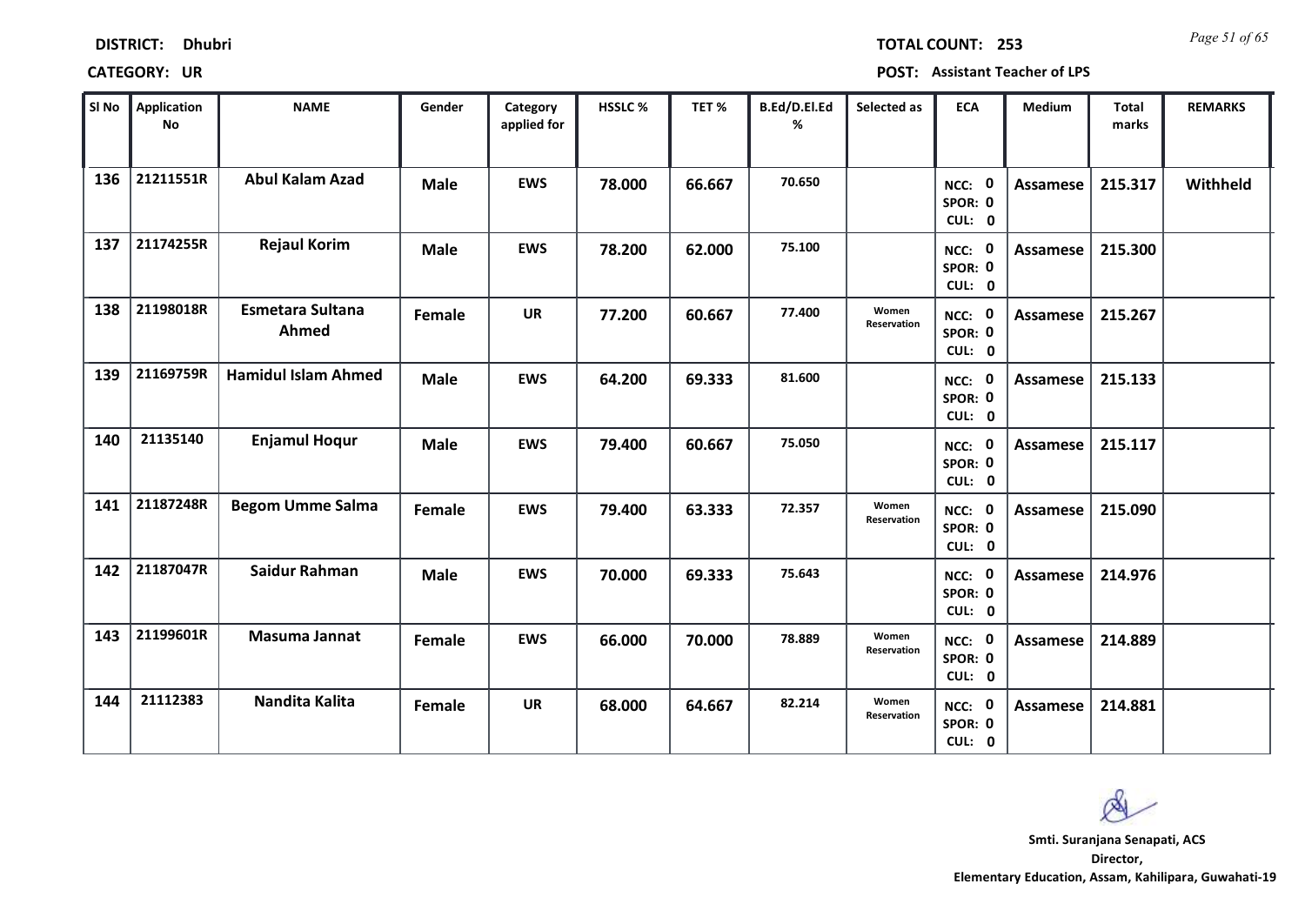| <b>DISTRICT:</b> | <b>Dhubri</b> |
|------------------|---------------|
|------------------|---------------|

*Page 52 of 65* **TOTAL COUNT: 253**

| SI No | <b>Application</b><br>No | <b>NAME</b>                | Gender      | Category<br>applied for | HSSLC % | TET %  | B.Ed/D.El.Ed<br>% | Selected as          | <b>ECA</b>                     | <b>Medium</b>   | <b>Total</b><br>marks | <b>REMARKS</b> |
|-------|--------------------------|----------------------------|-------------|-------------------------|---------|--------|-------------------|----------------------|--------------------------------|-----------------|-----------------------|----------------|
| 145   | 21164932R                | Kingkini Koushik           | Female      | <b>UR</b>               | 71.200  | 64.667 | 79.000            | Women<br>Reservation | NCC: 0<br>SPOR: 0<br>CUL: 0    | <b>Assamese</b> | 214.867               |                |
| 146   | 21205836R                | <b>Roushan Jamir Ahmed</b> | <b>Male</b> | <b>EWS</b>              | 68.400  | 69.333 | 77.050            |                      | NCC: 0<br>SPOR: 0<br>CUL: 0    | Assamese        | 214.783               |                |
| 147   | 21205084R                | <b>Md Foyjul Hassan</b>    | <b>Male</b> | <b>EWS</b>              | 71.800  | 67.333 | 75.636            |                      | NCC: 0<br>SPOR: 0<br>CUL: 0    | Assamese        | 214.770               | Withheld       |
| 148   | 21114130                 | Manjuwara Islam            | Female      | <b>UR</b>               | 78.000  | 60.667 | 76.071            | Women<br>Reservation | 0<br>NCC:<br>SPOR: 0<br>CUL: 0 | <b>Assamese</b> | 214.738               |                |
| 149   | 21172384R                | <b>Nur Hussain</b>         | <b>Male</b> | <b>EWS</b>              | 81.400  | 64.667 | 68.643            |                      | NCC: 0<br>SPOR: 0<br>CUL: 0    | Assamese        | 214.710               |                |
| 150   | 21183981R                | <b>Urmila Khatun</b>       | Female      | <b>EWS</b>              | 76.200  | 65.333 | 73.150            | Women<br>Reservation | NCC: 0<br>SPOR: 0<br>CUL: 0    | Assamese        | 214.683               |                |
| 151   | 21178743R                | <b>Nisha Dutta</b>         | Female      | <b>EWS</b>              | 79.400  | 61.333 | 73.929            | Women<br>Reservation | NCC: 0<br>SPOR: 0<br>CUL: 0    | Assamese        | 214.662               |                |
| 152   | 21193124R                | <b>Dipankar Nath</b>       | <b>Male</b> | OBC/MOBC                | 70.600  | 65.333 | 78.714            |                      | NCC: 0<br>SPOR: 0<br>CUL: 0    | <b>Assamese</b> | 214.648               |                |
| 153   | 21186993R                | <b>Nur Nasrin Ahmed</b>    | Female      | <b>EWS</b>              | 71.000  | 64.000 | 79.550            | Women<br>Reservation | NCC: 0<br>SPOR: 0<br>CUL: 0    | Assamese        | 214.550               | Withheld       |

 $\infty$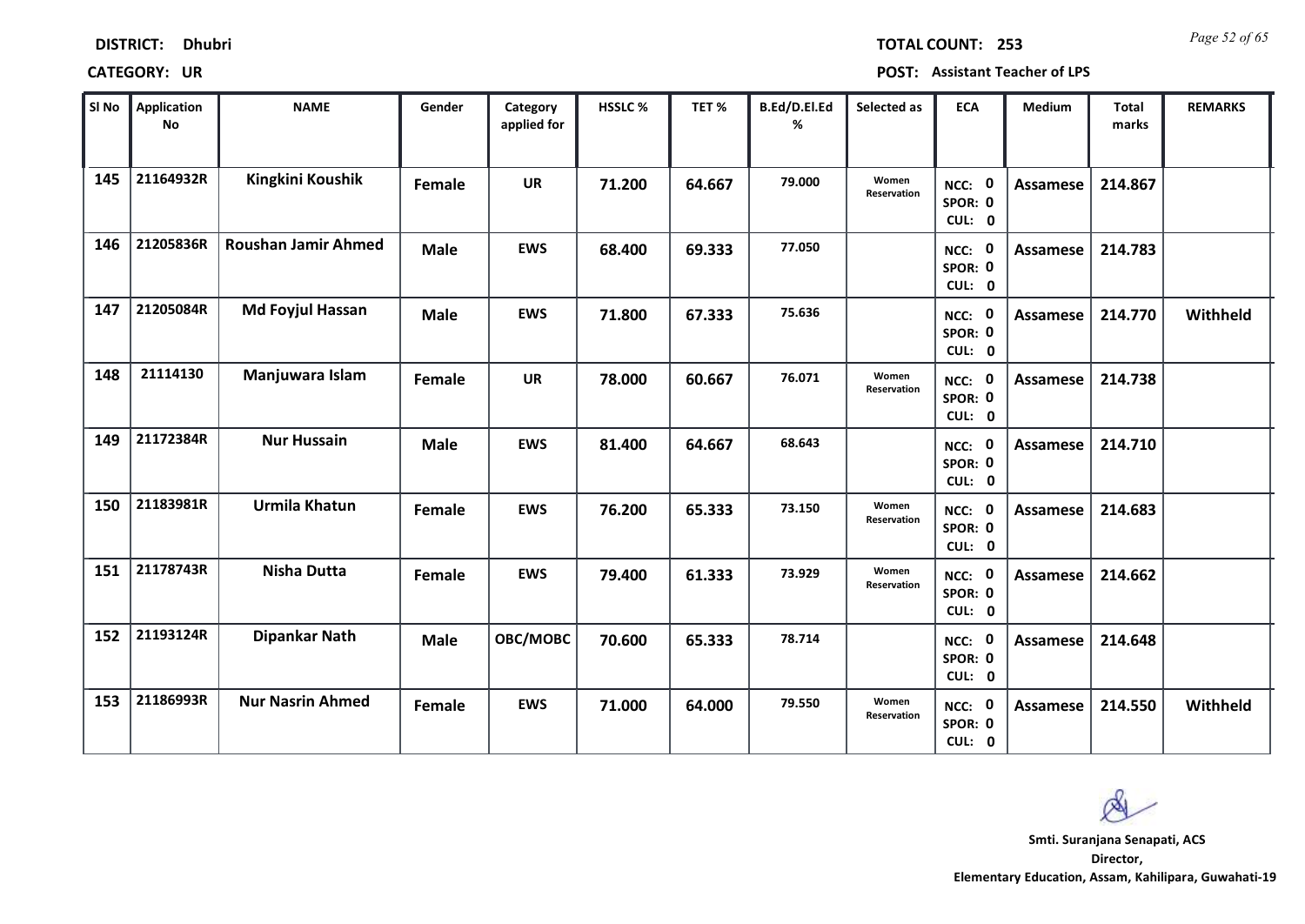| <b>DISTRICT:</b> | <b>Dhubri</b> |
|------------------|---------------|
|------------------|---------------|

*Page 53 of 65* **TOTAL COUNT: 253**

| SI No | Application<br><b>No</b> | <b>NAME</b>           | Gender      | Category<br>applied for | <b>HSSLC %</b> | TET %  | B.Ed/D.El.Ed<br>% | Selected as          | <b>ECA</b>                                | <b>Medium</b>   | <b>Total</b><br>marks | <b>REMARKS</b> |
|-------|--------------------------|-----------------------|-------------|-------------------------|----------------|--------|-------------------|----------------------|-------------------------------------------|-----------------|-----------------------|----------------|
| 154   | 21180057R                | <b>Aktar Khan</b>     | <b>Male</b> | <b>EWS</b>              | 80.600         | 60.667 | 73.250            |                      | NCC: 0<br>SPOR: 0<br>CUL: 0               | <b>Assamese</b> | 214.517               |                |
| 155   | 21197869R                | <b>Shahanaz Begom</b> | Female      | <b>EWS</b>              | 69.000         | 68.000 | 77.500            | Women<br>Reservation | NCC: 0<br>SPOR: 0<br>CUL: 0               | Assamese        | 214.500               |                |
| 156   | 21193471R                | Krishnamani Talukdar  | Female      | <b>UR</b>               | 73.000         | 64.000 | 77.500            | Women<br>Reservation | NCC: 0<br>SPOR: 0<br>CUL: 0               | <b>Assamese</b> | 214.500               |                |
| 157   | 21194023R                | Samina Khatun         | Female      | <b>EWS</b>              | 74.400         | 60.000 | 80.100            | Women<br>Reservation | $\mathbf{0}$<br>NCC:<br>SPOR: 0<br>CUL: 0 | Assamese        | 214.500               | Withheld       |
| 158   | 21190368R                | <b>Payel Dey</b>      | Female      | <b>EWS</b>              | 67.200         | 66.000 | 81.214            | Women<br>Reservation | NCC: 0<br>SPOR: 0<br>CUL: 0               | <b>Assamese</b> | 214.414               |                |
| 159   | 21198019R                | Saim Sultana          | Female      | <b>EWS</b>              | 81.000         | 65.333 | 68.071            | Women<br>Reservation | NCC: 0<br>SPOR: 0<br>CUL: 0               | <b>Assamese</b> | 214.405               |                |
| 160   | 21170442R                | <b>Manirul Islam</b>  | <b>Male</b> | <b>EWS</b>              | 71.600         | 64.000 | 78.800            |                      | NCC: 0<br>SPOR: 0<br>CUL: 0               | Assamese        | 214.400               |                |
| 161   | 21170276R                | <b>Ritu Bayan</b>     | Female      | <b>UR</b>               | 80.600         | 63.333 | 70.400            | Women<br>Reservation | NCC: 0<br>SPOR: 0<br>CUL: 0               | Assamese        | 214.333               |                |
| 162   | 21181589R                | Pallavi Sharma        | Female      | <b>UR</b>               | 73.200         | 69.333 | 71.786            | Women<br>Reservation | NCC: 0<br>SPOR: 0<br>CUL: 0               | Assamese        | 214.319               |                |

 $\infty$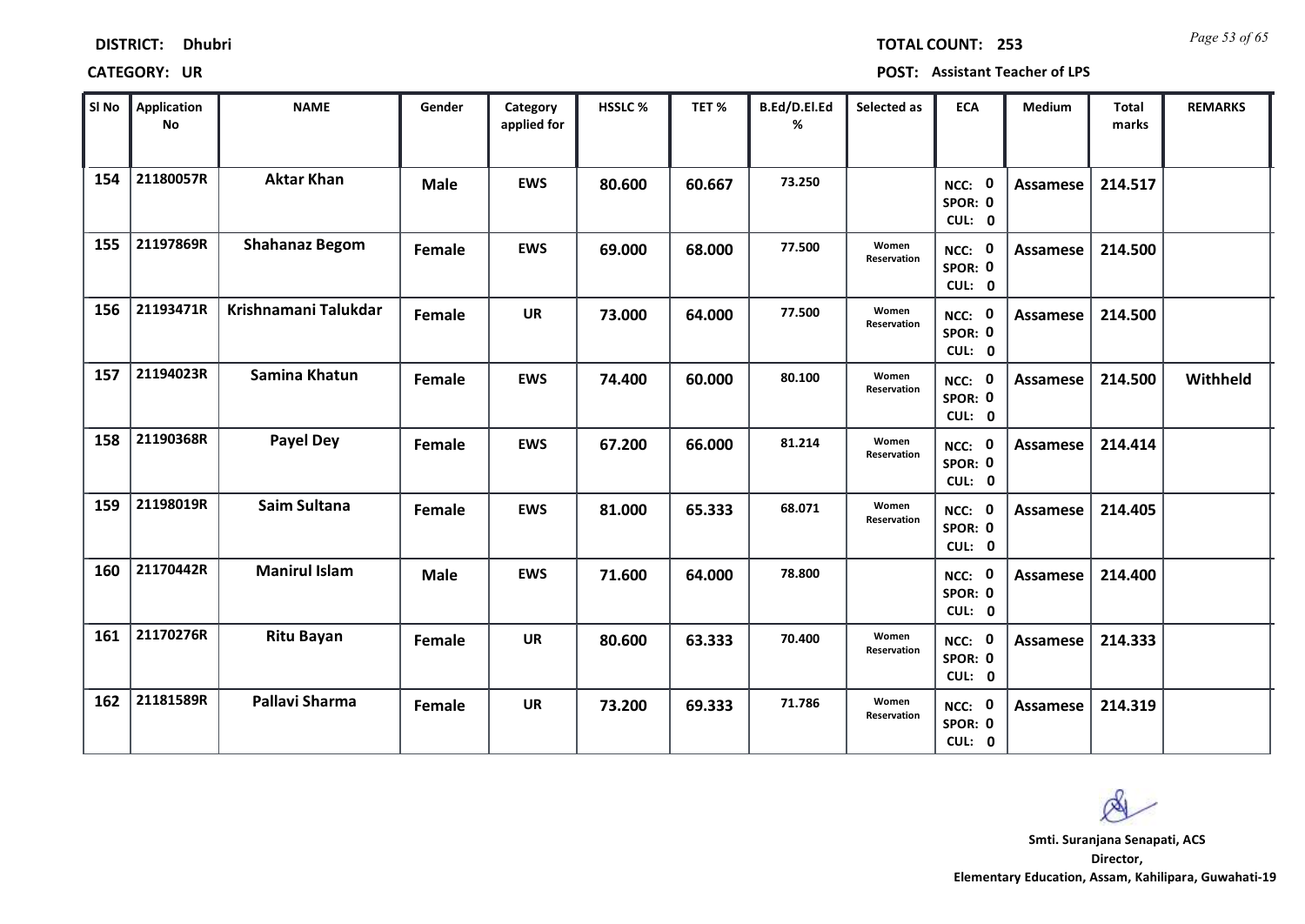| <b>DISTRICT:</b> | <b>Dhubri</b> |
|------------------|---------------|
|------------------|---------------|

*Page 54 of 65* **TOTAL COUNT: 253**

**CATEGORY: UR POST: Assistant Teacher of LPS**

| SI No | <b>Application</b><br>No | <b>NAME</b>                       | Gender      | Category<br>applied for | <b>HSSLC %</b> | TET %  | B.Ed/D.El.Ed<br>% | Selected as          | <b>ECA</b>                  | Medium          | <b>Total</b><br>marks | <b>REMARKS</b> |
|-------|--------------------------|-----------------------------------|-------------|-------------------------|----------------|--------|-------------------|----------------------|-----------------------------|-----------------|-----------------------|----------------|
| 163   | 21178193R                | Zamiruz Zaman                     | <b>Male</b> | <b>EWS</b>              | 70.400         | 70.667 | 73.200            |                      | NCC: 0<br>SPOR: 0<br>CUL: 0 | Assamese        | 214.267               |                |
| 164   | 21200810R                | <b>Yasmin Akhtar</b>              | Female      | <b>UR</b>               | 72.400         | 69.333 | 72.500            | Women<br>Reservation | NCC: 0<br>SPOR: 0<br>CUL: 0 | Assamese        | 214.233               |                |
| 165   | 21177752R                | <b>Abhimannu Bhakat</b>           | <b>Male</b> | OBC/MOBC                | 65.200         | 71.333 | 77.700            |                      | NCC: 0<br>SPOR: 0<br>CUL: 0 | Assamese        | 214.233               |                |
| 166   | 21181195R                | <b>Mizanur Rahman</b>             | <b>Male</b> | <b>EWS</b>              | 77.000         | 64.667 | 72.550            |                      | NCC: 0<br>SPOR: 0<br>CUL: 0 | Assamese        | 214.217               |                |
| 167   | 21191832R                | <b>Altab Hussain</b>              | <b>Male</b> | <b>EWS</b>              | 80.400         | 68.667 | 65.143            |                      | NCC: 0<br>SPOR: 0<br>CUL: 0 | <b>Assamese</b> | 214.210               |                |
| 168   | 21169950R                | Ayesha Siddika                    | Female      | <b>EWS</b>              | 80.200         | 60.000 | 74.000            | Women<br>Reservation | NCC: 0<br>SPOR: 0<br>CUL: 0 | Assamese        | 214.200               |                |
| 169   | 21187446R                | <b>Abdus Samad</b>                | <b>Male</b> | <b>EWS</b>              | 72.400         | 67.333 | 74.429            |                      | NCC: 0<br>SPOR: 0<br>CUL: 0 | Assamese        | 214.162               |                |
| 170   | 21171304R                | <b>Mahar Ali</b>                  | <b>Male</b> | <b>UR</b>               | 72.800         | 67.333 | 73.900            |                      | NCC: 0<br>SPOR: 0<br>CUL: 0 | <b>Assamese</b> | 214.033               |                |
| 171   | 21211098R                | Md Shohidullah Al<br><b>Faruk</b> | <b>Male</b> | <b>EWS</b>              | 69.400         | 66.667 | 77.864            |                      | NCC: 0<br>SPOR: 0<br>CUL: 0 | Assamese        | 213.930               | Withheld       |

 $\infty$ **Smti. Suranjana Senapati, ACS**

**Director, Elementary Education, Assam, Kahilipara, Guwahati-19**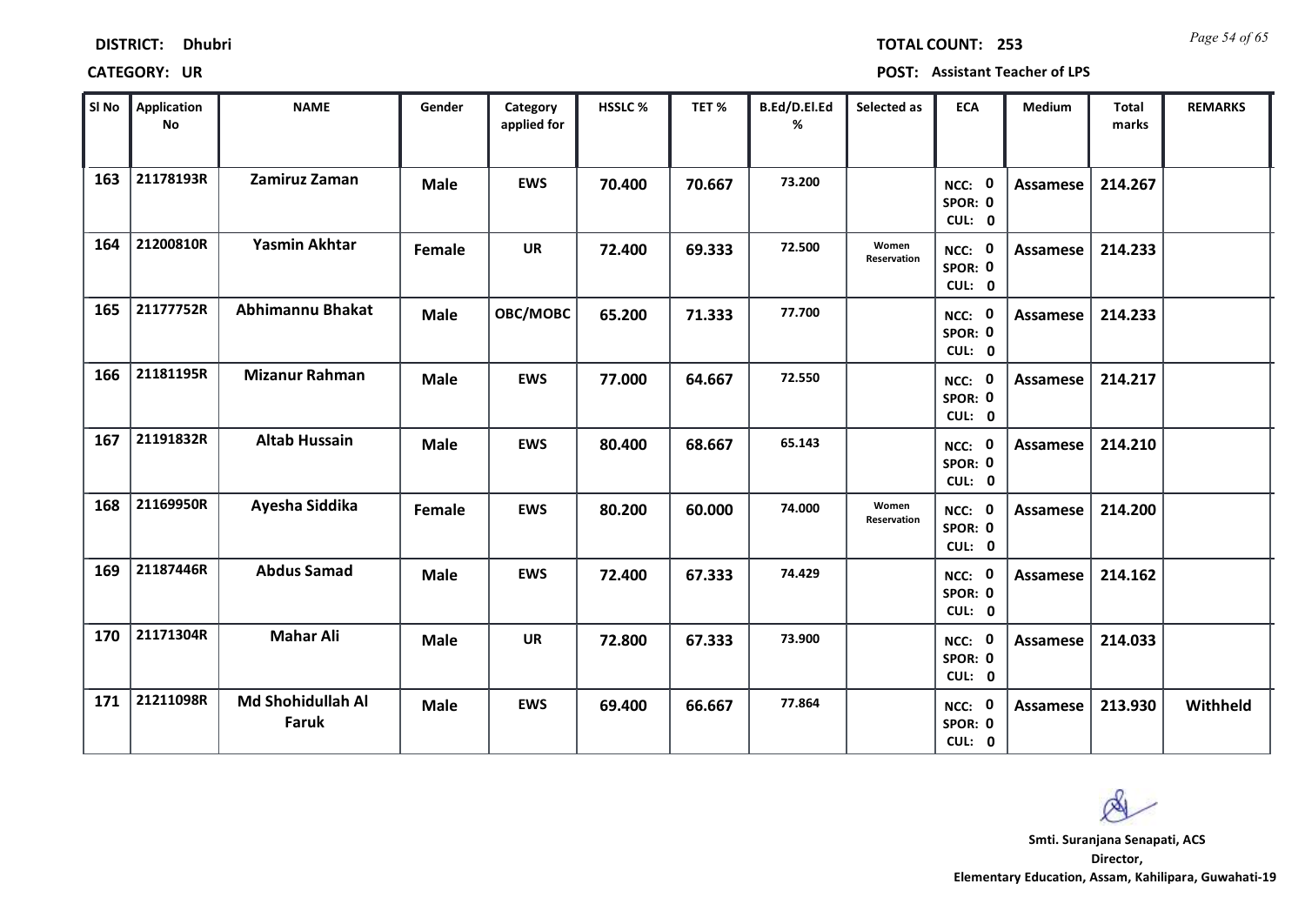| <b>DISTRICT:</b> | <b>Dhubri</b> |
|------------------|---------------|
|------------------|---------------|

*Page 55 of 65* **TOTAL COUNT: 253**

| SI No | <b>Application</b><br>No | <b>NAME</b>               | Gender      | Category<br>applied for | <b>HSSLC %</b> | TET %  | B.Ed/D.El.Ed<br>% | Selected as          | <b>ECA</b>                  | <b>Medium</b>   | <b>Total</b><br>marks | <b>REMARKS</b> |
|-------|--------------------------|---------------------------|-------------|-------------------------|----------------|--------|-------------------|----------------------|-----------------------------|-----------------|-----------------------|----------------|
| 172   | 21182803R                | <b>Mobarak Ali</b>        | <b>Male</b> | <b>EWS</b>              | 76.800         | 65.333 | 71.786            |                      | NCC: 0<br>SPOR: 0<br>CUL: 0 | Assamese        | 213.919               |                |
| 173   | 21169135R                | <b>Forizul Hoque</b>      | <b>Male</b> | <b>EWS</b>              | 79.200         | 60.000 | 74.643            |                      | NCC: 0<br>SPOR: 0<br>CUL: 0 | Assamese        | 213.843               |                |
| 174   | 21210628R                | <b>Moidul Islam</b>       | <b>Male</b> | <b>EWS</b>              | 61.200         | 65.333 | 87.300            |                      | NCC: 0<br>SPOR: 0<br>CUL: 0 | Assamese        | 213.833               | Withheld       |
| 175   | 21124922                 | <b>Milan Sharma</b>       | <b>Male</b> | <b>EWS</b>              | 76.500         | 63.333 | 74.000            |                      | NCC: 0<br>SPOR: 0<br>CUL: 0 | Assamese        | 213.833               |                |
| 176   | 21187936R                | Yousufa Sultana           | Female      | <b>EWS</b>              | 72.200         | 60.000 | 81.600            | Women<br>Reservation | NCC: 0<br>SPOR: 0<br>CUL: 0 | <b>Assamese</b> | 213.800               |                |
| 177   | 21173009R                | <b>Hemen Chandra Nath</b> | <b>Male</b> | OBC/MOBC                | 77.600         | 60.000 | 76.154            |                      | NCC: 0<br>SPOR: 0<br>CUL: 0 | Assamese        | 213.754               |                |
| 178   | 21191195R                | <b>Abul Hasan Mondal</b>  | <b>Male</b> | <b>UR</b>               | 59.200         | 61.333 | 93.200            |                      | NCC: 0<br>SPOR: 0<br>CUL: 0 | Assamese        | 213.733               |                |
| 179   | 21171511R                | <b>Mamoni Begum</b>       | Female      | <b>EWS</b>              | 82.000         | 60.000 | 71.714            | Women<br>Reservation | NCC: 0<br>SPOR: 0<br>CUL: 0 | <b>Assamese</b> | 213.714               |                |
| 180   | 21188864R                | Soiyada Yasmin            | Female      | <b>UR</b>               | 73.000         | 62.667 | 78.000            | Women<br>Reservation | NCC: 0<br>SPOR: 0<br>CUL: 0 | Assamese        | 213.667               |                |

 $\infty$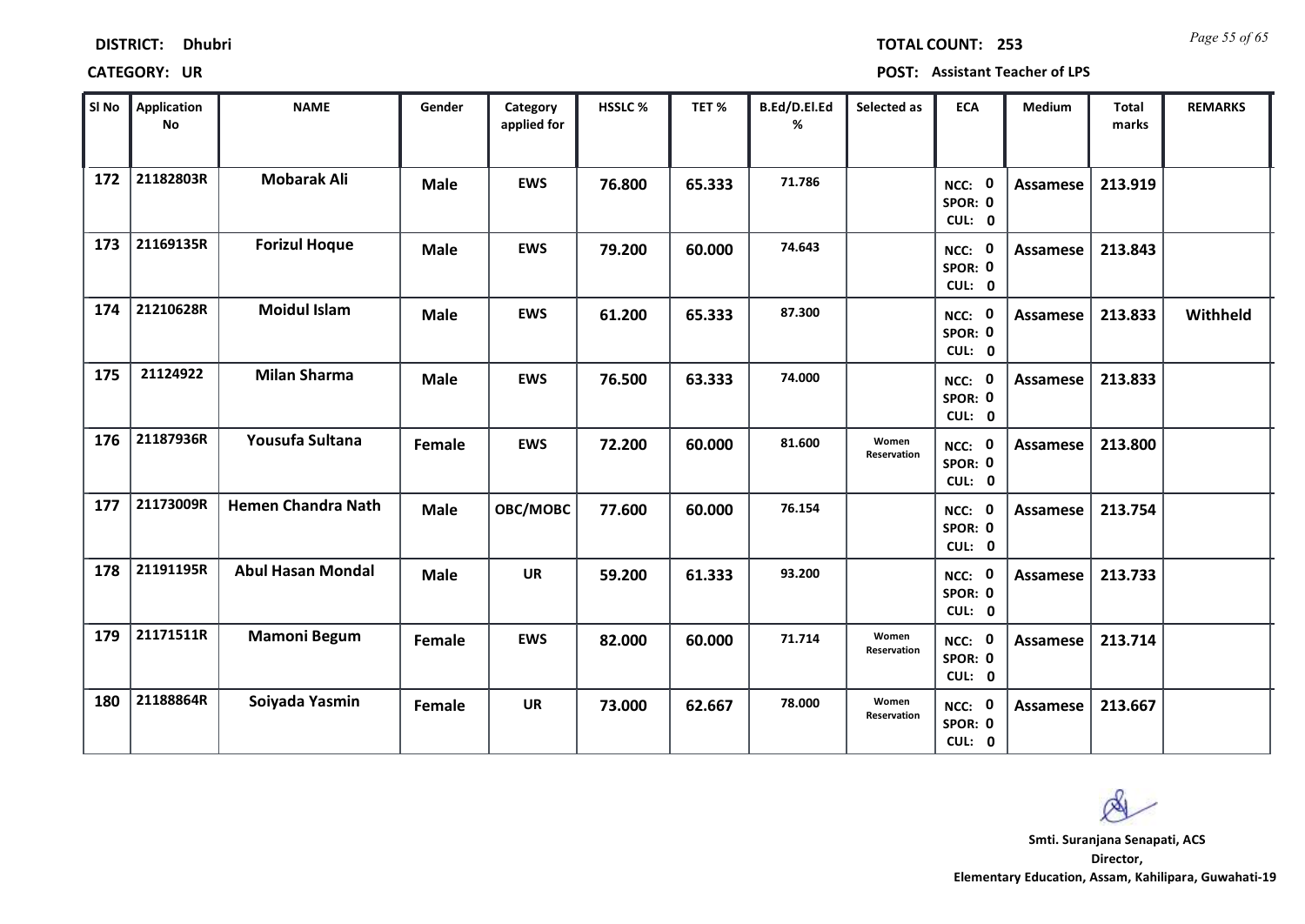| <b>DISTRICT:</b> | <b>Dhubri</b> |
|------------------|---------------|
|                  |               |

*Page 56 of 65* **TOTAL COUNT: 253**

| SI No | <b>Application</b><br>No | <b>NAME</b>                 | Gender      | Category<br>applied for | <b>HSSLC %</b> | TET %  | B.Ed/D.El.Ed<br>% | Selected as          | <b>ECA</b>                  | <b>Medium</b>   | <b>Total</b><br>marks | <b>REMARKS</b> |
|-------|--------------------------|-----------------------------|-------------|-------------------------|----------------|--------|-------------------|----------------------|-----------------------------|-----------------|-----------------------|----------------|
| 181   | 21183708R                | <b>Nasrin Sultana Begum</b> | Female      | <b>EWS</b>              | 80.600         | 61.333 | 71.714            | Women<br>Reservation | NCC: 0<br>SPOR: 0<br>CUL: 0 | Assamese        | 213.648               |                |
| 182   | 21196437R                | <b>Khurshed Ali</b>         | <b>Male</b> | <b>UR</b>               | 66.600         | 69.333 | 77.714            |                      | NCC: 0<br>SPOR: 0<br>CUL: 0 | Assamese        | 213.648               |                |
| 183   | 21206809R                | <b>Aziz Muktar</b>          | <b>Male</b> | <b>EWS</b>              | 78.200         | 61.333 | 74.100            |                      | NCC: 0<br>SPOR: 0<br>CUL: 0 | <b>Assamese</b> | 213.633               |                |
| 184   | 21181205R                | Jinara Khatun               | Female      | <b>EWS</b>              | 75.000         | 64.667 | 73.950            | Women<br>Reservation | NCC: 0<br>SPOR: 0<br>CUL: 0 | Assamese        | 213.617               |                |
| 185   | 21187688R                | Archana Sarma               | Female      | <b>UR</b>               | 85.200         | 65.333 | 63.071            | Women<br>Reservation | NCC: 0<br>SPOR: 0<br>CUL: 0 | <b>Assamese</b> | 213.605               |                |
| 186   | 21188003R                | <b>Habijul Islam</b>        | <b>Male</b> | <b>EWS</b>              | 54.600         | 64.000 | 95.000            |                      | NCC: 0<br>SPOR: 0<br>CUL: 0 | Assamese        | 213.600               |                |
| 187   | 21190638R                | Sabana Yeasmin              | Female      | <b>EWS</b>              | 76.800         | 60.000 | 76.800            | Women<br>Reservation | NCC: 0<br>SPOR: 0<br>CUL: 0 | Assamese        | 213.600               |                |
| 188   | 21203290R                | <b>Karom Ali</b>            | <b>Male</b> | <b>EWS</b>              | 69.000         | 69.333 | 75.214            |                      | NCC: 0<br>SPOR: 0<br>CUL: 0 | <b>Assamese</b> | 213.548               |                |
| 189   | 21170637R                | <b>Abdul Kuddus</b>         | <b>Male</b> | <b>EWS</b>              | 75.600         | 64.000 | 73.900            |                      | NCC: 0<br>SPOR: 0<br>CUL: 0 | Assamese        | 213.500               |                |

 $\infty$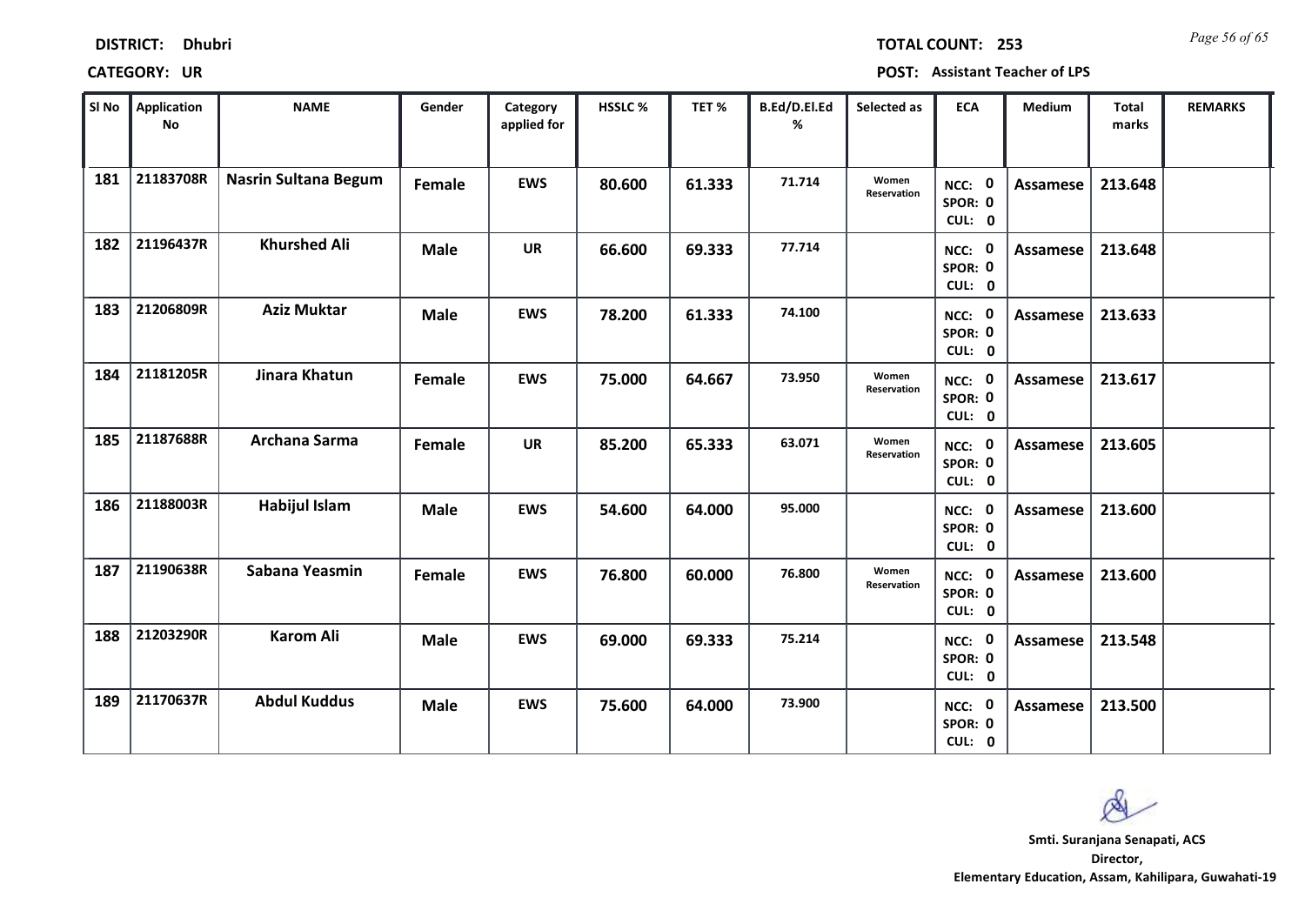| <b>DISTRICT:</b> | <b>Dhubri</b> |
|------------------|---------------|
|------------------|---------------|

*Page 57 of 65* **TOTAL COUNT: 253**

| SI No | Application<br>No | <b>NAME</b>              | Gender      | Category<br>applied for | <b>HSSLC%</b> | TET %  | B.Ed/D.El.Ed<br>% | Selected as | <b>ECA</b>                  | <b>Medium</b>   | <b>Total</b><br>marks | <b>REMARKS</b> |
|-------|-------------------|--------------------------|-------------|-------------------------|---------------|--------|-------------------|-------------|-----------------------------|-----------------|-----------------------|----------------|
| 190   | 21204000R         | Swapnali Choudhury       | Female      | <b>EWS</b>              | 78.000        | 60.667 | 74.800            |             | NCC: 0<br>SPOR: 0<br>CUL: 0 | Assamese        | 213.467               |                |
| 191   | 21202146R         | <b>Rupam Dey</b>         | <b>Male</b> | <b>UR</b>               | 63.600        | 63.333 | 86.500            |             | NCC: 0<br>SPOR: 0<br>CUL: 0 | Assamese        | 213.433               |                |
| 192   | 21175733R         | <b>Maidul Islam</b>      | <b>Male</b> | <b>EWS</b>              | 79.000        | 61.333 | 73.071            |             | NCC: 0<br>SPOR: 0<br>CUL: 0 | <b>Assamese</b> | 213.405               |                |
| 193   | 21185253R         | <b>Anowar Hussain Sk</b> | <b>Male</b> | <b>EWS</b>              | 67.600        | 68.667 | 77.100            |             | NCC: 0<br>SPOR: 0<br>CUL: 0 | Assamese        | 213.367               |                |
| 194   | 21202239R         | Anjuma Khatun            | Female      | <b>EWS</b>              | 79.400        | 64.000 | 69.950            |             | NCC: 0<br>SPOR: 0<br>CUL: 0 | Assamese        | 213.350               |                |
| 195   | 21166584R         | <b>Sheikh Abdullah</b>   | <b>Male</b> | <b>EWS</b>              | 64.600        | 61.333 | 87.400            |             | NCC: 0<br>SPOR: 0<br>CUL: 0 | Assamese        | 213.333               |                |
| 196   | 21180992R         | Kuwali Baruah            | Female      | <b>EWS</b>              | 77.200        | 60.667 | 75.450            |             | NCC: 0<br>SPOR: 0<br>CUL: 0 | Assamese        | 213.317               |                |
| 197   | 21185077R         | <b>Nazima Ahmed</b>      | Female      | <b>EWS</b>              | 75.000        | 62.667 | 75.650            |             | NCC: 0<br>SPOR: 0<br>CUL: 0 | <b>Assamese</b> | 213.317               |                |
| 198   | 21115451          | Nagma Islam              | Female      | <b>EWS</b>              | 68.800        | 61.333 | 83.150            |             | NCC: 0<br>SPOR: 0<br>CUL: 0 | <b>Assamese</b> | 213.283               |                |

 $\infty$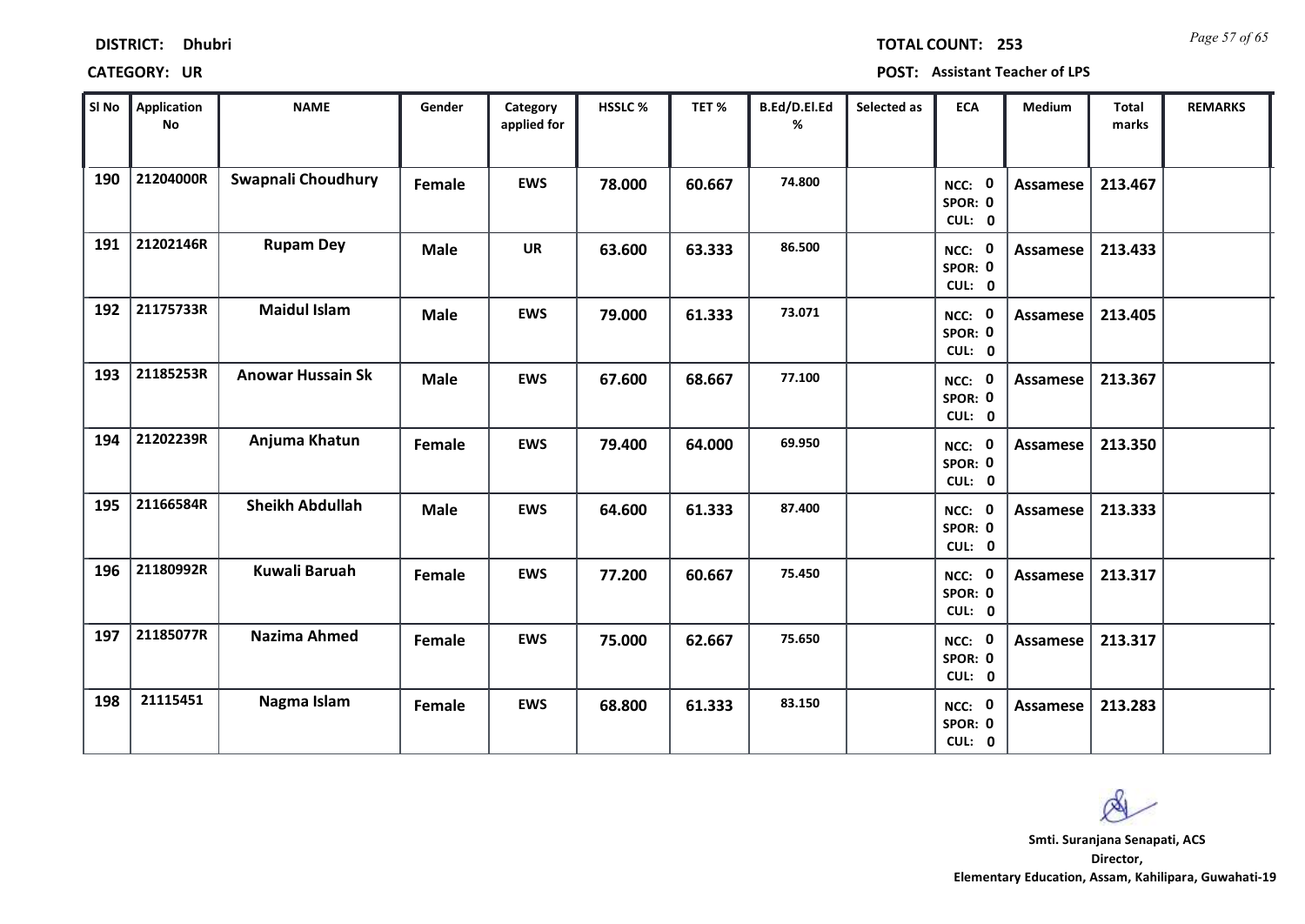| <b>DISTRICT:</b> | <b>Dhubri</b> |
|------------------|---------------|
|------------------|---------------|

*Page 58 of 65* **TOTAL COUNT: 253**

| SI No | <b>Application</b><br>No | <b>NAME</b>             | Gender      | Category<br>applied for | <b>HSSLC%</b> | TET %  | B.Ed/D.El.Ed<br>% | Selected as | <b>ECA</b>                          | <b>Medium</b>   | <b>Total</b><br>marks | <b>REMARKS</b> |
|-------|--------------------------|-------------------------|-------------|-------------------------|---------------|--------|-------------------|-------------|-------------------------------------|-----------------|-----------------------|----------------|
| 199   | 21188070R                | Jannatun Akhtara        | Female      | <b>UR</b>               | 72.200        | 65.333 | 75.750            |             | NCC: 0<br>SPOR: 0<br>CUL: 0         | Assamese        | 213.283               |                |
| 200   | 21190010R                | Anjuwara Parbin         | Female      | <b>UR</b>               | 63.400        | 61.333 | 88.500            |             | NCC: 0<br>SPOR: 0<br>CUL: 0         | Assamese        | 213.233               |                |
| 201   | 21199898R                | Narjina Khatun          | Female      | <b>UR</b>               | 72.400        | 65.333 | 75.500            |             | NCC: 0<br>SPOR: 0<br>CUL: 0         | <b>Assamese</b> | 213.233               |                |
| 202   | 21170357R                | <b>Delower Hussain</b>  | <b>Male</b> | <b>EWS</b>              | 73.600        | 67.333 | 72.286            |             | NCC: 0<br>SPOR: 0<br>CUL: 0         | Assamese        | 213.219               |                |
| 203   | 21202271R                | <b>Monimuz Zaman</b>    | <b>Male</b> | <b>UR</b>               | 67.800        | 60.000 | 85.400            |             | NCC: 0<br>SPOR: 0<br>CUL: 0         | Assamese        | 213.200               |                |
| 204   | 21211419R                | <b>Dimpal Baishya</b>   | Female      | <b>EWS</b>              | 72.600        | 60.000 | 70.571            |             | NCC: 0<br>SPOR: 0<br><b>CUL: 10</b> | Assamese        | 213.171               |                |
| 205   | 21192258R                | <b>Barnali Mahanta</b>  | Female      | <b>UR</b>               | 76.000        | 64.667 | 72.500            |             | NCC: 0<br>SPOR: 0<br>CUL: 0         | Assamese        | 213.167               |                |
| 206   | 21199128R                | <b>Nur Nehar Begum</b>  | Female      | <b>EWS</b>              | 75.000        | 64.000 | 74.100            |             | NCC: 0<br>SPOR: 0<br>CUL: 0         | <b>Assamese</b> | 213.100               |                |
| 207   | 21199562R                | <b>Musaddique Ahmed</b> | <b>Male</b> | <b>UR</b>               | 73.000        | 66.667 | 73.429            |             | NCC: 0<br>SPOR: 0<br>CUL: 0         | Assamese        | 213.095               |                |

 $\infty$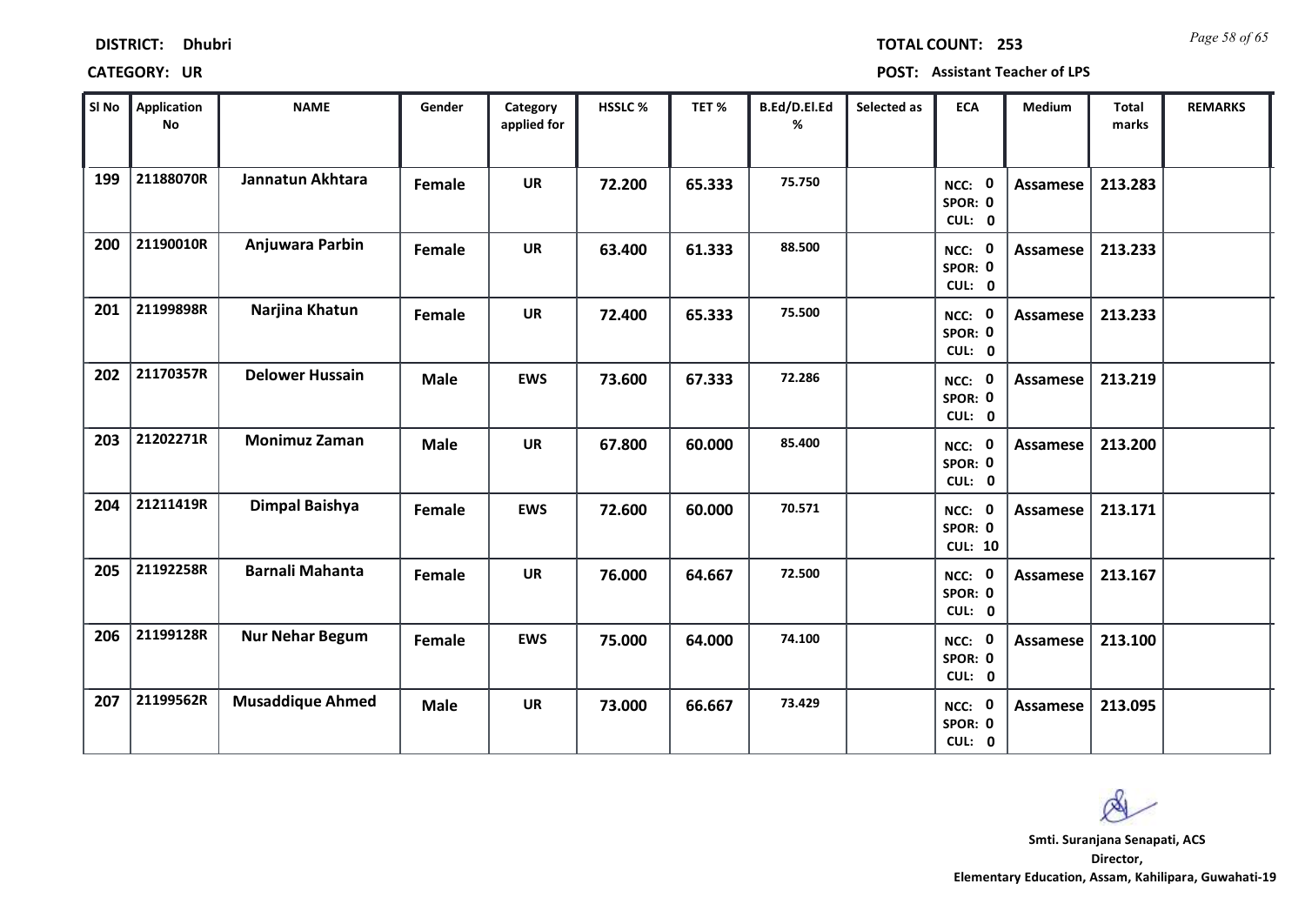| <b>DISTRICT:</b> | <b>Dhubri</b> |
|------------------|---------------|
|------------------|---------------|

*Page 59 of 65* **TOTAL COUNT: 253**

| SI No | <b>Application</b><br>No | <b>NAME</b>             | Gender      | Category<br>applied for | HSSLC % | TET %  | B.Ed/D.El.Ed<br>% | Selected as | <b>ECA</b>                     | <b>Medium</b>   | <b>Total</b><br>marks | <b>REMARKS</b> |
|-------|--------------------------|-------------------------|-------------|-------------------------|---------|--------|-------------------|-------------|--------------------------------|-----------------|-----------------------|----------------|
| 208   | 21193190R                | <b>Faruq Ahmed</b>      | <b>Male</b> | <b>UR</b>               | 79.200  | 60.000 | 73.857            |             | NCC: 0<br>SPOR: 0<br>CUL: 0    | <b>Assamese</b> | 213.057               |                |
| 209   | 21195172R                | Anjuwara Dewan          | Female      | <b>UR</b>               | 81.600  | 60.000 | 71.450            |             | NCC: 0<br>SPOR: 0<br>CUL: 0    | <b>Assamese</b> | 213.050               |                |
| 210   | 21172167R                | <b>Mizanur Rahman</b>   | <b>Male</b> | <b>EWS</b>              | 73.600  | 60.000 | 79.450            |             | NCC: 0<br>SPOR: 0<br>CUL: 0    | <b>Assamese</b> | 213.050               |                |
| 211   | 21171836R                | Seema Kalita            | Female      | <b>EWS</b>              | 78.200  | 60.000 | 74.714            |             | 0<br>NCC:<br>SPOR: 0<br>CUL: 0 | <b>Assamese</b> | 212.914               |                |
| 212   | 21167600R                | <b>Kailash Sahariah</b> | <b>Male</b> | <b>EWS</b>              | 77.600  | 62.000 | 73.300            |             | NCC: 0<br>SPOR: 0<br>CUL: 0    | <b>Assamese</b> | 212.900               |                |
| 213   | 21199200R                | <b>Rojina Ahmed</b>     | Female      | <b>EWS</b>              | 77.600  | 60.667 | 74.571            |             | NCC: 0<br>SPOR: 0<br>CUL: 0    | <b>Assamese</b> | 212.838               |                |
| 214   | 21184830R                | Arjuma Talukder         | Female      | <b>EWS</b>              | 74.600  | 67.333 | 70.900            |             | NCC: 0<br>SPOR: 0<br>CUL: 0    | <b>Assamese</b> | 212.833               |                |
| 215   | 21204250R                | <b>Hafizur Rahman</b>   | <b>Male</b> | <b>EWS</b>              | 62.400  | 65.333 | 85.100            |             | NCC: 0<br>SPOR: 0<br>CUL: 0    | <b>Assamese</b> | 212.833               |                |
| 216   | 21175794R                | <b>Sabnom Habiba</b>    | Female      | <b>EWS</b>              | 84.000  | 62.000 | 66.786            |             | NCC: 0<br>SPOR: 0<br>CUL: 0    | <b>Assamese</b> | 212.786               |                |

 $\infty$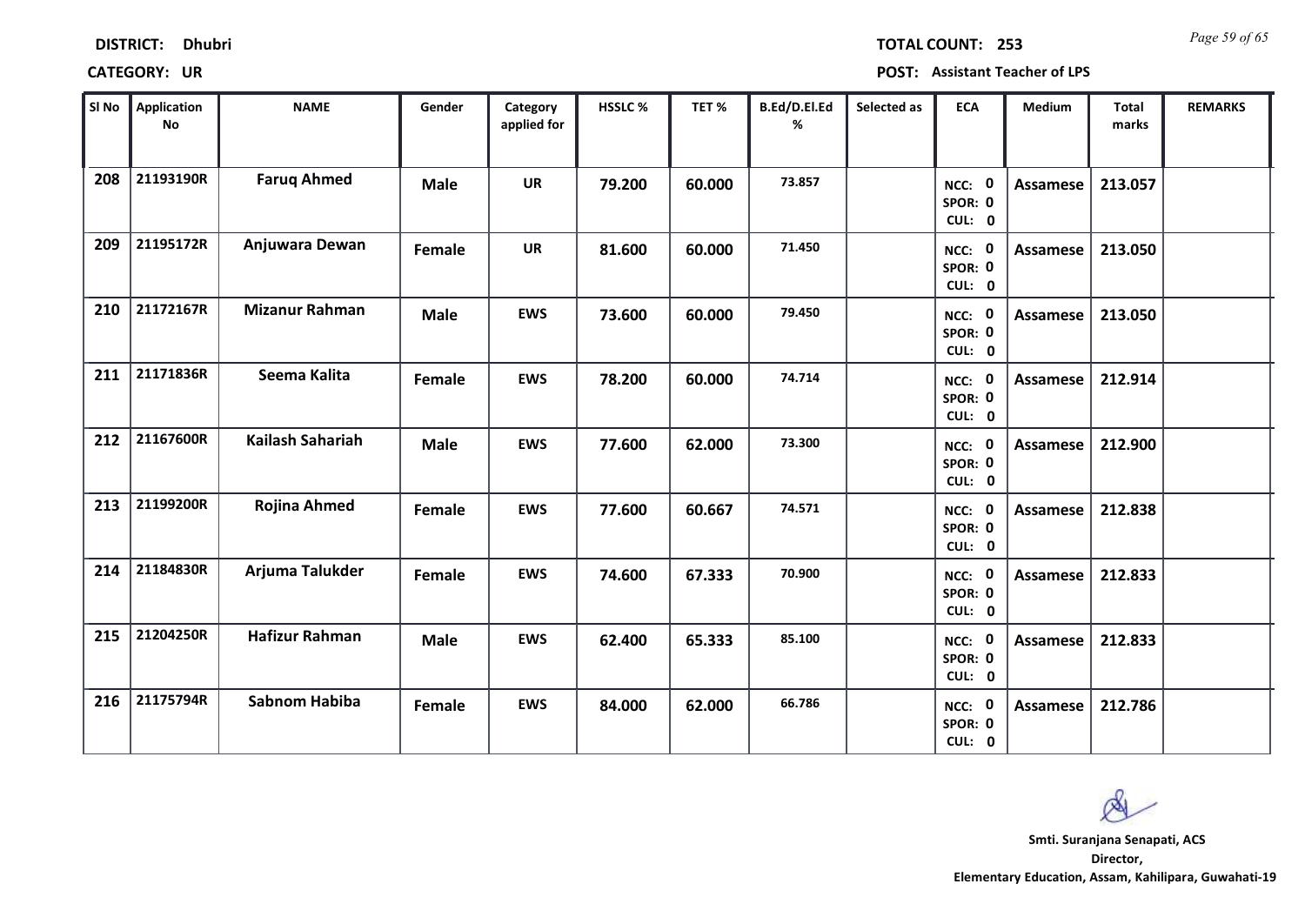| <b>DISTRICT:</b> | <b>Dhubri</b> |
|------------------|---------------|
|------------------|---------------|

*Page 60 of 65* **TOTAL COUNT: 253**

| SI No | <b>Application</b><br>No | <b>NAME</b>                       | Gender      | Category<br>applied for | <b>HSSLC%</b> | TET %  | B.Ed/D.El.Ed<br>% | Selected as | <b>ECA</b>                  | <b>Medium</b>   | <b>Total</b><br>marks | <b>REMARKS</b> |
|-------|--------------------------|-----------------------------------|-------------|-------------------------|---------------|--------|-------------------|-------------|-----------------------------|-----------------|-----------------------|----------------|
| 217   | 21172867R                | Doli Bhattacharjee                | Female      | <b>EWS</b>              | 83.000        | 60.667 | 69.100            |             | NCC: 0<br>SPOR: 0<br>CUL: 0 | Assamese        | 212.767               |                |
| 218   | 21203769R                | <b>Rezina Parveen</b>             | Female      | <b>UR</b>               | 66.000        | 68.000 | 78.714            |             | NCC: 0<br>SPOR: 0<br>CUL: 0 | Assamese        | 212.714               |                |
| 219   | 21117264                 | <b>Mozaharul Islam</b>            | <b>Male</b> | <b>EWS</b>              | 65.200        | 60.667 | 86.800            |             | NCC: 0<br>SPOR: 0<br>CUL: 0 | Assamese        | 212.667               |                |
| 220   | 21201111R                | <b>Sumit Kumar</b><br>Chakraborty | <b>Male</b> | <b>EWS</b>              | 61.000        | 69.333 | 82.318            |             | NCC: 0<br>SPOR: 0<br>CUL: 0 | Assamese        | 212.652               |                |
| 221   | 21179069R                | Sabdar Hussain                    | <b>Male</b> | <b>EWS</b>              | 78.600        | 60.000 | 74.050            |             | NCC: 0<br>SPOR: 0<br>CUL: 0 | Assamese        | 212.650               |                |
| 222   | 21171883R                | <b>Farhin Hassan</b>              | Female      | <b>UR</b>               | 73.600        | 65.333 | 73.714            |             | NCC: 0<br>SPOR: 0<br>CUL: 0 | Assamese        | 212.648               |                |
| 223   | 21186307R                | Mridusmita Haloi                  | Female      | <b>UR</b>               | 73.000        | 66.000 | 73.643            |             | NCC: 0<br>SPOR: 0<br>CUL: 0 | Assamese        | 212.643               |                |
| 224   | 21175903R                | Asfika Shabnam                    | Female      | <b>EWS</b>              | 78.000        | 60.000 | 74.643            |             | NCC: 0<br>SPOR: 0<br>CUL: 0 | <b>Assamese</b> | 212.643               |                |
| 225   | 21175538R                | Dharitri Baishya                  | Female      | <b>UR</b>               | 79.200        | 60.000 | 73.429            |             | NCC: 0<br>SPOR: 0<br>CUL: 0 | Assamese        | 212.629               |                |

 $\infty$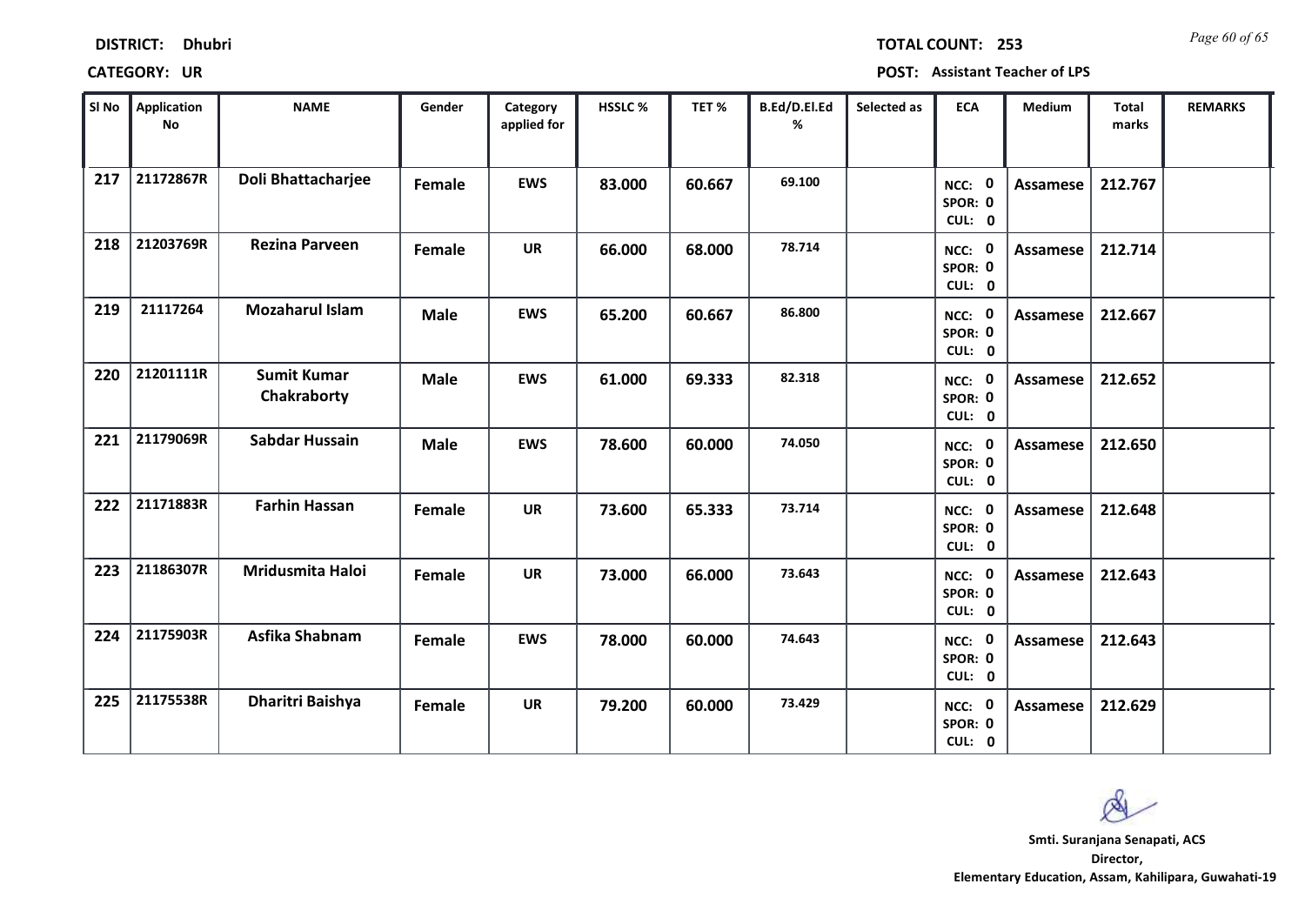| <b>DISTRICT:</b> | <b>Dhubri</b> |
|------------------|---------------|
|------------------|---------------|

*Page 61 of 65* **TOTAL COUNT: 253**

| SI No | <b>Application</b><br>No | <b>NAME</b>                     | Gender      | Category<br>applied for | <b>HSSLC%</b> | TET %  | B.Ed/D.El.Ed<br>% | Selected as | <b>ECA</b>                  | <b>Medium</b>   | <b>Total</b><br>marks | <b>REMARKS</b> |
|-------|--------------------------|---------------------------------|-------------|-------------------------|---------------|--------|-------------------|-------------|-----------------------------|-----------------|-----------------------|----------------|
| 226   | 21200764R                | Pinku Baishya                   | <b>Male</b> | <b>EWS</b>              | 79.200        | 63.333 | 70.071            |             | NCC: 0<br>SPOR: 0<br>CUL: 0 | Assamese        | 212.605               |                |
| 227   | 21205869R                | <b>Rasul Mahmud Sarkar</b>      | <b>Male</b> | <b>UR</b>               | 68.200        | 60.000 | 84.400            |             | NCC: 0<br>SPOR: 0<br>CUL: 0 | Assamese        | 212.600               |                |
| 228   | 21174904R                | Swastika Roy                    | Female      | <b>UR</b>               | 70.200        | 64.000 | 78.350            |             | NCC: 0<br>SPOR: 0<br>CUL: 0 | Assamese        | 212.550               |                |
| 229   | 21198893R                | Arifa Khatun                    | Female      | <b>UR</b>               | 69.400        | 60.000 | 83.143            |             | NCC: 0<br>SPOR: 0<br>CUL: 0 | <b>Assamese</b> | 212.543               |                |
| 230   | 21196709R                | <b>Nur Nehar Bhuyan</b>         | Female      | <b>EWS</b>              | 70.400        | 70.000 | 72.143            |             | NCC: 0<br>SPOR: 0<br>CUL: 0 | Assamese        | 212.543               |                |
| 231   | 21164791R                | <b>Moumita Saha</b>             | Female      | <b>UR</b>               | 76.600        | 60.000 | 75.900            |             | NCC: 0<br>SPOR: 0<br>CUL: 0 | Assamese        | 212.500               |                |
| 232   | 21172254R                | <b>Bhaswati</b><br>Chakravartty | Female      | <b>UR</b>               | 75.400        | 64.000 | 73.071            |             | NCC: 0<br>SPOR: 0<br>CUL: 0 | Assamese        | 212.471               |                |
| 233   | 21194573R                | Mouchumi Roy                    | Female      | OBC/MOBC                | 75.800        | 62.667 | 73.950            |             | NCC: 0<br>SPOR: 0<br>CUL: 0 | <b>Assamese</b> | 212.417               |                |
| 234   | 21186229R                | Zenifa Easmin                   | Female      | <b>EWS</b>              | 69.400        | 66.000 | 77.000            |             | NCC: 0<br>SPOR: 0<br>CUL: 0 | Assamese        | 212.400               |                |

 $\infty$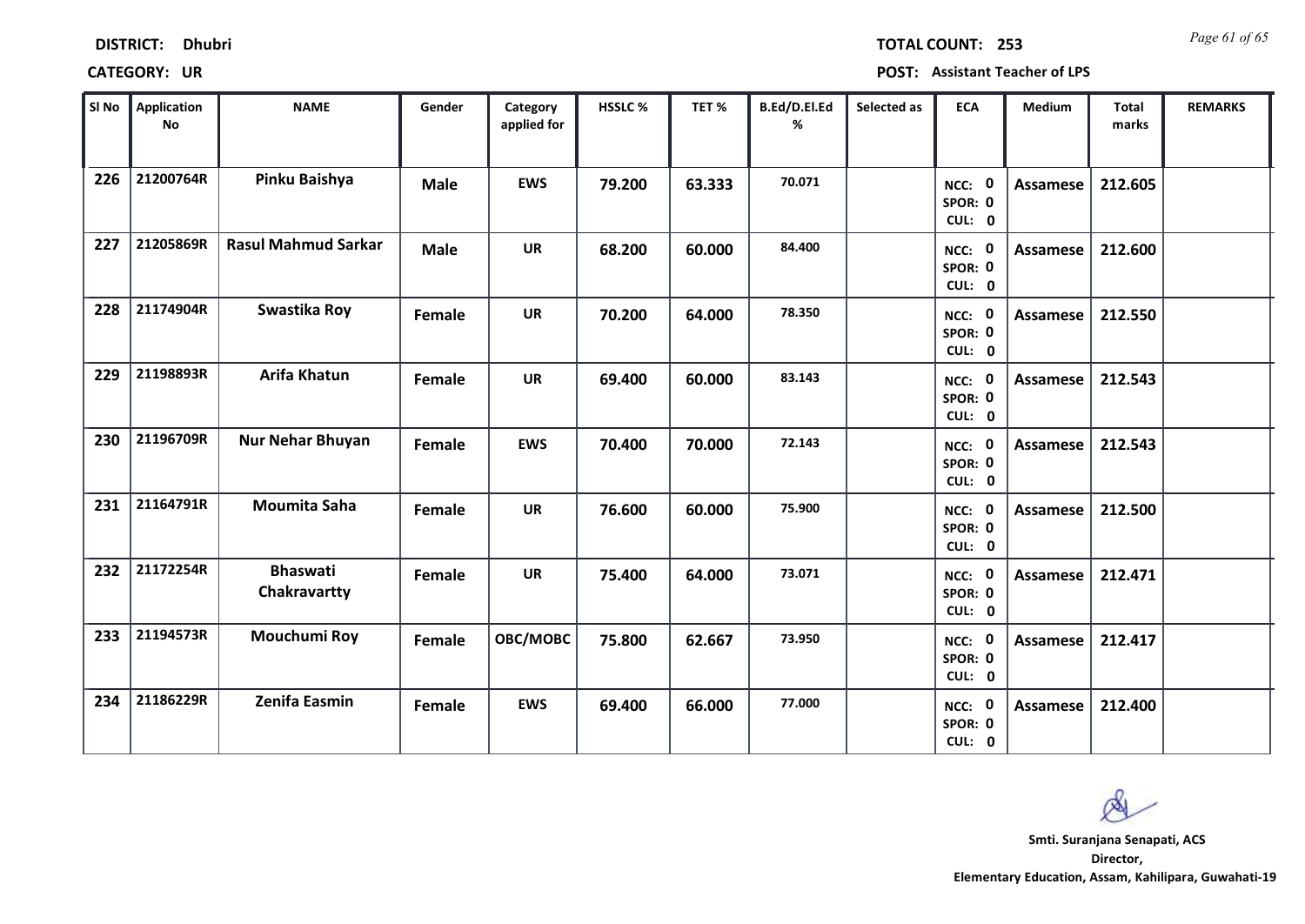| <b>DISTRICT:</b> | <b>Dhubri</b> |
|------------------|---------------|
|------------------|---------------|

*Page 62 of 65* **TOTAL COUNT: 253**

| SI No | Application<br>$\mathsf{No}$ | <b>NAME</b>               | Gender      | Category<br>applied for | HSSLC % | TET%   | B.Ed/D.El.Ed<br>% | Selected as | <b>ECA</b>                  | <b>Medium</b>   | <b>Total</b><br>marks | <b>REMARKS</b> |
|-------|------------------------------|---------------------------|-------------|-------------------------|---------|--------|-------------------|-------------|-----------------------------|-----------------|-----------------------|----------------|
| 235   | 21184688R                    | <b>Mridula Devi</b>       | Female      | <b>UR</b>               | 69.000  | 68.667 | 74.714            |             | NCC: 0<br>SPOR: 0<br>CUL: 0 | <b>Assamese</b> | 212.381               |                |
| 236   | 21206663R                    | <b>Samsun Nehar Begum</b> | Female      | <b>UR</b>               | 73.800  | 60.000 | 78.571            |             | NCC: 0<br>SPOR: 0<br>CUL: 0 | Assamese        | 212.371               |                |
| 237   | 21177162R                    | <b>Md Rahibul Kabir</b>   | <b>Male</b> | <b>EWS</b>              | 76.800  | 60.667 | 74.900            |             | NCC: 0<br>SPOR: 0<br>CUL: 0 | Assamese        | 212.367               |                |
| 238   | 21172857R                    | <b>Abdul Kader</b>        | <b>Male</b> | <b>EWS</b>              | 72.000  | 64.667 | 75.700            |             | NCC: 0<br>SPOR: 0<br>CUL: 0 | <b>Assamese</b> | 212.367               |                |
| 239   | 21172553R                    | <b>Momta Yesmin</b>       | Female      | <b>UR</b>               | 78.400  | 66.667 | 67.286            |             | NCC: 0<br>SPOR: 0<br>CUL: 0 | Assamese        | 212.352               |                |
| 240   | 21198848R                    | <b>Rezia Begum</b>        | Female      | <b>EWS</b>              | 72.600  | 66.000 | 73.714            |             | NCC: 0<br>SPOR: 0<br>CUL: 0 | Assamese        | 212.314               |                |
| 241   | 21196684R                    | <b>Masuma Khatun</b>      | Female      | <b>EWS</b>              | 75.000  | 62.667 | 74.600            |             | NCC: 0<br>SPOR: 0<br>CUL: 0 | Assamese        | 212.267               |                |
| 242   | 21183772R                    | Shreya Saha               | Female      | <b>EWS</b>              | 64.000  | 66.667 | 81.550            |             | NCC: 0<br>SPOR: 0<br>CUL: 0 | <b>Assamese</b> | 212.217               |                |
| 243   | 21177321R                    | <b>Arifa Yesmin</b>       | Female      | <b>UR</b>               | 70.400  | 66.000 | 75.800            |             | NCC: 0<br>SPOR: 0<br>CUL: 0 | Assamese        | 212.200               |                |

 $\infty$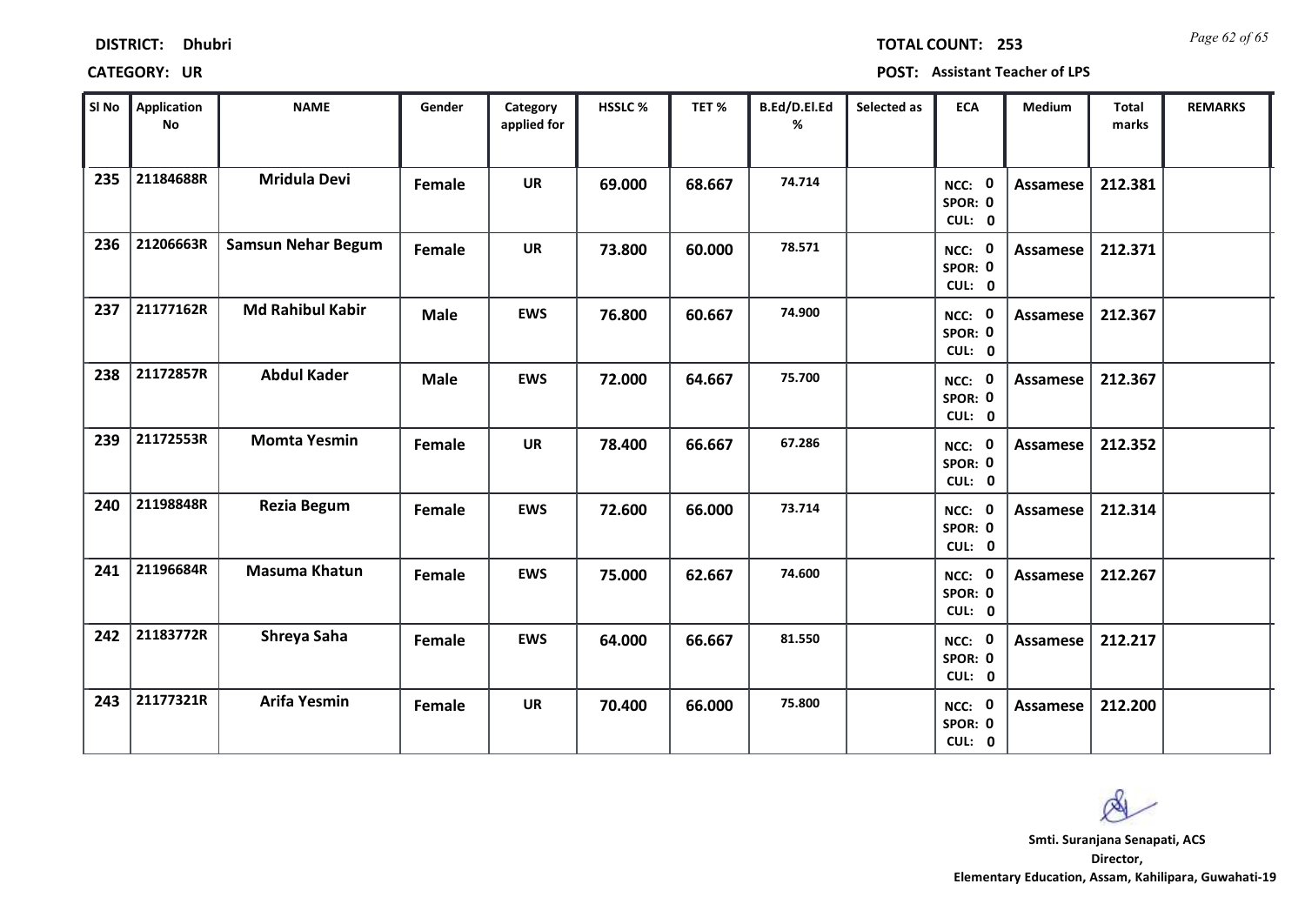*Page 63 of 65* **TOTAL COUNT: 253**

| SI No | <b>Application</b><br>No | <b>NAME</b>                   | Gender      | Category<br>applied for | <b>HSSLC %</b> | TET %  | B.Ed/D.El.Ed<br>% | Selected as | <b>ECA</b>                  | <b>Medium</b>   | <b>Total</b><br>marks | <b>REMARKS</b> |
|-------|--------------------------|-------------------------------|-------------|-------------------------|----------------|--------|-------------------|-------------|-----------------------------|-----------------|-----------------------|----------------|
| 244   | 21171411R                | Paban Kumar Mishra            | <b>Male</b> | <b>EWS</b>              | 73.400         | 61.333 | 77.450            |             | NCC: 0<br>SPOR: 0<br>CUL: 0 | Assamese        | 212.183               |                |
| 245   | 21170461R                | Narjina Begum                 | Female      | <b>EWS</b>              | 74.400         | 62.667 | 75.050            |             | NCC: 0<br>SPOR: 0<br>CUL: 0 | Assamese        | 212.117               |                |
| 246   | 21177309R                | <b>Fojlur Rohman</b>          | <b>Male</b> | <b>EWS</b>              | 67.800         | 60.667 | 83.650            |             | NCC: 0<br>SPOR: 0<br>CUL: 0 | Assamese        | 212.117               |                |
| 247   | 21174230R                | <b>Dulal Babu</b>             | <b>Male</b> | <b>EWS</b>              | 66.400         | 66.667 | 79.050            |             | NCC: 0<br>SPOR: 0<br>CUL: 0 | <b>Assamese</b> | 212.117               |                |
| 248   | 21199169R                | <b>Azmina Akhtar</b><br>Ahmed | Female      | <b>EWS</b>              | 68.800         | 66.667 | 76.643            |             | NCC: 0<br>SPOR: 0<br>CUL: 0 | Assamese        | 212.110               |                |
| 249   | 21170337R                | <b>Mosaddik Hussain</b>       | <b>Male</b> | <b>UR</b>               | 76.000         | 66.667 | 69.429            |             | NCC: 0<br>SPOR: 0<br>CUL: 0 | Assamese        | 212.095               |                |
| 250   | 21180643R                | Gitanjali Das                 | Female      | <b>UR</b>               | 77.000         | 64.000 | 71.071            |             | NCC: 0<br>SPOR: 0<br>CUL: 0 | Assamese        | 212.071               |                |
| 251   | 21194338R                | <b>Nasifa Yesmin</b>          | Female      | <b>EWS</b>              | 69.400         | 62.667 | 80.000            |             | NCC: 0<br>SPOR: 0<br>CUL: 0 | Assamese        | 212.067               |                |
| 252   | 21195483R                | Pakija Chaudhuri              | Female      | <b>EWS</b>              | 72.800         | 63.333 | 75.857            |             | NCC: 0<br>SPOR: 0<br>CUL: 0 | Assamese        | 211.990               |                |

 $\infty$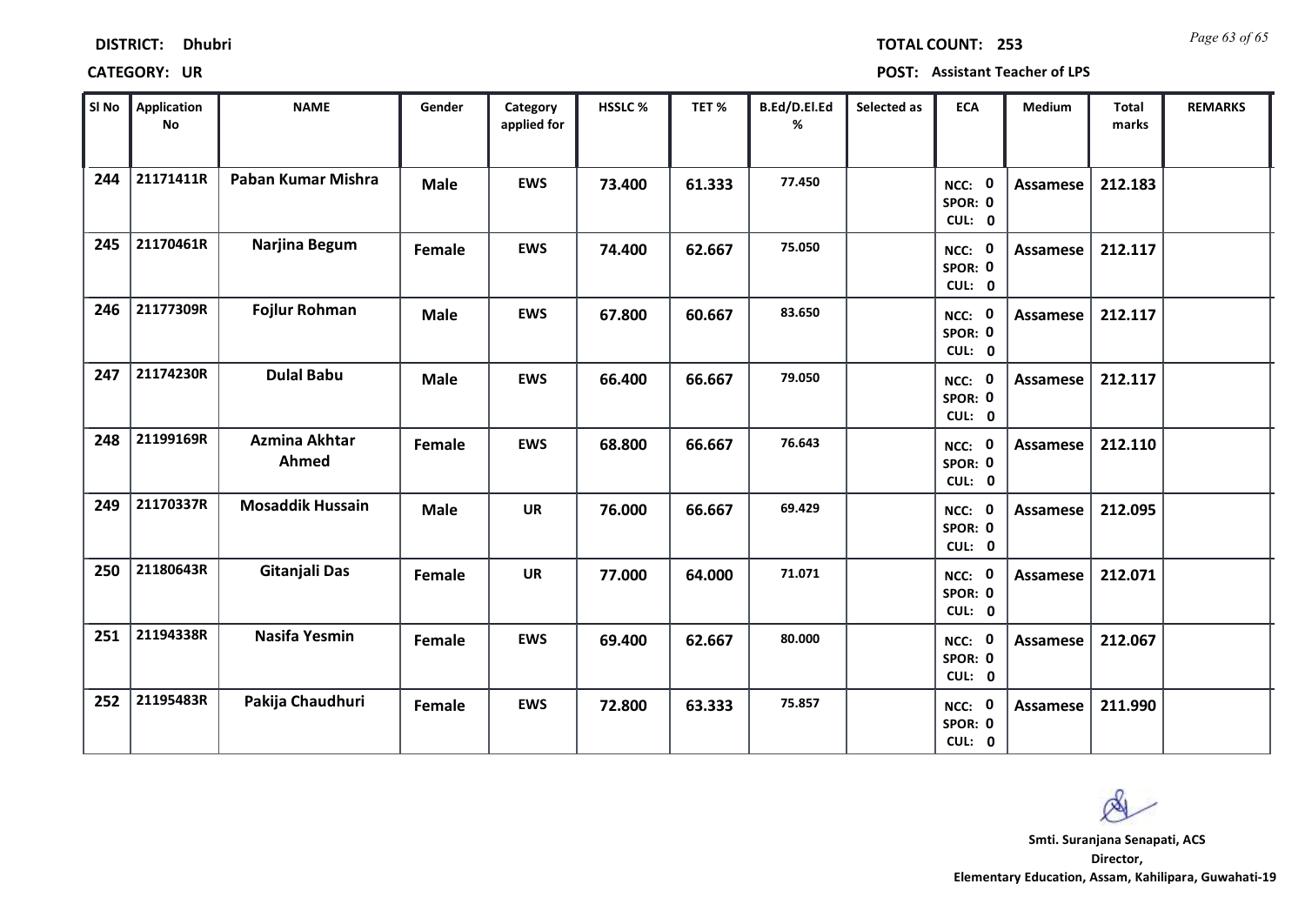**DISTRICT: Dhubri**

**CATEGORY: UR POST: Assistant Teacher of LPS**

| SI No | <sup>1</sup> Application<br>No | <b>NAME</b>           | Gender      | Category<br>applied for | <b>HSSLC %</b> | TET %  | B.Ed/D.El.Ed<br>% | Selected as | <b>ECA</b>                                   | Medium   | Total<br>marks | <b>REMARKS</b> |
|-------|--------------------------------|-----------------------|-------------|-------------------------|----------------|--------|-------------------|-------------|----------------------------------------------|----------|----------------|----------------|
| 253   | 21213209R                      | <b>Md Aynal Hoque</b> | <b>Male</b> | <b>EWS</b>              | 80.600         | 60.000 | 71.350            |             | n<br>NCC:<br>SPOR: 0<br>CUL:<br>$\mathbf{0}$ | Assamese | 211.950        |                |

 $\infty$ 

**Director, Elementary Education, Assam, Kahilipara, Guwahati-19 Smti. Suranjana Senapati, ACS**

*Page 64 of 65* **TOTAL COUNT: 253**